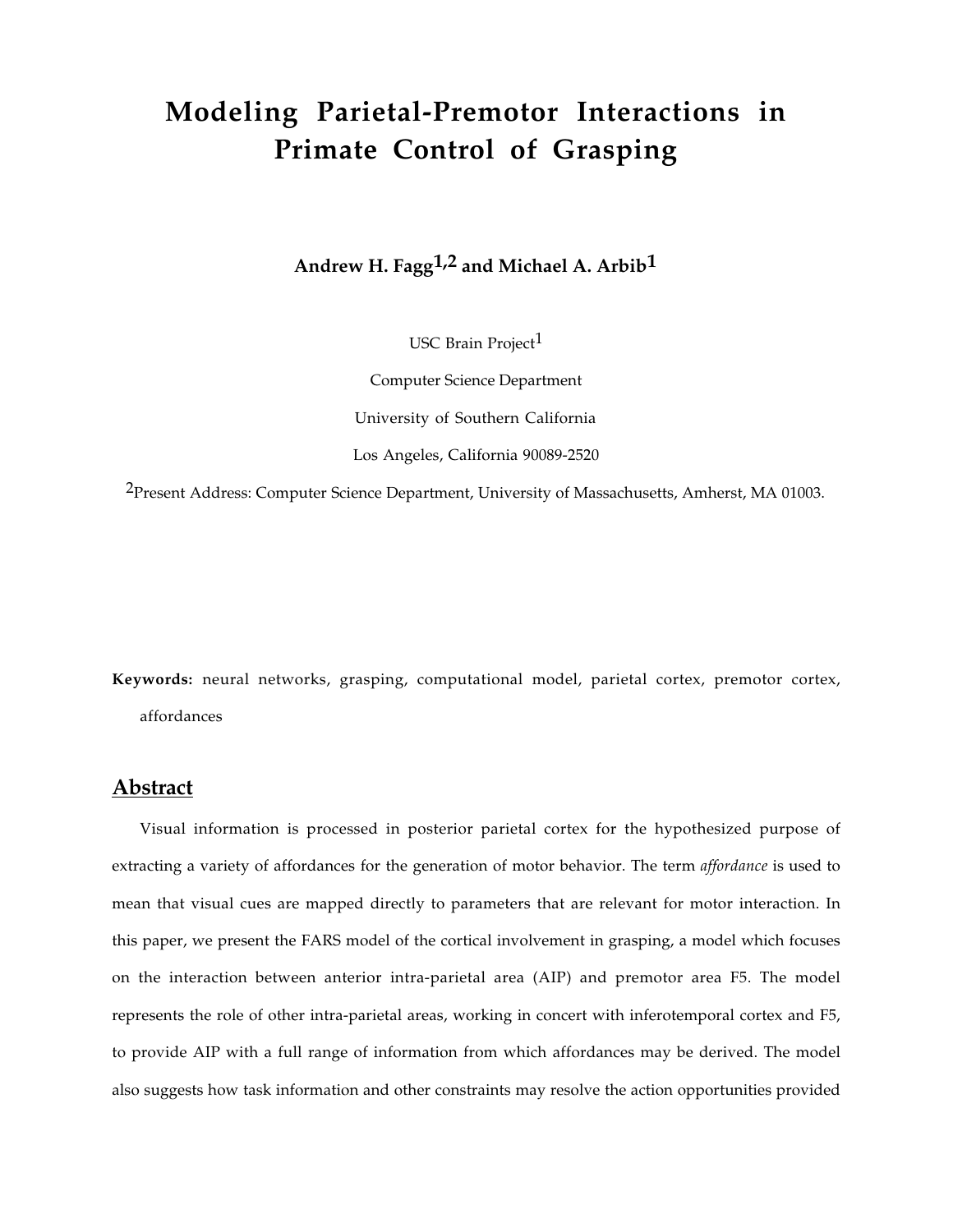by multiple affordances. Our model demonstrates not only that posterior parietal cortex is a network of interacting subsystems, but also that it functions through a pattern of "cooperative computation" with a multiplicity of other brain regions. Finally, through the use of several novel tasks, the model allows us to make specific predictions regarding neural firing patterns at both the single unit and population levels, which aids in our further understanding of information encoding in these brain regions.

# **Affordances and Action-Oriented Perception**

J. J. Gibson (1955, 1966) observed that the pattern of *optic flow*, or the movement of features across the retina from moment to moment, contained valuable information that could be used to reactively guide navigation through the environment without prior recognition of objects. Gibson used the term *affordances* to mean parameters for motor interaction that are signaled by sensory cues without invocation of high-level object recognition processes. In our own work, we have stressed the importance of the study of *action-oriented perception* (Arbib, 1972) - emphasizing both the role of affordances and the importance of the organism's current goals, tasks and internal state in determining what is perceived. We see this approach as an antidote to an overly exclusive focus on object recognition as the goal of human processing. This approach was influenced in no small part by the confluence of ethological, mammalian and human studies in the symposium on *Locating and identifying: Two modes of visual processing* (Ingle, Schneider, Trevarthen, & Held, 1967). The dichotomy of locating and identifying was later linked to primate cortical anatomy in the work of Ungerleider & Mishkin (1982) who distinguished two systems in the extrastriate visual processing of shape. Both systems have their origins in the primary visual cortex, V1, but one extends *ventrally*, V1  $\rightarrow$  V2  $\rightarrow$  V4  $\rightarrow$  IT (inferior temporal cortex), and is generally assumed to subserve *object recognition*. The other extends *dorsally* from V1 to PP (posterior parietal cortex) and was characterized as mediating *spatial memory*. The ventral path (especially inferotemporal cortex) and the dorsal path (especially parietal cortex) were thus characterized as the *what* (pattern recognition) and *where* (object location) systems, respectively.

Emphasizing that action extends beyond mere localization, Goodale & Milner (1992) studied the ability of a patient (DF), with a ventral lesion, to carry out a variety of object manipulations even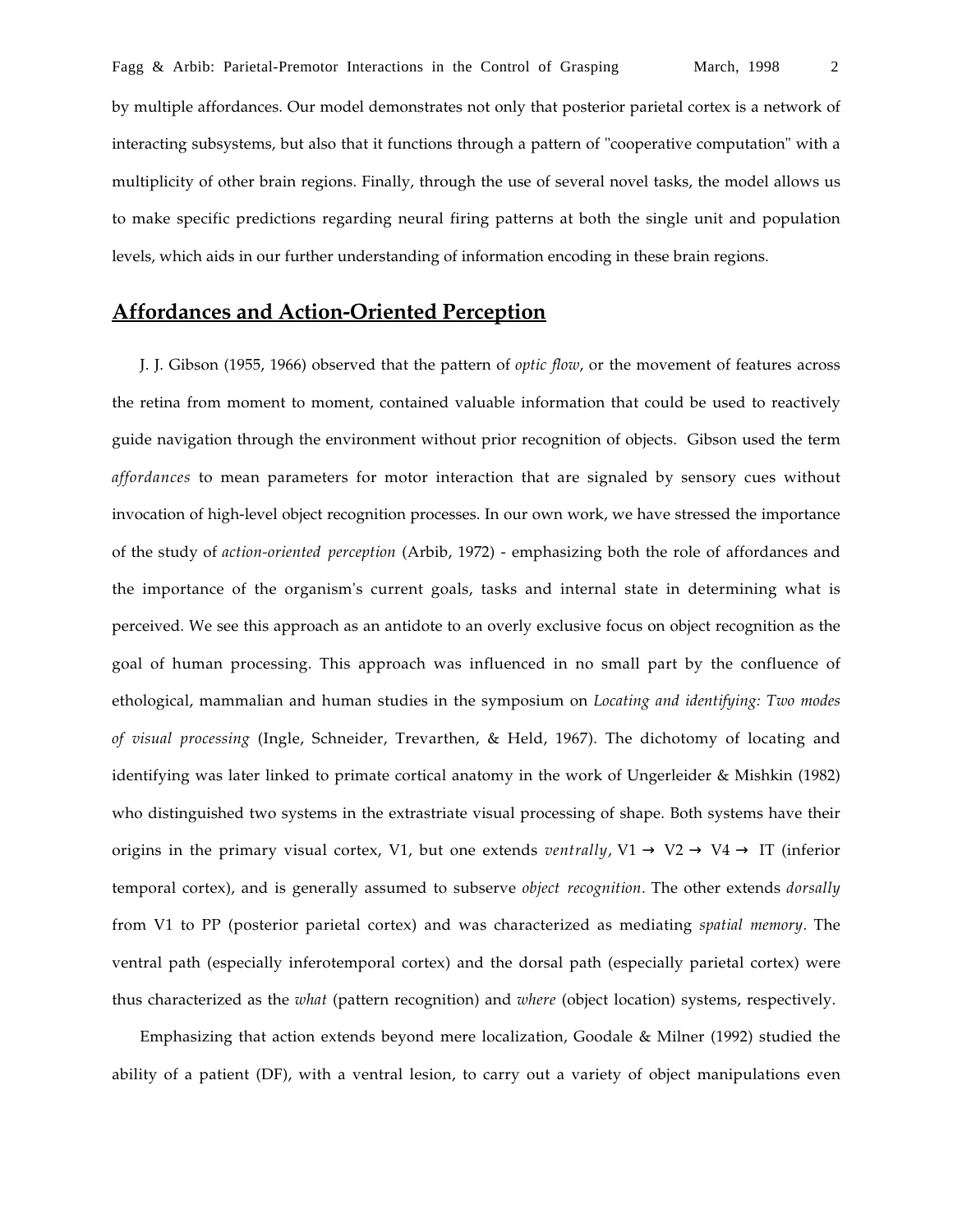though unable to verbally report on, or even pantomime, the object parameters used to guide these actions. On this basis, they suggested that, while the ventral system may still be viewed as serving visual perception, the dorsal system may be more properly called the *how* system - location ("where") being only one of many properties needed to determine how to interact with an object. Conversely, Castiello & Jeannerod (1991) studied impairment of grasping in a patient (AT), with a lesion of the visual pathway that left PP, IT, and the pathway  $V \rightarrow I$  relatively intact, but grossly impaired the pathway  $V \rightarrow PP$ . This patient is, in some sense, the "opposite" of DF - she can use her hand to pantomime the size of a cylinder, but cannot preshape appropriately when asked to grasp it. Instead of an adaptive preshape, she will open her hand to its fullest extent, and only begin to close her hand when the cylinder hits the web between index finger and thumb. Surprisingly, however, when the stimulus used for the grasp was not a cylinder (for which the semantics contains no information about expected size), but rather a familiar object - such as a reel of thread, or a lipstick - for which the usual size is part of the subject's knowledge, AT showed a relatively adaptive preshape. One thus infers the existence of an IT→PP pathway capable of providing a representation of the approximate ("default") size of a known object to the ventral system. In summary, while the inferotemporal cortex (IT) of monkey and human provides at best crude information about how to grasp semantically-relevant objects, this representation can be refined by posterior parietal cortex (PP) which can extract from the visual input a representation of the object's precise affordances for grasping and manipulation. Note that unlike Gibson, we imagine several intervening levels of processing between the retina and the extraction of affordances.

In this paper, we examine a variety of neural regions in the monkey cortex that demonstrate an involvement in the vision-for-grasping process, as well as regions in the premotor cortex that participate in the production of grasping movements. We then develop a computational model of how a number of these regions interact with one-another in order to 1) extract relevant visual information from a presented object, 2) select an appropriate grasp for the given object and situation, and 3) execute the grasping movement. Particular attention is given to the neural-level encoding of object and grasp information in anterior intra-parietal area (AIP) and area F5 (of inferior premotor cortex). The model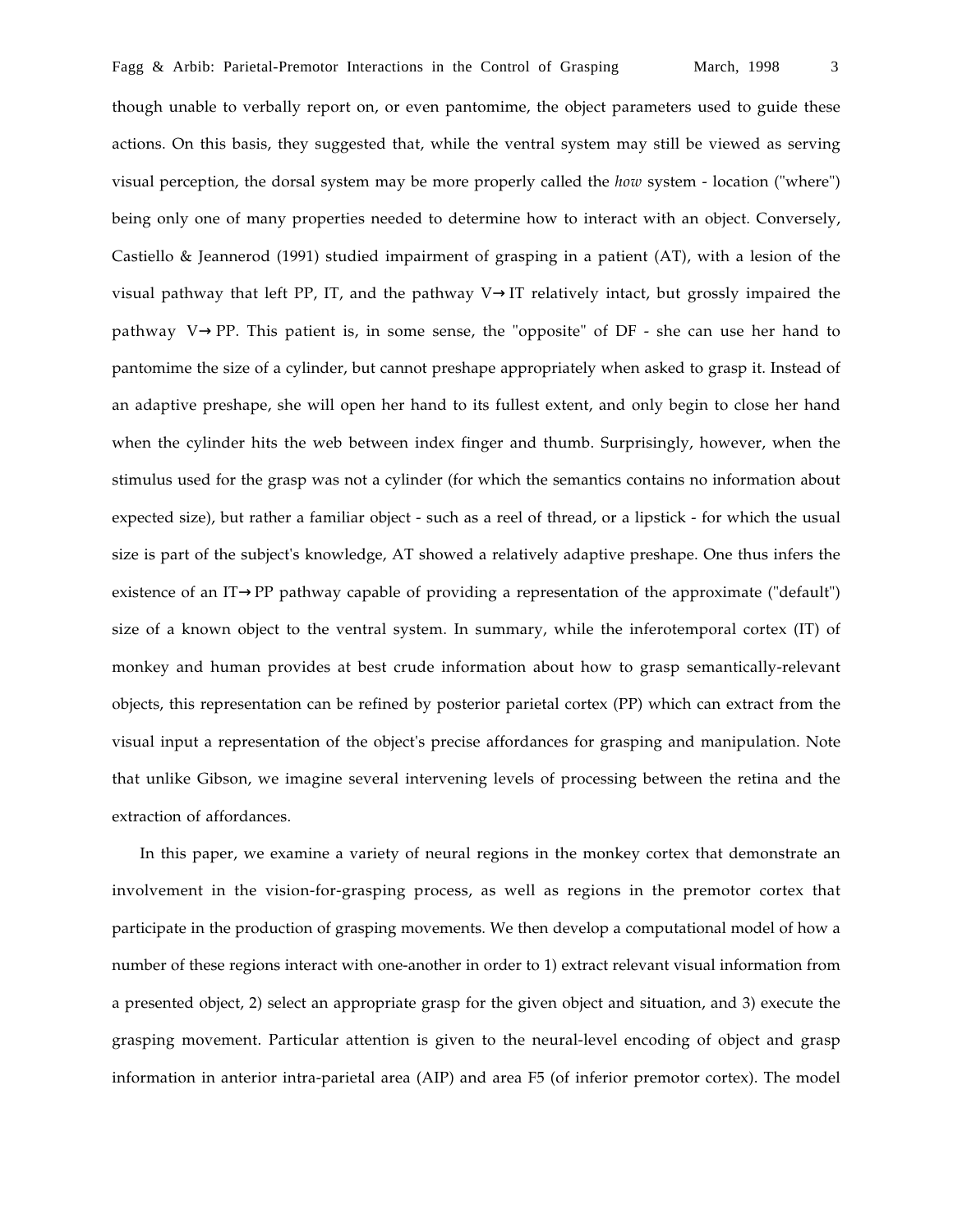hypothesizes that AIP is responsible for extracting affordance information from the visual stream, while F5 selects one of the corresponding grasps and then manages its execution. The model successfully accounts for the task-dependent, phasic firing patterns observed in these areas. The affordance interpretation of AIP's role leads to very specific predictions as to how the "how" information is encoded in this region. We explore a number of predictions in the context of novel grasping tasks.

# **Representation of Objects and Grasps in Monkey Cortex**

Figure 1 shows a number of areas of interest in the cortex of the macaque monkey. The inferior parietal lobule (IPL) of parietal cortex in monkey receives visual inputs from occipito-temporal areas as well as from the visual field periphery of V3 and V2 (Anderson, Rossen, Viscuso, & Sereno, 1991; Baizer, Ungerleider, & Desimone, 1991). IPL is functionally subdivided into areas 7a, 7b, the *second somatosensory area* (SII), and several sub-areas buried in the intra-parietal sulcus, including the *lateral intra-parietal area* (LIP), the *ventral intra-parietal area* (VIP), and the *anterior intraparietal area* (AIP). These areas have specific sensory-motor functions, including those for saccadic eye movements (LIP), ocular fixation (7a), reaching (mostly 7b) and grasping (AIP). A similar modular organization is seen in the motor sector (agranular cortex) of the frontal lobe, which is related to body movements (except for the supplementary eye fields). In particular, F4 and F5 of the inferior premotor cortex are involved in the control of proximal and distal movements, respectively. F5 is the area of agranular frontal cortex involved in grasping in the monkey (Gentilucci, Fogassi, Luppino, Matelli, Camarda, & Rizzolatti, 1988) and forms the rostral part of inferior area 6. Its main anatomical connections include AIP and the hand field of the precentral motor area (Muakkassa and Strick, 1979; Matelli et al., 1985).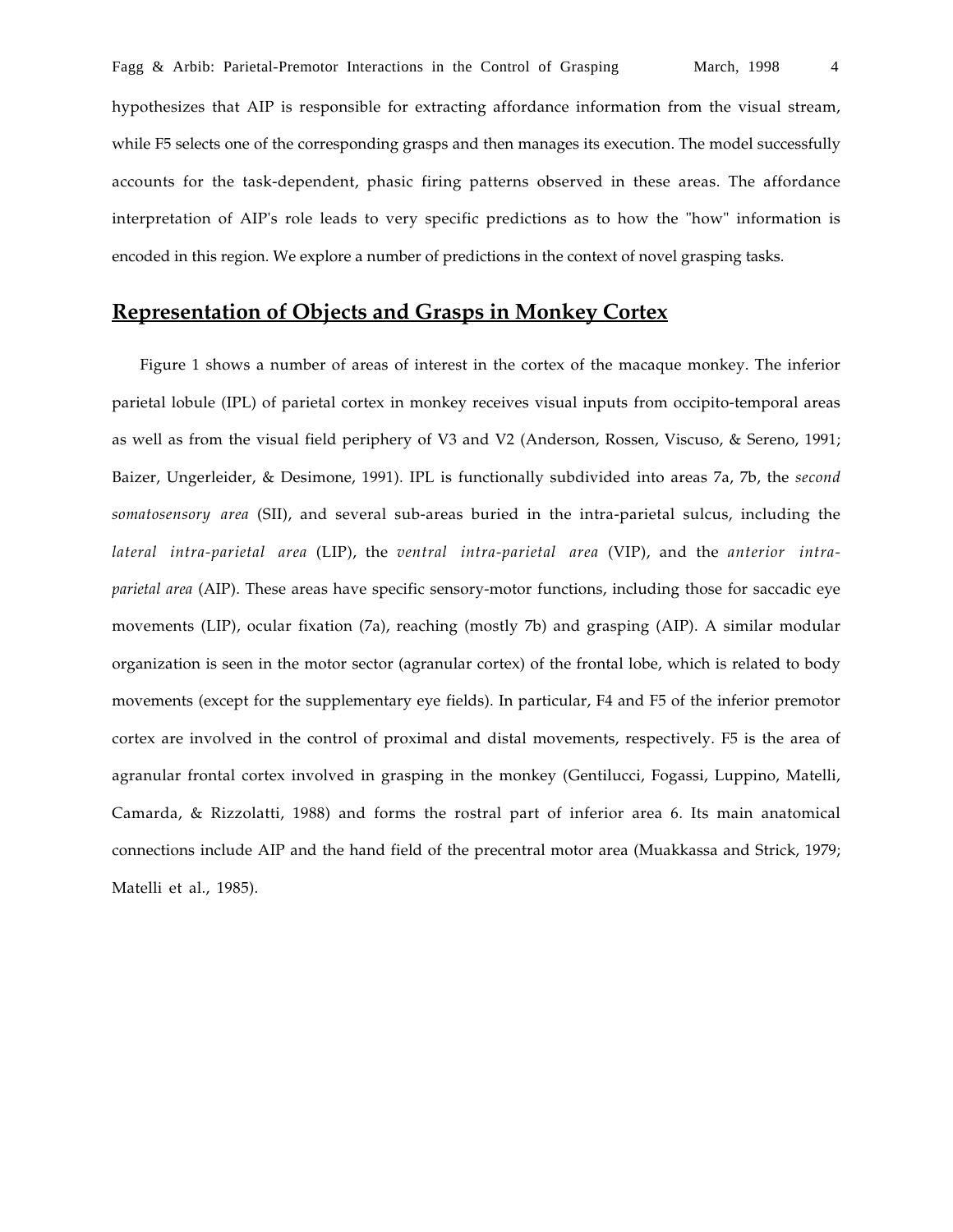

#### Figure 1

The following subsections provide a brief review of the neurophysiological database that grounds the FARS model. After presenting a protocol for studying grasp-related neural activity, we show that there are cells in both AIP and F5 whose firing codes for grasp properties rather than object properties. What the data do not tell us is how these cells are interconnected with each other and a broader network of cortical and subcortical regions to yield a wide variety of grasping behaviors. It is the task of the rest of the paper to offer neurally grounded hypotheses which allow us to form the causally complete FARS model, present a selection of simulations obtained with the model, and then offer several predictions for new experiments designed both to test the model and to extend our insights into parietal-premotor interactions in primate control of grasping.

### **A Protocol for Studying Grasp-Related Neural Activity**

An important experimental protocol has been developed by Hideo Sakata and his colleagues (Taira, Mine, Georgopoulos, Murata, & Sakata, 1990) to study object- and grasp-related properties of neurons (Figure 2): A ready signal is given by the turning on of light L1. The monkey responds by placing his hand upon the touch pad that is located directly in front of him. Contact with the touch pad is indicated by the KEY trace. When L1 changes color (the trigger stimulus), the monkey begins the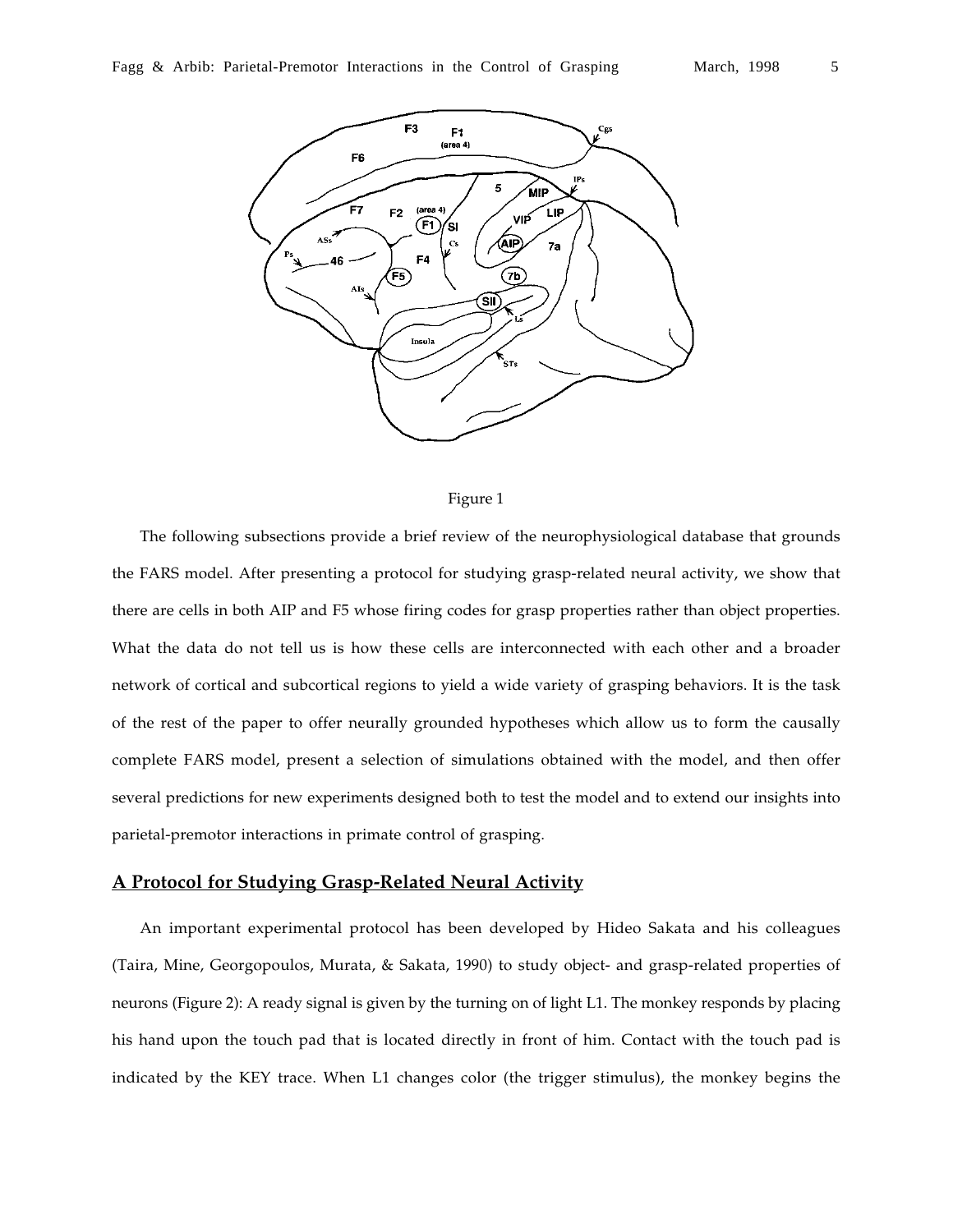execution of the reaching/preshape movement toward the object that is located in front of him. A second light (L2) turns on as the monkey pulls away from the touch pad. The monkey grasps the object and manipulates it by pulling or pushing in the appropriate direction (SW, also referred to as object phase). This position is held until L2 changes color (the secondary trigger stimulus), at which time the monkey releases the object and moves his hand away. If the task is performed properly, the monkey is then rewarded with a squirt of juice.





### **Object and Grasp Coding in AIP**

A variety of objects were presented to monkeys trained to perform the Sakata protocol. For each object, four different conditions were used: movement in the light (to manipulate the object), movement in the dark (when the monkey has already seen the object and manipulated it in the light), fixation of the object in the light (with no movement), and fixation in the dark. One set of objects included buttons that had to be pushed, knobs to be pulled, and a joystick that had to be grasped and pushed in a particular direction (Taira et al., 1990). A second set of studied objects includes plates, cones, cubes, cylinders, spheres, and rings of various sizes (Murata, Gallese, Kaseda, Kunimoto, & Sakata, 1993).

In monkeys trained to grasp objects requiring different types of grip, about half the AIP neurons related to hand movements fired almost exclusively during one type of grip, with precision grip being the most represented grip type (Murata et al., 1993; Sakata & Kusunoki, 1992; Taira et al., 1990). Many cells in AIP also demonstrate object-specific activity. However, it is important to note that some cells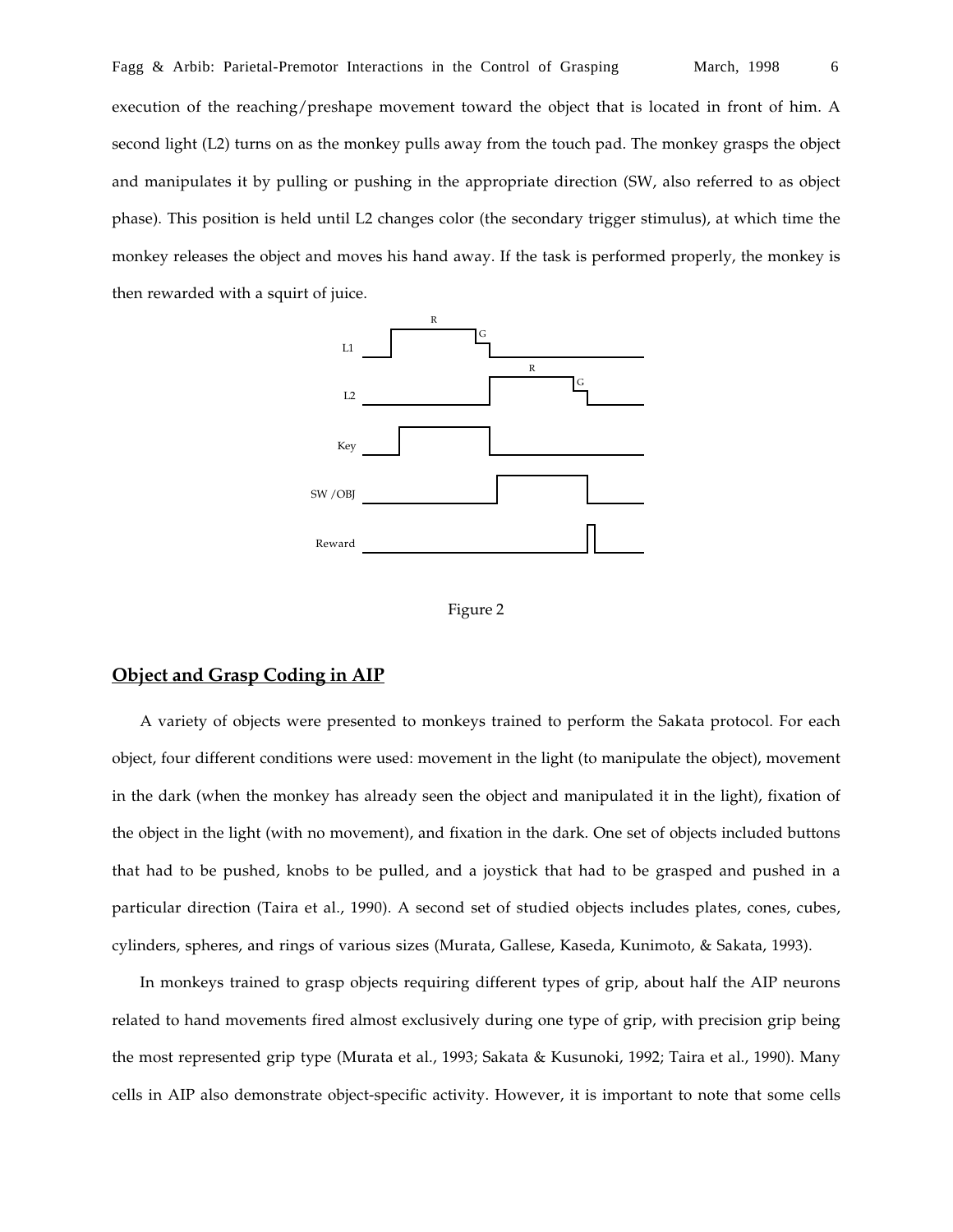actually respond to several different objects, with varied activity levels. Most often, cells are actually selective to varying degrees for several objects (that often share some common characteristics). Some cells demonstrate specificity toward the size of the object to be grasped, while showing a certain degree of independence from the type of object; other cells demonstrate independence from the size of the object. The fact that there are cells that are both size-selective and size-independent indicates that within a population of cells that code for a particular object, a sub-population of these cells are responsible for capturing size of the object. Finally, a small number of cells shows modulation based upon the object's position and/or orientation in space.

About 40% of the AIP neurons discharge equally well if the appropriate grasping movement is made either in the light with the monkey looking at the object, or in the dark. These cells are referred to as "motor dominant neurons" (Taira et al., 1990). The remaining neurons discharge more strongly ("visual/motor neurons") or exclusively ("visual dominant neurons") in the light. Half of the visual dominant neurons, and a part of the visual/motor neurons become active when the animal fixates the object in the absence of any movement. For these last neurons, the visually effective object and the type of grip coded (assessed in the dark) coincide. They appear, therefore, to match the visual representation of the objects with the way in which the objects are grasped.

Most neurons in AIP also demonstrate phasic activity related to the motor behavior. The identifiable phases include: set (*key phase*), preshape, enclose, hold (*object* phase), and ungrasp. Cells participate in varying degrees during different phases of the movement, but are usually most highly active during the preshape and enclose phases of movement. Very importantly, once a cell becomes active, it typically remains active until the object is released.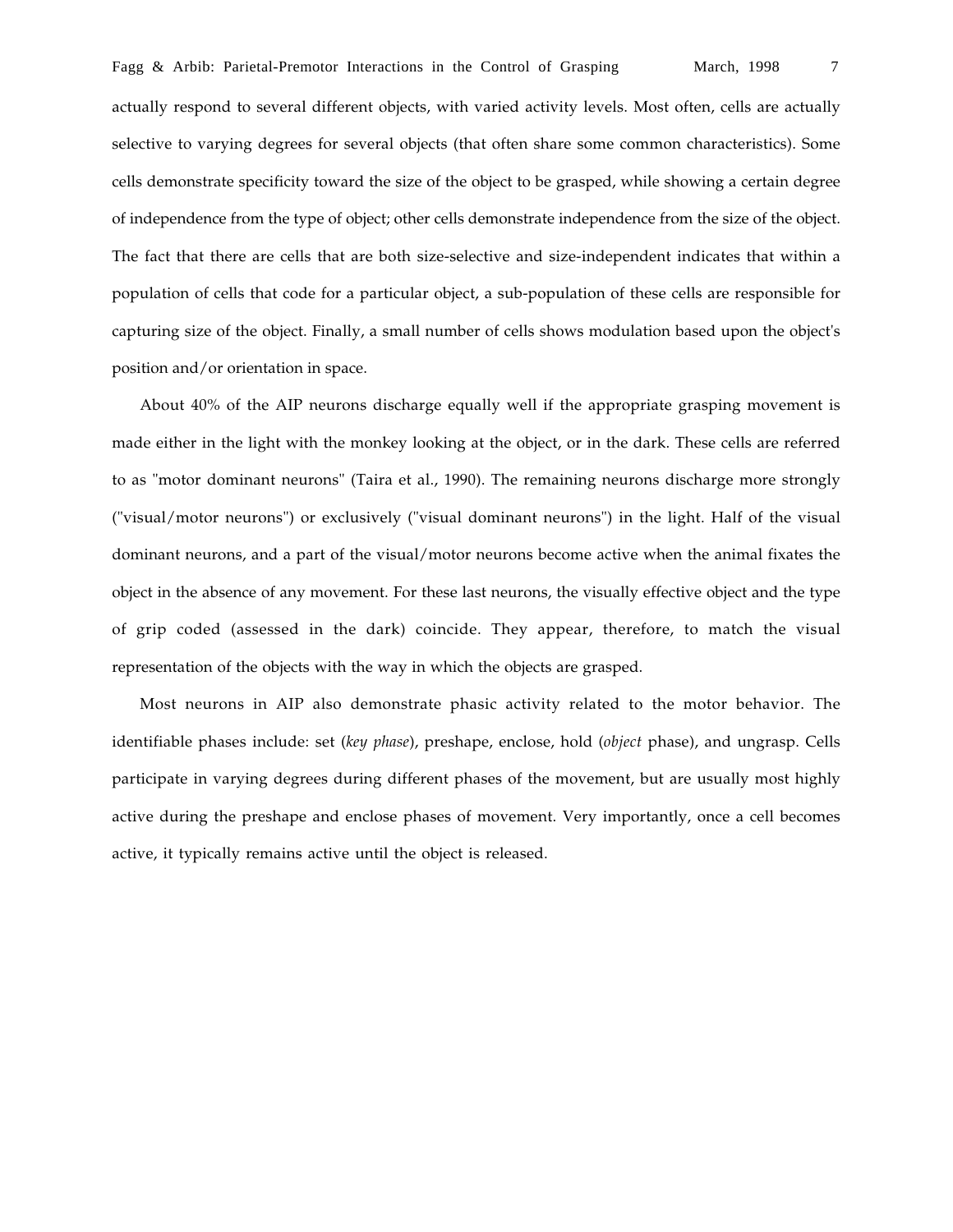

#### Figure 3

The AIP cell depicted in Figure 3 illustrates a number of these properties. All traces are recorded from a single cell, under one of twelve different conditions: four different objects (joystick, push button, pull-knob in groove, and pull-knob), and three different tasks (grasping in the light, grasping in the dark, and fixation of the object in the light). For the grasping tasks, the traces are aligned on the initiation of movement; in the fixation cases, the traces are aligned on the time that the object became visible. The *key* and *object* phases of movement are indicated for the grasping conditions by the horizontal bars located below the histograms. The cell depicted in the Figure responds heavily to a pull-knob that is recessed into a vertically-cut slit, and partially responds to a joystick and a nonrecessed pull-knob. Cell activation occurs during both the visual fixation and movement in the light conditions, but responds at an insignificant level during movement in the dark. For this reason, this cell is classified as *visual*. Note that this cell's activation level is also modulated by the phase of movement. It is most active during preshape and grasp (between the key and object phases), and shows a moderate level of activity prior to movement initiation (the key phase), and in some conditions,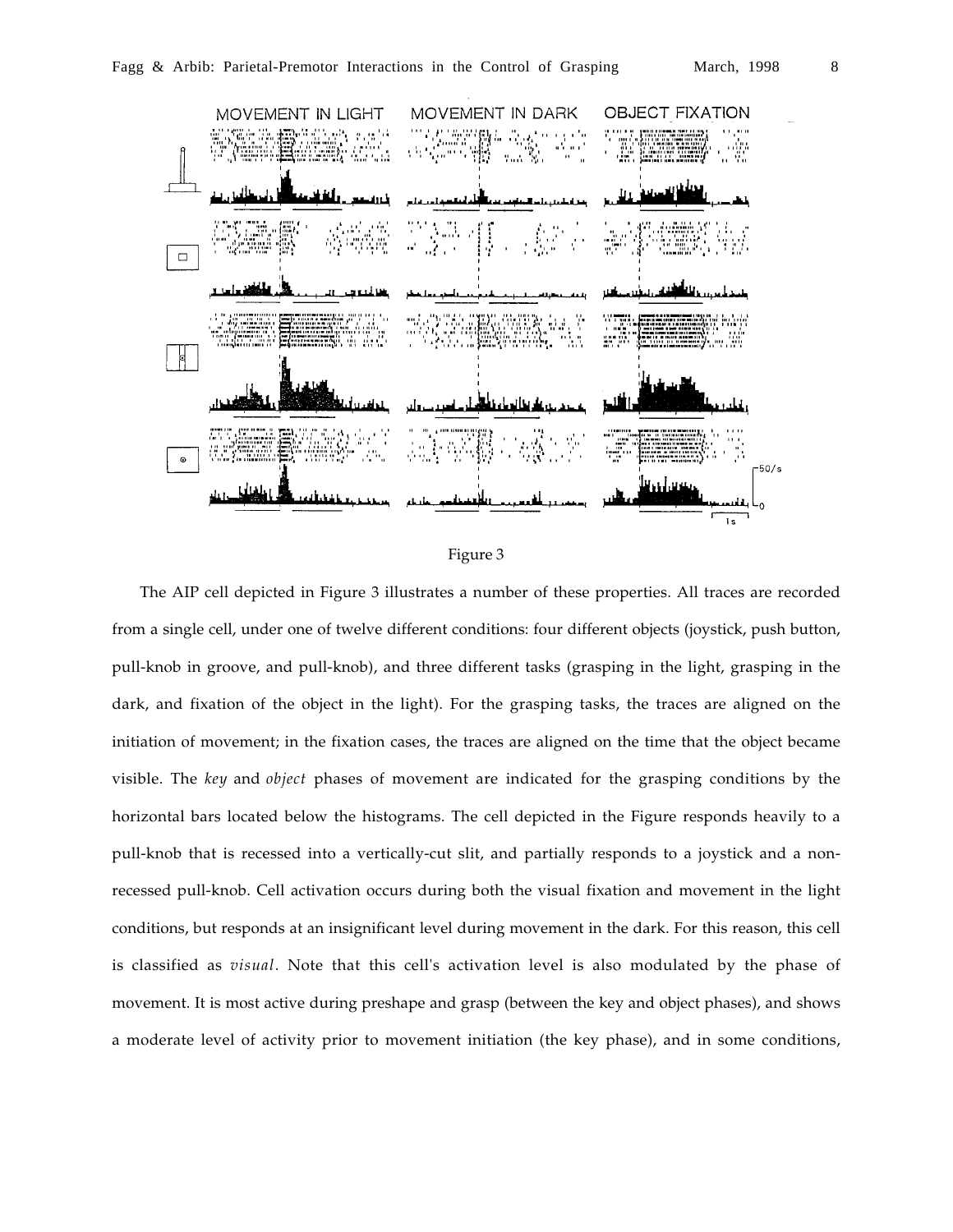following the establishment of the grasp. The drop of activity at the end of the key phase is thought to relate to the monkey's direction of attention away from the object.

# **Grasp Coding in F5**

Rizzolatti, Camarda, Fogassi, Gentilucci, Luppino, & Matelli (1988) described various classes of F5 neurons, each of which discharge during specific hand movements (including grasping, holding, tearing, and manipulating). The largest class is related to grasping. The temporal relations between neuron discharge and grasping movements vary among neurons. Some of the units fire only as the monkey's hand encloses around the object (i.e., during finger flexion). Other neurons start to fire with finger extension and continue to fire during finger flexion. Finally, others are activated in advance of the movement initiation (these are referred to as "set" cells), and sometimes cease to discharge only when the object is grasped. Of the neurons active during grasping, 85% were found to be selective for one of precision grip, finger prehension, or whole hand prehension, with precision grip the most frequent (Rizzolatti et al., 1988). "Visual" responses are observed in about 20-30% of F5 neurons, with two separate classes being distinguished. One set of neurons responds to the presentation of graspable objects; another class of cells, referred to as "mirror" neurons, responds both when the monkey makes a grasping movement, and when the monkey observes the experimenter or another monkey make a similar grasping movement (di Pellegrino, Fadiga, Fogassi, Gallese, & Rizzolatti, 1992).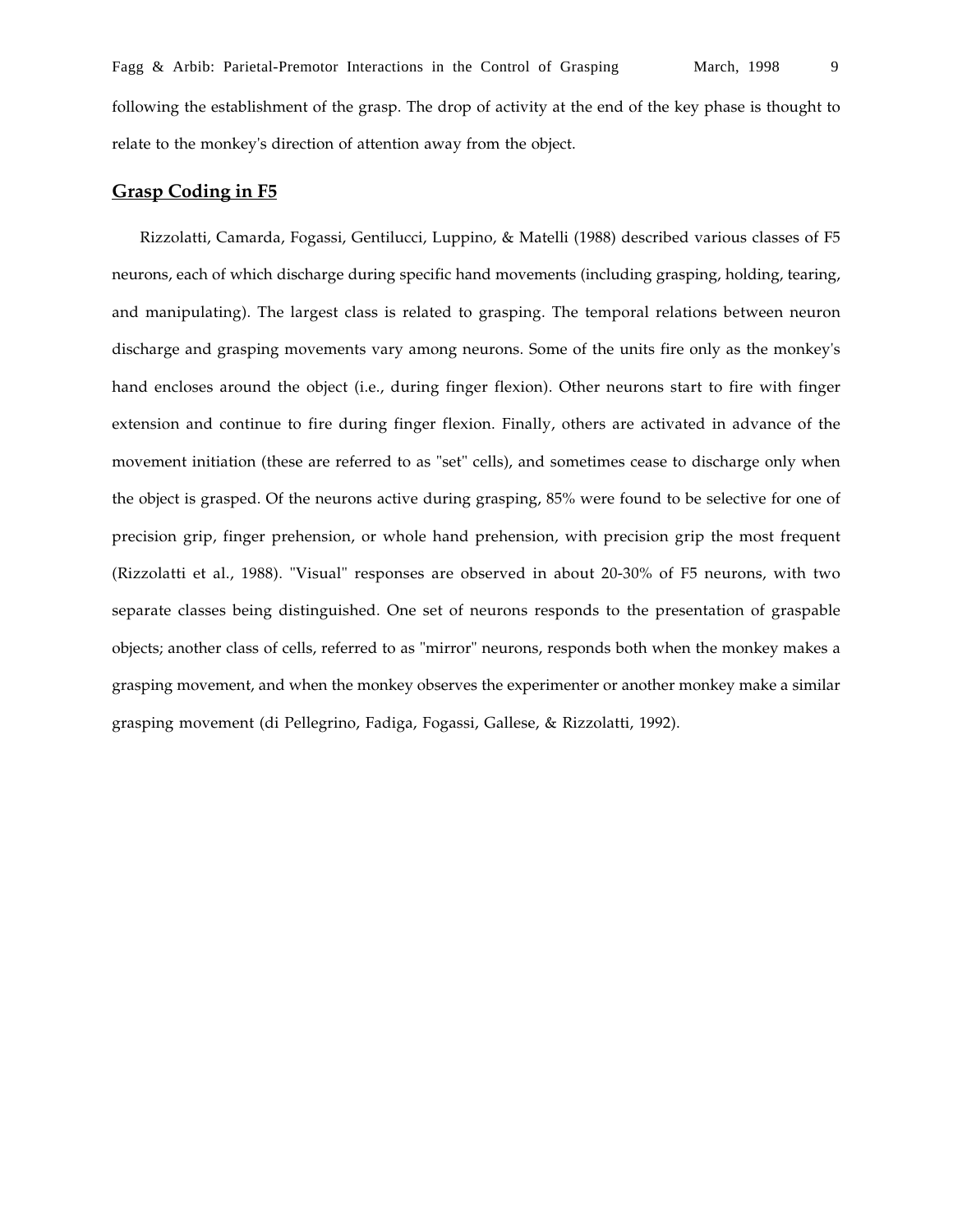



Figure 4 depicts two F5 cells that are active during a precision pinch grasp, using either the contralateral or ipsilateral hand (subpanels A and B, respectively). One cell (a) begins to fire well in advance of contact with the object, which indicates that it is involved in control of the preshape phase of the grasping movement. The other (b) begins to fire shortly before contact is made and continues to fire through the duration of the grasp. When a power grasp is used, the cells are not significantly active (subpanels C and D).

# **The Structure of the Model**

With these data in hand, we now outline an explicit computational model, the FARS (Fagg-Arbib-Rizzolatti-Sakata) model of the grasping process, based on simplified but biologically plausible neural networks and implemented on the computer to produce detailed simulations (Fagg, 1996). Figure 5 shows the conceptual core of the model, while Figure 6 shows the hypothesized pathways between all the regions represented in the complete model. AIP is hypothesized here as the first stage in the *grasp programming* process, responsible for integrating object-related information from both the dorsal and ventral systems. We see this process of separating out motor-related features as a way of explaining why cells in AIP reflect both object- and grasp-related activity patterns.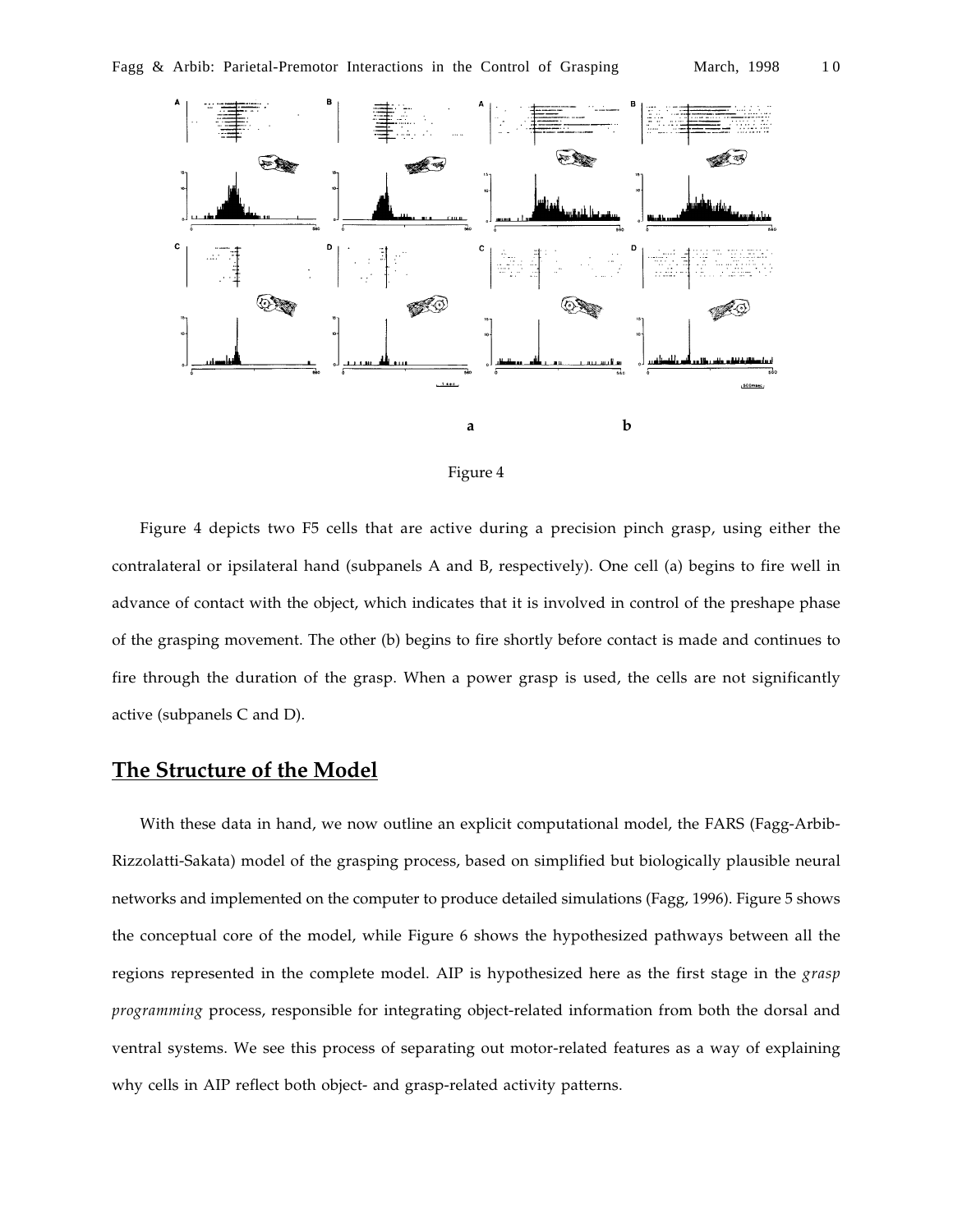

#### Figure 5

Figure 5 illustrates an example of the multiple affordances associated with different ways of grasping an object. In this case, three different features are highlighted. When visual input from the mug is initially presented to AIP via both the dorsal and ventral streams, it computes - according to the FARS model - the set of affordances. The corresponding set of grasps is passed to F5. As a function of additional constraints, F5 selects one of the specified grasps. These constraints include visual information (from the affordances extracted by AIP), task information, instruction stimuli, and working memories of recently executed grasps. This decision is broadcast back to AIP, which shunts the other affordances, leaving only the affordance that corresponds to the selected grasp. F5 is then responsible for the high-level execution and subsequent monitoring of the planned preshape and grasp. During the execution of the grasp, the affordance represented by AIP is continually reinforced by inputs from the active grasp program in F5. These projections allow F5 to update an AIP active memory with information about the grasp that is *actually executed*, which might differ in some ways from the grasp that was initially specified. Note that we use the term *active memory* to mean more than the simple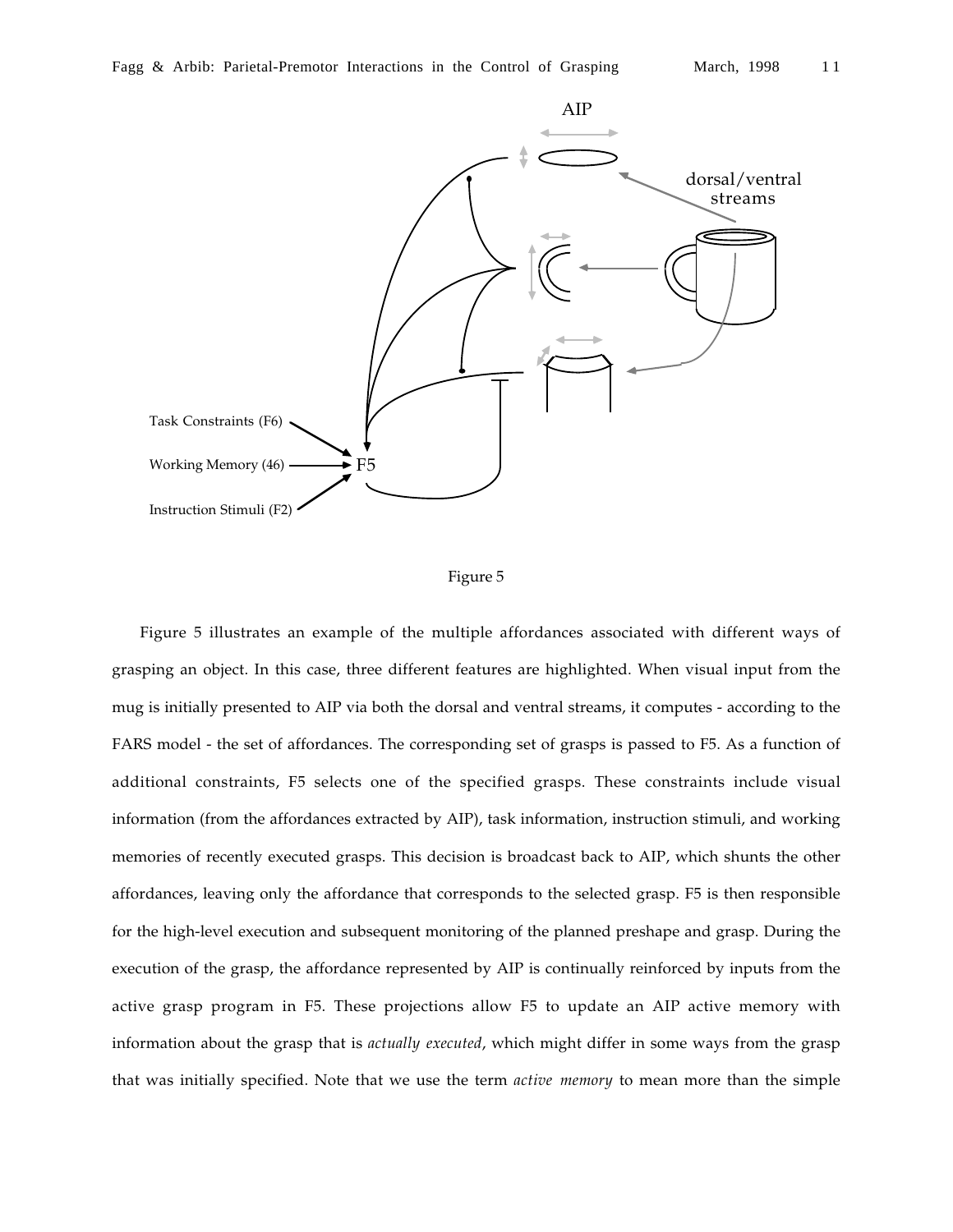holding of information for some delay period so that it can be used later (e.g., Funahashi, Bruce, & Goldman-Rakic, 1993). Rather, we add that memory may be continuously updated as the result of other computations (in this case, as F5 monitors the progress of the grasp execution). This is similar to the *dynamic remapping* mechanism we saw in our study of saccades, in which motor afferent signals were used to update a map of targets of potential eye movements as a saccade was being executed (Dominey & Arbib, 1992).

Based on the spectrum of activity seen in F5 neurons, during grasping, we hypothesize that each such neuron codes only a piece of the grasp that is being executed. By *piece of a grasp*, we mean that the representation of the grasp is distributed across a set of neurons, whose collective responsibility is to produce the appropriate grasp. This distributed coding within F5 is both in time (representing different phases) and in action space (different grasps). With distributed representations, it is important to note that individual neurons often take on multiple roles. We see this in the temporal domain in those neurons that are active during multiple phases of movement. This multiplicity of roles has also been seen in the action domain. Some neurons have been observed in F5 that are active during two distinct motor acts: grasping with the hand and grasping with the mouth. The key point is that despite this lack of discrete coding of actions at the neural level, the system is still able to produce discrete actions as a result of the collective behavior of the neurons. At the same time, because we observe discrete classes of behaviors, this does not necessarily imply that the discreteness should be reflected at the level of the individual neuron.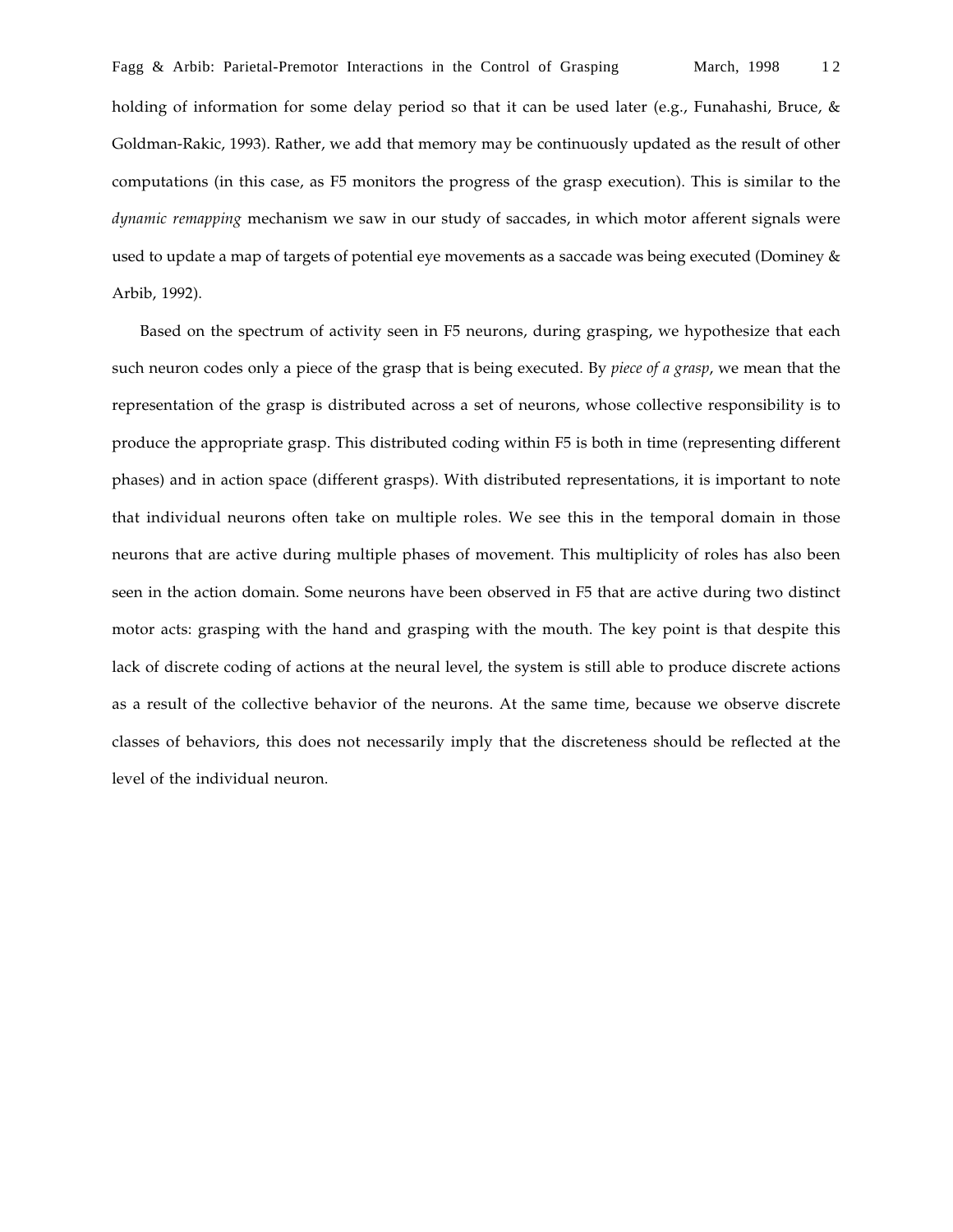

#### Figure 6

Figure 6 gives a high-level overview of the FARS model. In the next few sections, we will discuss the inputs and outputs of the AIP/F5 loop. In addition, we discuss the details of the wiring process for the PIP/IT/AIP/F5 circuit. More details may be found in (Fagg, 1996).

#### **Modeling the Ventral and Dorsal Visual Pathways**

The location of target objects is represented in the *ventral intraparietal area* (VIP) (Colby, Duhamel, & Goldberg, 1993), using a broadly-tuned population code. This suggests that VIP codes target object position and orientation in space using a population code in a peripersonal coordinate system. This target position is passed to F4, which represents the arm goal position. Within F4, *set cells* are responsible for setting up the initial reach program, and then *movement-* and *hold-related* cells are responsible for executing the movement and maintaining the arm position, respectively. However, in the FARS model, we model only grasp programming, and do not model VIP and F4. We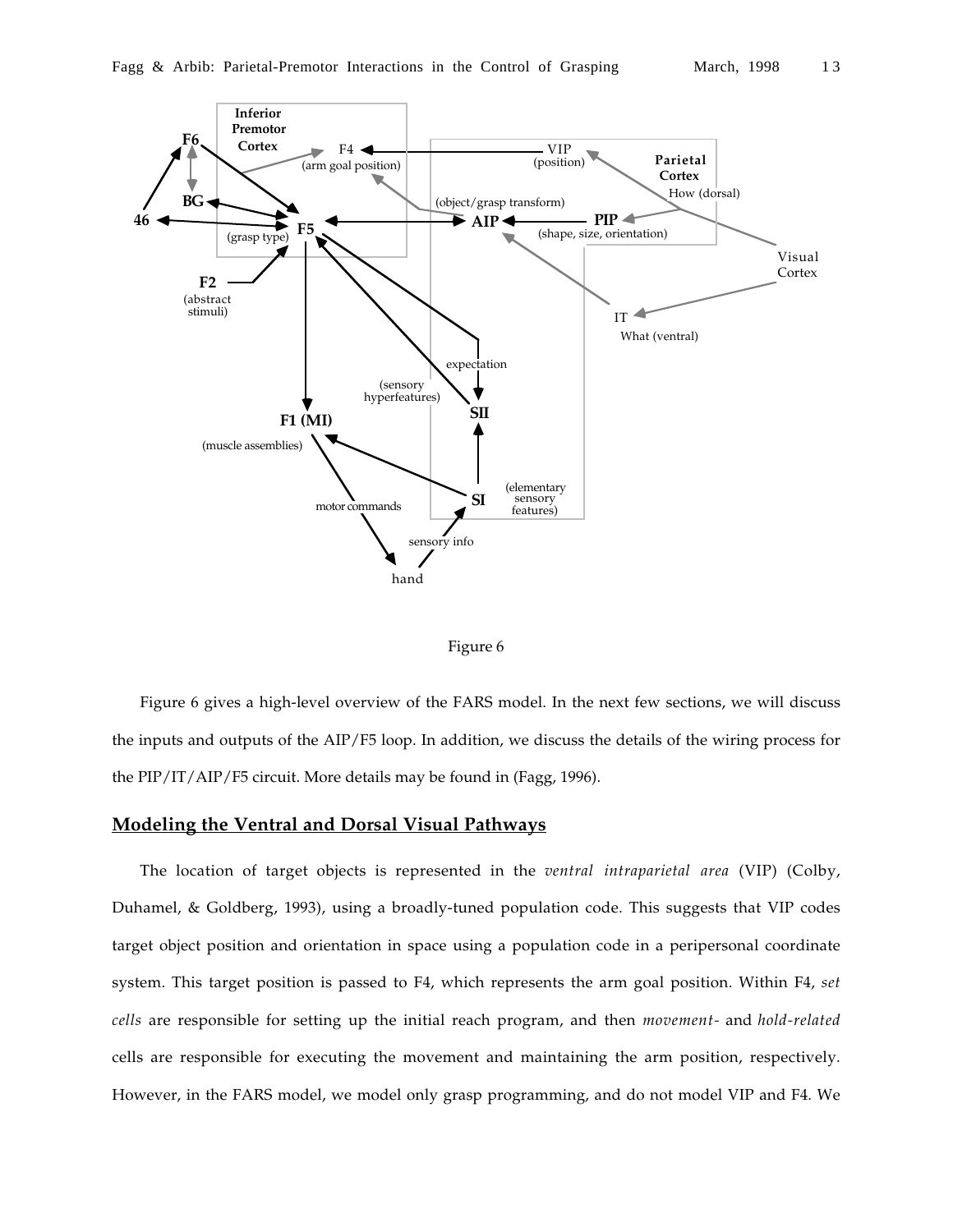A region neighboring VIP, the *posterior intraparietal area* (PIP - also known as cIPS) codes objectcentered information (Sakata, Taira, Kusunoki, Murata and Tanaka, 1997). Here, populations of cells have been shown to fire in response to different shapes that are presented to the monkey. Within a single population of cells, some show specificity towards different parameter ranges (e.g., a *cylinder cell* might be responsive only to cylinders of width 10-20 mm). More generally, sub-populations of shape cells code the relevant parameters using a population-like coding scheme. On the other hand, individual cells in IT appear to capture complex combinations of object features (such as shape and color of the object). This, combined with the observation that object representations appear to be rather sparse (Logothetis & Pauls, 1995), implies that relatively different objects are coded by disjoint groups of neurons.

The FARS model does not include the pathways whereby retinal input affects PIP or IT activity, nor does it reproduce the detailed neurophysiological responses seen in these regions. Instead, the model explicitly provides, for each of the visual stimuli used in our simulations, a neural activity code in both PIP and IT so that these may provide a plausible (though not biologically detailed) encoded visual input to AIP which is, both literally and metaphorically, where the action starts in our model. In particular, we simplify IT coding by ignoring the view-direction selective cells observed by Logothetis, Pauls, & Poggio (1995) and assign a single unit to each object with which the model is "familiar." The different object classes are represented in PIP by separate populations of neurons (e.g., cylinder, sphere, block, etc.). Within each population, we use a unit that codes for the general recognition of the shape itself, as well as sub-populations of units to code for the object's parameters. The parametric information is coded using a *population code*. Each of the neurons responds maximally to a particular parameter value (referred to as a *preferred value*). The activity of a parametric neuron is related to the difference between its preferred value and the actual value being coded. In the case of this model, the activity level is related through a Gaussian function with a specified standard deviation.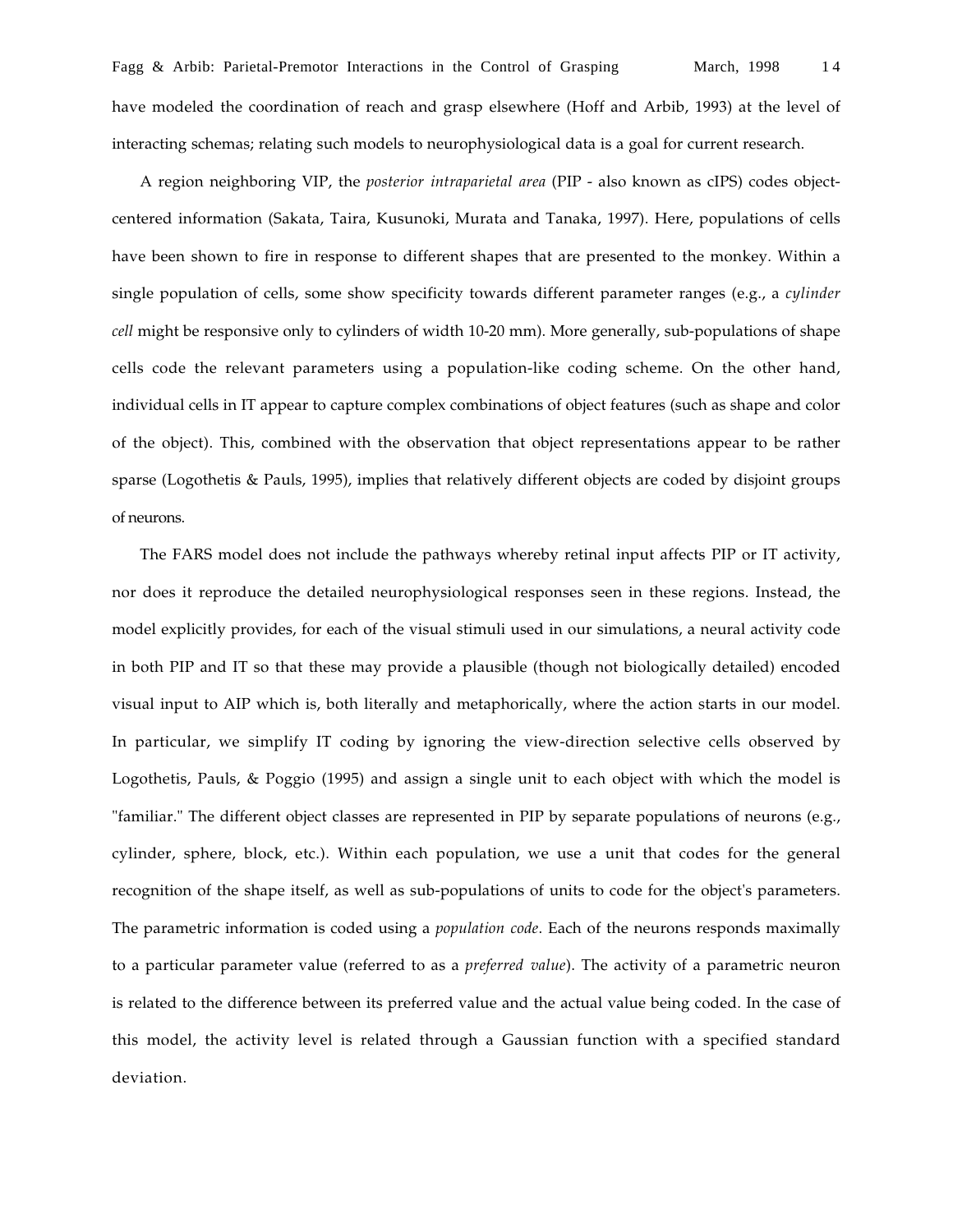Each fundamental object class maintains its own set of parameter sub-populations. As a result, the diameter of a cylinder and the diameter of a sphere are coded using non-overlapping sets of cells. However, this is not to say that the space of all objects can be partitioned into discrete sets. Rather, we imagine these sets as defining a space of objects; objects that mix properties of two classes will have a PIP representation that recruits from both sub-populations.

As an example, a pencil and stick of roughly the same shape and size are coded by PIP using identical activity patterns. However, the respective codes are orthogonal in IT. This simplification in the model captures the notion that these objects are *conceptually different* from one another. In the more general case, we would expect that IT would represent conceptual classes of objects in an overlapping manner (e.g., the set of all different mugs). On the other hand, a sphere is coded in a manner that is completely orthogonal to the stick and pencil in *both* PIP and IT.

An affordance is "programmed" into the model by establishing an association from the object's visual representation in PIP and IT to visual-responsive units in AIP that are selective to the grasp type, and in some cases, a specific grasp aperture. In the programming process, the decision as to whether or not to make a connection to an individual AIP unit is determined probabilistically. Thus, only a subset of "appropriate" AIP cells for a particular grasp will respond to an affording visual representation.

Recall from "Affordances and Action-Oriented Perception" the case of the patient AT for whom, no information being available from the dorsal stream (PIP), the projection from IT can provide, in some cases, the necessary grasp type and parameters. The mapping from object identity in IT to AIP is thus provided whenever the nature of the object implies the suitability of a specific set of affordances. This mapping is then somewhat simpler than the mapping from PIP, since unique objects (and hence object configurations) already give rise to non-overlapping activity patterns in IT. As a result, the identification of the object can, where the affordances are indeed implicit in the semantics of the object, be mapped directly to both the grasp type and the aperture of grasp. In practice, this projection is important for biasing particular grasp configurations as a function of the specific context presented by the object.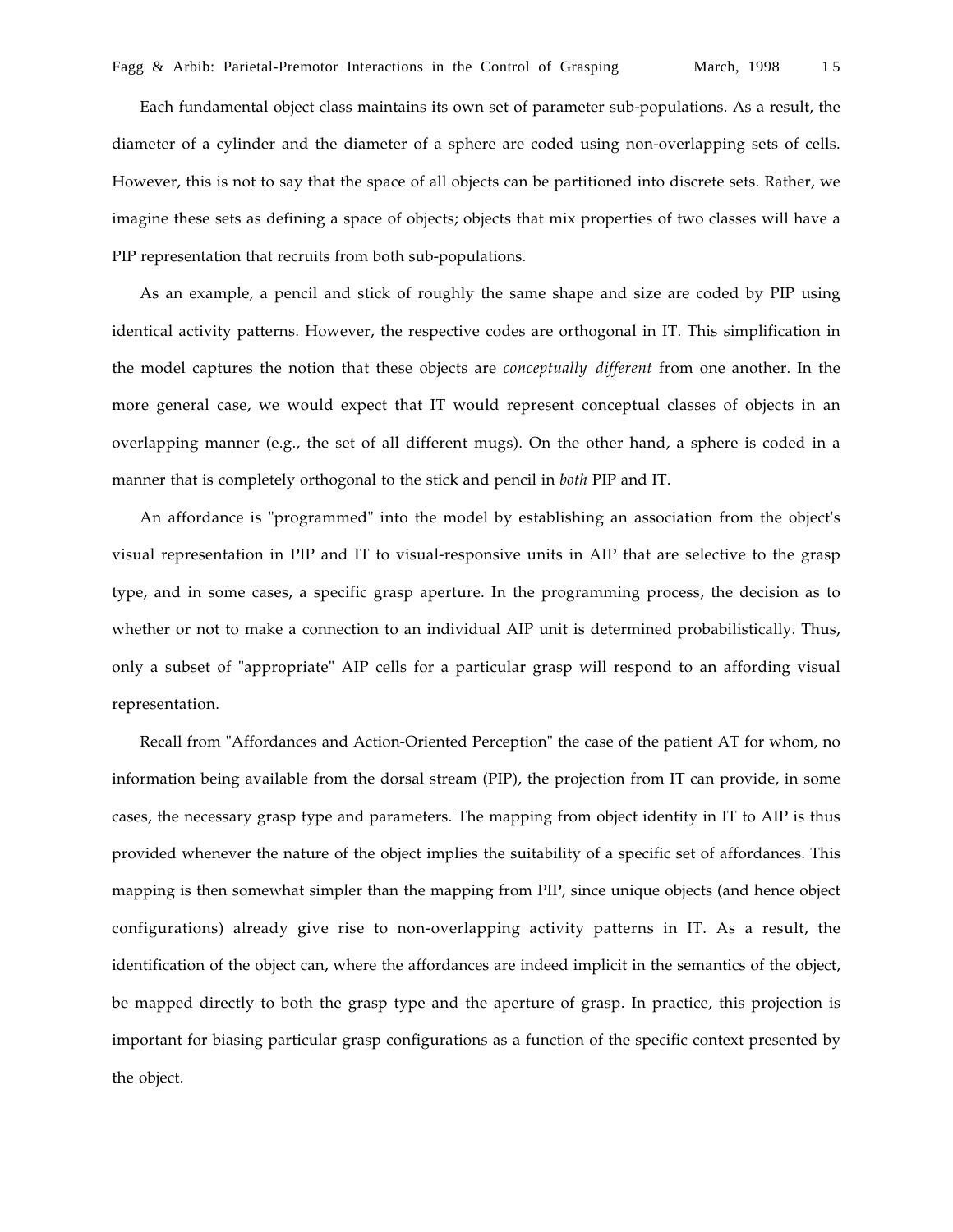#### **Interaction of AIP and F5 During Execution of the Grasp**

Figure 7 demonstrates, at a schematic level, the interaction between populations of cells in AIP and in F5 that is postulated by the FARS model, with particular emphasis placed on the active memory and phasic activation mechanisms. Three AIP units are shown: a visual-dominant cell which recognizes objects that require a precision pinch, a motor-dominant cell of the same type, and a visualdominant cell that recognizes objects requiring power grasps. The five F5 units participate in a common grasping program (in this case, for the Sakata protocol using a precision grasp), but each cell fires during a different phase of the program. Each phase of the motor program *primes* the next - i.e., makes it responsive to other excitatory inputs without necessarily activating the cell. When sufficient priming is present, the actual transition from one phase to the next is triggered either by external events (go signals given by the experimenter), sensory events (contact with the object), or internal events (opening of the hand to its widest extent during the preshape). Activation of F5 cells for one phase of the movement also serves to inhibit the activity of F5 cells encoding the previous phase. Furthermore, as noted in our earlier discussion of coding distributed across time, F5 cells in the model are not constrained to be active during exactly one movement phase, but are allowed to be active over multiple contiguous phases, consistent with the available single-unit data (Rizzolatti et al., 1988).

Although the activity within the "slice" of F5 in Figure 7 is shown as cascading from left to right as the program is executed, the actual model circuitry is more complex: the *effective connections* between program phases are not coded within F5, but are managed by the combined action of pre-SMA (F6) and the basal ganglia (BG), which represent the high-level wait-reach/grasp-hold-release program. Such indirection is necessary to ensure that a particular action-component can occur in many different motor programs (and not just sequences - see Arbib 1989 for the more general notion of a *coordinated control program*), rather than always being linked to a unique next state for each "transition trigger". A discussion of relevant data on pre-SMA is given below.

Within populations of F5 cells that encode a single grasp and phase, cells exchange excitatory connections, thus supporting their mutual coactivation. On the other hand, cells belonging to discordant populations send connections to one-another via inhibitory interneurons. These connections ensure that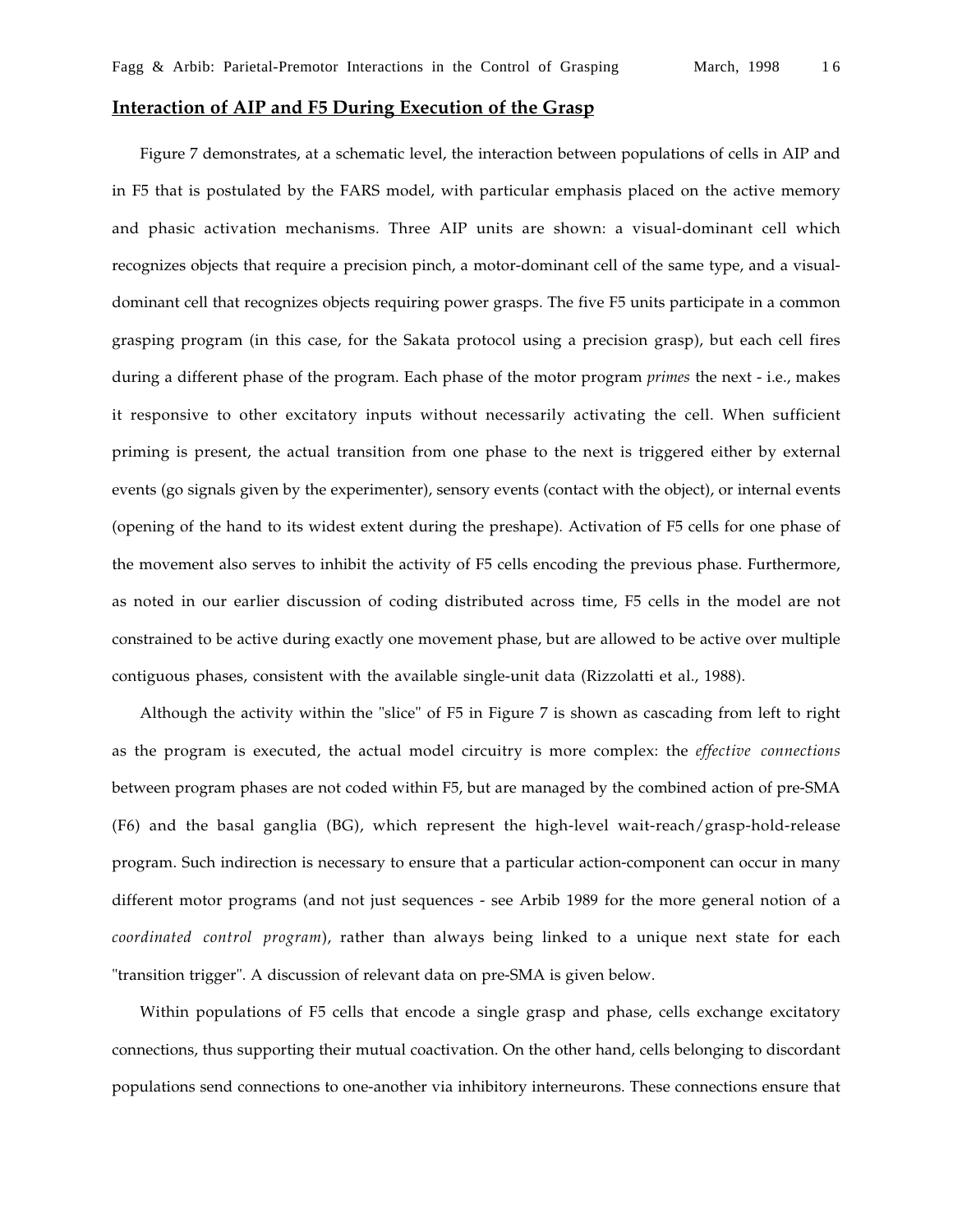only F5 cells belonging to a single grasp are allowed to achieve a significant level of activation at any one time. When several affordances select multiple grasps in F5, selection of a single grasp is enforced by this competitive mechanism. As we shall see below, this selection process may be biased by other inputs into F5. Also note that within these constraints, the existence of a connection from one specific cell to another is determined probabilistically. This is intended to model the fact that a single cell is only directly connected to a small subset of cells with which it may be coactive.

The cells within AIP follow a interconnection scheme similar to that for F5: populations of cells that participate within similar affordances exchange excitatory connections, while inhibitory connections are exchanged between different populations. Excitatory connections are established between a cell in AIP and one in F5 when the encoded affordance matches the grasp. Again, only a subset of candidate connections are actually established.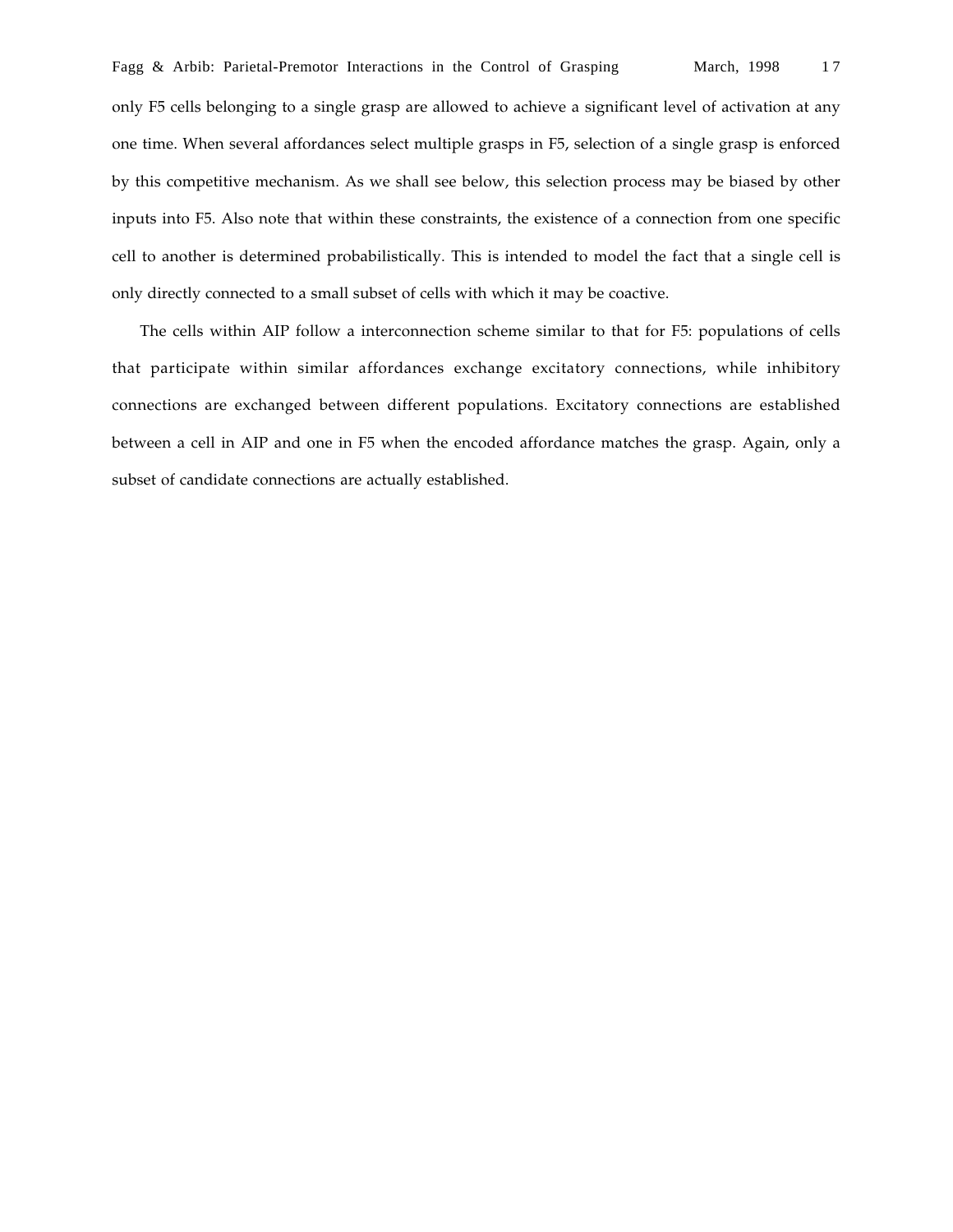



F5 sends connections to F1 (primary motor cortex) and SII (secondary somatosensory cortex). For a given grasp and movement phase, the active F5 cells recruit those F1 cells that produce the needed distal movements. The projections to SII prime units that detect specific sensory hyperfeatures that will either confirm that the grasp is executing as expected, or that an unexpected event has occurred. In the latter case, F5 will use the return signals to shift execution to a more appropriate program. More details may be found in the section "Object Size Perturbation".

We close this section by noting the highly simplified model of F1 (MI), SI and the hand used in the FARS model. We do not model the arm (see our earlier discussion of F4); the hand is a kinematic model consisting of 15 joints (3 for each finger and the thumb). SI contains two classes of units that represent the proprioceptive and kinesthetic state of the hand. The proprioceptive information is represented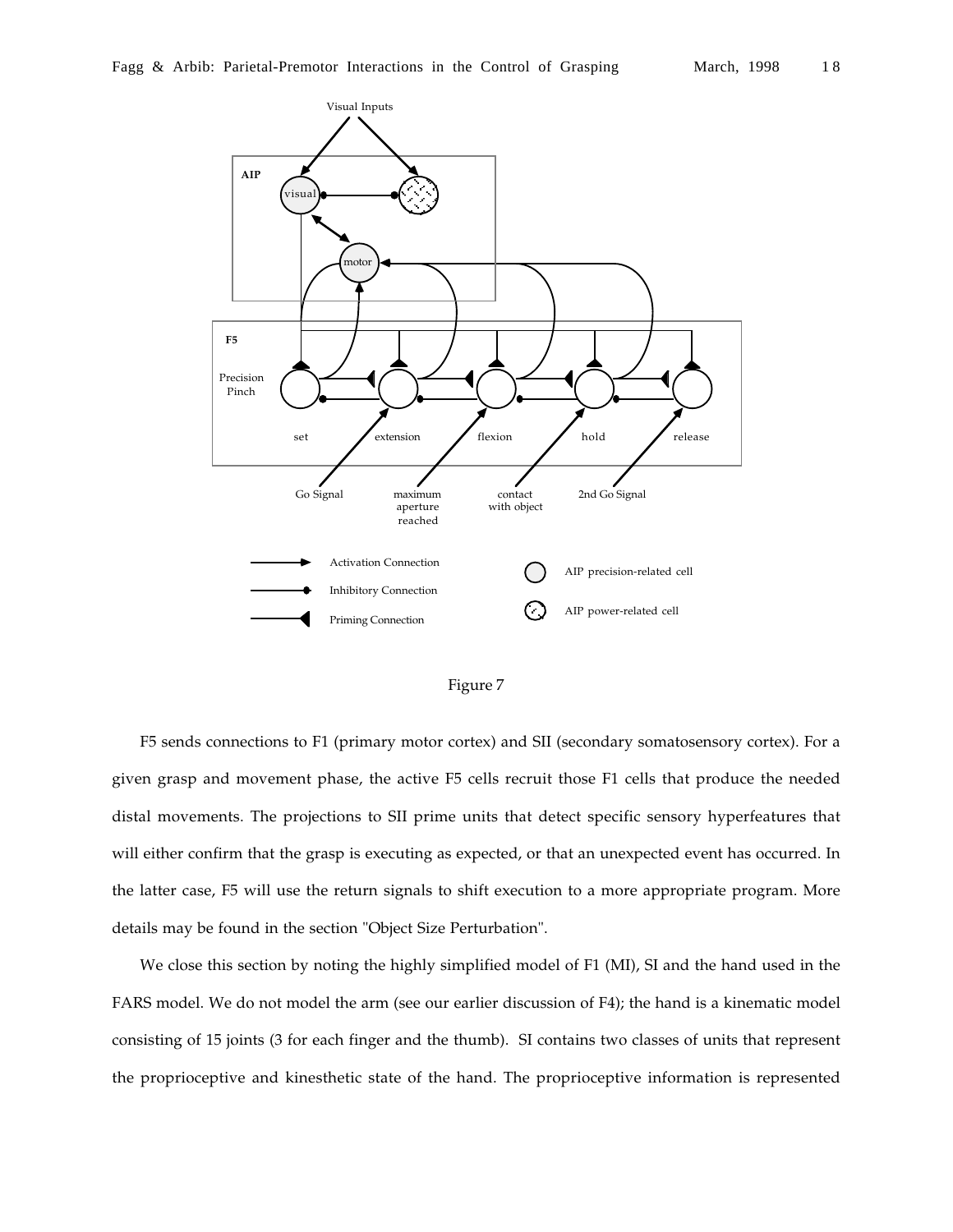using a population code; the kinesthetic information is simply binary, capturing the contact/no-contact distinction. Units in F1 drive movements of specific joints as a function of their inputs from SI. F5 specifies a particular, coordinated movement of the hand by selecting a subset of the F1-mediated mappings from SI state to joint movement. Each SII unit receives from SI both proprioceptive and kinesthetic inputs from all parts of the hand. Because these units have a high threshold, they only become active when the hand is in a particular configuration and is receiving a particular set of tactile inputs.

### **Supporting Roles Played by Additional Brain Regions**

We now briefly note the role of other brain regions in the FARS model. We stress again the distinction between empirical data and the model - the former include data on cell firing which suggest possible hypotheses on the functional roles of a given brain region; the model must then make explicit those details of cellular connectivity, etc., that could explain the cellular behavior and mediate the posited functions. Simulations with the model then yield explicit predictions for empirical testing, with the results of new experiments serving to support the model or to suggest ways in which the model can be improved.

**Secondary Somatosensory Cortex (SII) and Expectations:** In the grasp versus point comparison in a PET study of humans, Grafton, Fagg, Woods, & Arbib (1996) find a marked increase of activity in the secondary somatosensory cortex (SII), located in the roof of the parietal operculum. The augmented response in this site could not be attributed to a simple sensory effect, such as additional somatosensory stimulation during grasping, since there was no corresponding increase of rCBF in primary sensory cortex. Instead, they proposed that the response is related to higher-order tactile feedback or tactile expectation (Arbib, Iberall, & Lyons, 1985) that is used for representing the shape of the target objects and for tactile learning. In detailed anatomical studies in the macaque, Preuss & Goldman-Rakic (1989) found an interconnected network of forelimb and orofacial representations involving the ventral premotor cortex (area 6v), orbitofrontal opercular areas, the opercular portion of area 2, SII, the central insula and area 7b. The functional significance of the strong interconnection between these ventral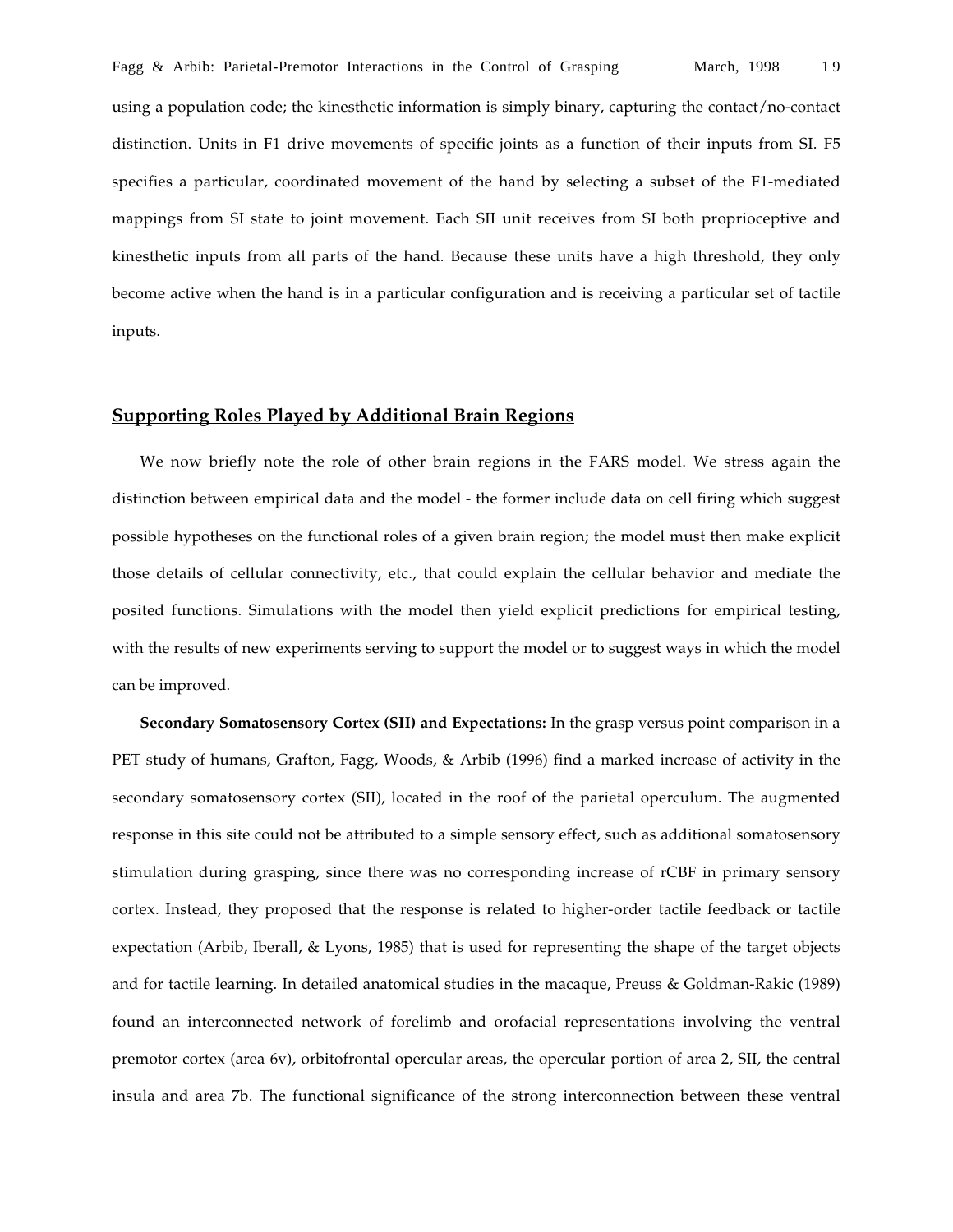frontal motor areas and perisylvian somatic areas including SII is not known. Based on the connection with limbic cortex, Preuss & Goldman-Rakic (1989) proposed that the ventral frontal cortex might contain a working memory mechanism of recently encountered objects along with appropriate commands for grasping the objects.

On this basis, SII of the FARS model generates a tactile expectation consonant with the grasp selected by F5 so that any discrepancy between expectation and contact-based feedback can trigger reprogramming of the grasp. This process is implemented in the model through excitatory priming connections sent to SII from F5 cells that are active during the flexion phase of movement and code for a specific aperture. SII units respond to a particular combination of tactile input and hand configuration. When primed, the cells are able to respond quickly to the detection of this combination of inputs. When not primed, although the cells are still able to respond, the response time is much slower. SII units that become active send excitatory signals to F5 units that are involved in the hold phase of the grasp program corresponding to the detected hand configuration. Further details will be discussed in the "Object Size Perturbation" section.

**SMA (F3 and F6), the Basal Ganglia, and the Representation of Program Sequences in Primates:** The supplementary motor area (SMA) has been implicated in the planning and execution of complex movements. Human PET studies show a larger degree of activity in SMA during execution of a complex sequence of finger movements than for simple flexion of an individual finger (Roland, Larsen, Lassen, & Skinhøf, 1980). A number of studies have also demonstrated an effect in SMA related to mental imagery of complex tasks (Decety, Perani, Jeannerod, Bettinardi, Tadary, Woods, Mazziotta and Fazio, 1994; Grafton, Arbib, Fadiga, & Rizzolatti, 1996) .

Based on cytoarchitectonic and microstimulation evidence, Luppino et. al argue that there are actually two distinct areas within what has been traditionally called SMA (Luppino, Matelli, Camarda, & Rizzolatti, 1993; Luppino, Matelli, & Camarda, 1991; Luppino, Matelli, & Rizzolatti, 1990). These two regions are referred to as SMA-proper (F3; the caudal region), and pre-SMA (F6). F3 is somatotopically organized and has heavy projections to the limb regions of F1, as well as direct projections to the limb-related portions of the spinal cord. F6 does not project to the spinal cord, and has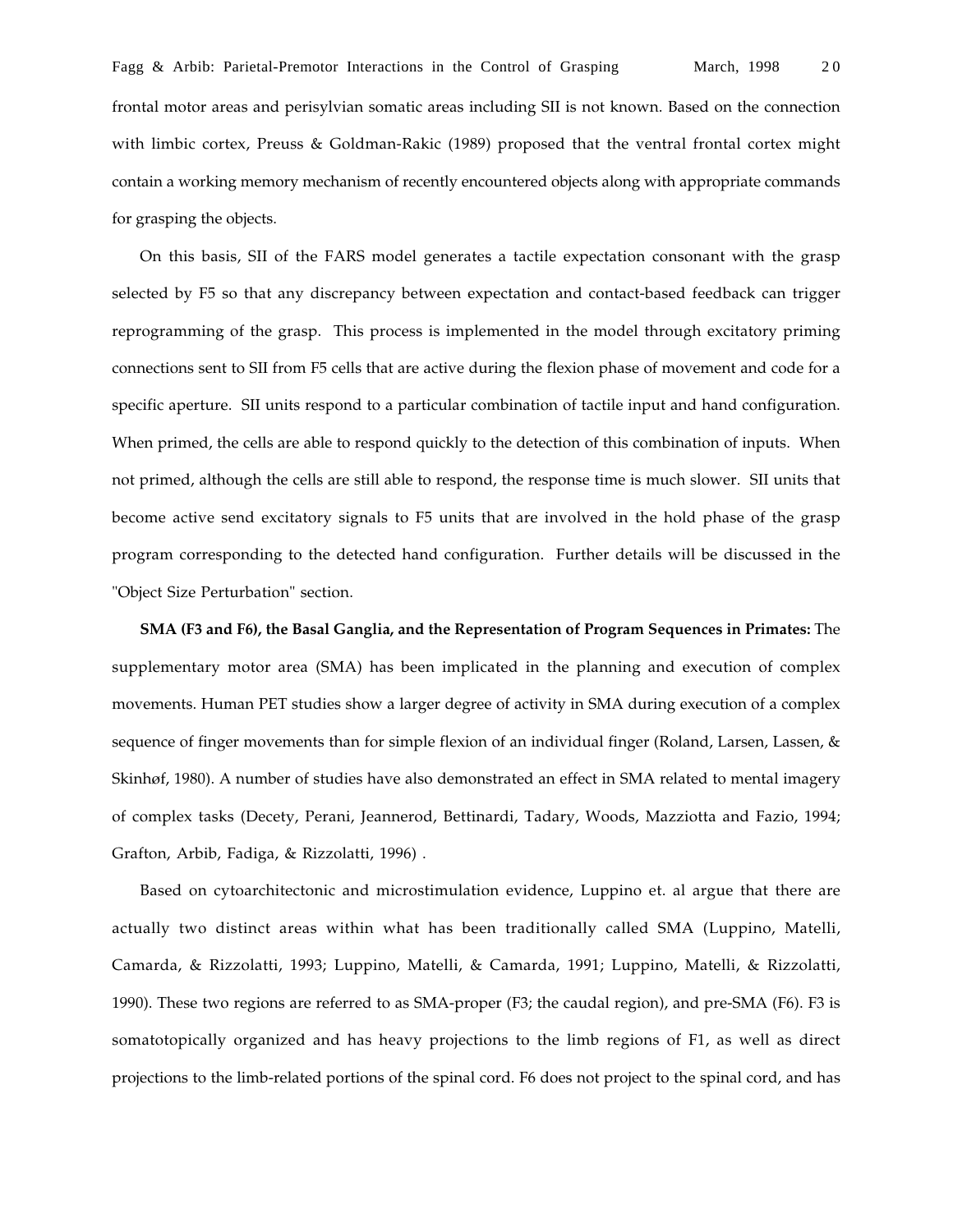During execution of a pre-learned sequence of saccades, Petit, Orssaud, Tzourio, Crivello, Berthoz, & Mazoyer (1996) observed elevated levels of rCBF in both the pre-SMA and the striatum. In a finger movement sequencing task, Boecker et al. (1998) observed increases in rCBF in both pre-SMA and the anterior globus pallidus that correlated with the increasing complexity of the movement sequence. A correlation between sequence complexity and rCBF changes in SMA-proper was not observed.

Recording studies by Rizzolatti have shown F6 neurons that become active when an object that the monkey is about to grasp moves into his peripersonal space (Rizzolatti, 1987). The interpretation of this neural response is that this class of neuron is responsible for generating an internal *go signal* when it is appropriate for the monkey to begin a reaching movement. In addition, Tanji & Shima (1994) have examined cellular activity in both F3 and F6 during execution of a sequence of hand movements. Not only did they observe cells that responded differentially to the individual movements made during the sequence, but the cells were also sensitive to the order in which the movements were executed. Similar cell behavior was observed in the caudate nucleus by Kermadi, Jurquet, Arzi, & Joseph (1993) in a task involving production of sequences of either oculomotor or reaching movements.

Based upon an analysis of striatal cell behavior during execution of a button-pressing task, Kimura (1993) concluded that this area was involved in the selection of an appropriate motor program as a function of the behavioral context. Furthermore, in their study of sequence generation in Huntington's disease patients, Georgiou, Bradshaw, Phillips, Chiu, & Bradshaw (1995) concluded that the BG are involved in the process of switching from one movement segment to another based on internal cues, but are not responsible for the execution details within each segment.

On the basis of these studies, the FARS model postulates that area F6 (pre-SMA) is responsible for 1) making task-specific decisions about the appropriate motor actions to execute, and 2) representing the high-level sequence of actions to perform (e.g., the sequence of actions required to perform the Sakata grasping task). The basal ganglia are thought to provide the machinery for selecting amongst multiple motor programs, and for managing the transition from one step in a motor sequence to the next.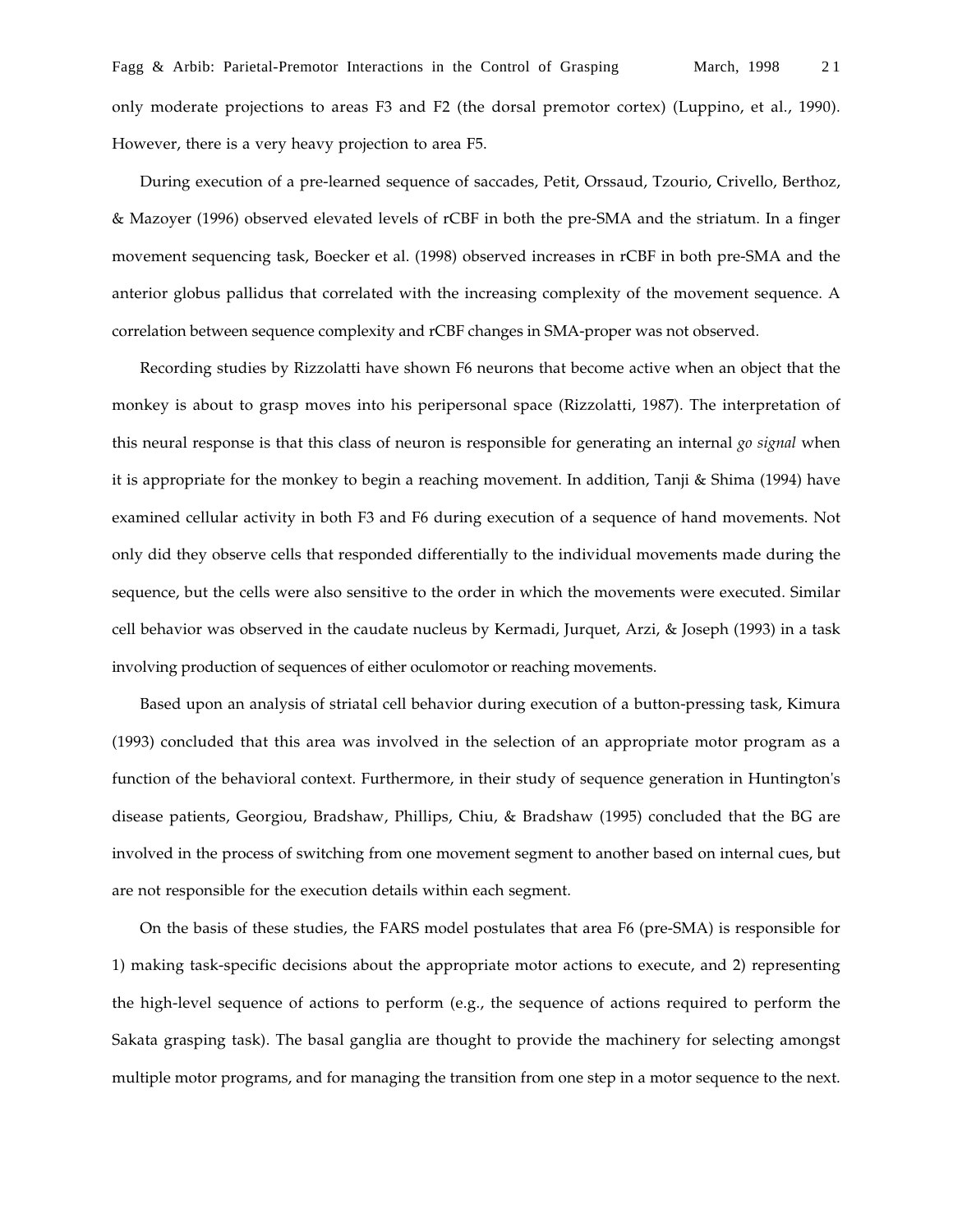In the model, F6 first prepares the ventral premotor regions for execution of the coming reach and grasp by priming both F4 and F5. It then detects the *go signal* given by the experimenter and initiates execution of the program. Initiation of the *release phase* of movement is also handled in this way. We do not explicitly model the involvement of F3.

**Dorsal premotor cortex (F2)**: In a task in which a monkey must respond to the display of a pattern with a particular movement of a joystick, some neurons in F2 respond to the sensory-specific qualities of the input. However, many units respond in a way that is more related to the *motor set* that must be prepared in response to the stimulus. F2 is thus thought to be responsible for the association of arbitrary stimuli (e.g., an instruction stimulus) with the preparation of motor programs (Evarts & Wise, 1984). When a muscimol lesion is induced in this region, the monkey loses the ability to correctly make the association, although he is still able to make normal movements of the joystick (Kurata & Hoffman, 1994). In humans, dorsal premotor cortex has been implicated in conditional grasp selection, in which the color of an LED indicates which of two grasps must be executed (Grafton, Fagg, & Arbib, 1998).

In the FARS model, F2 sends projections to area F5, biasing the selection of the grasp for tasks whose choice is conditional upon presentation of a specific instruction stimulus (IS). This biasing is implemented through low-magnitude excitatory connections from F2 cells encoding the IS to F5 set cells encoding the appropriate grasp. When multiple grasps are afforded by a single object, this biasing is sufficient to ensure that the IS-specified grasp will win the competition.

**Area 46** has been implicated as a working memory in tasks requiring information to be held during a delay period (Quintana & Fuster, 1993). This memory can participate in the learning of tasks involving complex sequences of movements (Dominey, 1995). Anatomically, this region projects to F6, and also exchanges connections with area F5 (Luppino et al., 1990). In human, Decety, Perani, Jeannerod, Bettinardi, Tadary, Woods et al. (1994) have recently discovered that area 46 is involved when a subject is asked to imagine herself grasping an object. In addition to this region, they observe activity in area 44 (a possible F5 homologue), as well as at a site along the intra-parietal sulcus (Grafton, Arbib, Fadiga, & Rizzolatti, 1996).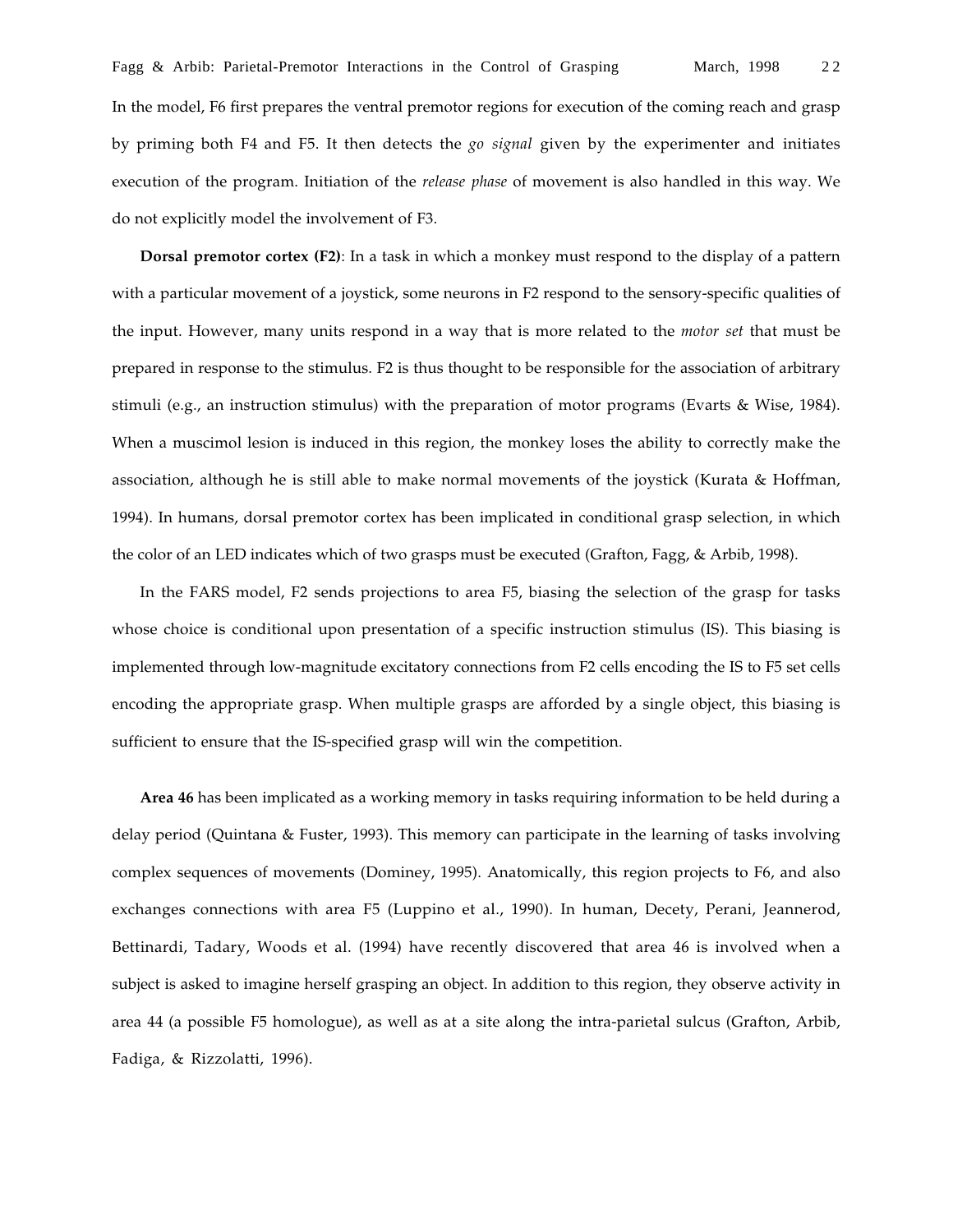In the FARS model, area 46, working in conjunction with F6, is responsible for supplying any taskdependent biases for the selection of the grasp in F5. This selection can be based upon the task requirements (such as what is going to be done after the grasp), or based upon a working memory of a recently executed grasp. The biasing can be done at the level of the class of grasp (e.g., power versus precision), or can also include the parameters of the grasp (e.g., width of the aperture). Both options are implemented using low-magnitude excitatory connections into F5.

#### **Wiring the FARS Model**

The high-level behavior of individual cells in the FARS model is specified a priori in the form of *behavioral descriptors*. The connection from one cell to another is automatically determined based upon the compatibility of the descriptors of the cells. The resulting network is intended to give rise to the "general" cell behaviors that have been observed in monkey (especially for AIP and F5). Further variety in behavior is achieved by randomly pruning this network, which allows us to address issues of distributed representation in neural populations. In this section, we give a brief overview of the behavioral descriptors, the number of modeled cells in each region, and the matching process used to determine cell compatibility.

The behavioral descriptors for F5 units are grasp type (precision pinch or lateral pinch), aperture (NONE, 10, 15, ... 45 mm), and phase of activation (Set, Extension, Flexion, Hold, and Release). The activation phase for F5 units can involve multiple contiguous phases. AIP cells are described as follows: grasp type, aperture, visual/motor orientation (ranges continuously between 0 and 1), and phase of initial activation (Set, Extension, Flexion). Once active, AIP cells that are involved in the current grasp will continue to be active for the duration of the reach/grasp/hold process.

The number of modeled cells in each brain region is shown in Table 1; the breakdown of AIP and F5 cells as a function of behavioral descriptor is shown in Table 2. Due to computational efficiency limitations, the different experiments that are performed with the model rely on different network configurations. The number of cells in AIP and F5 (grasp type, etc.) change from one experiment to another; however, the ratios of basic cell types (e.g., F5 distribution across the different phases)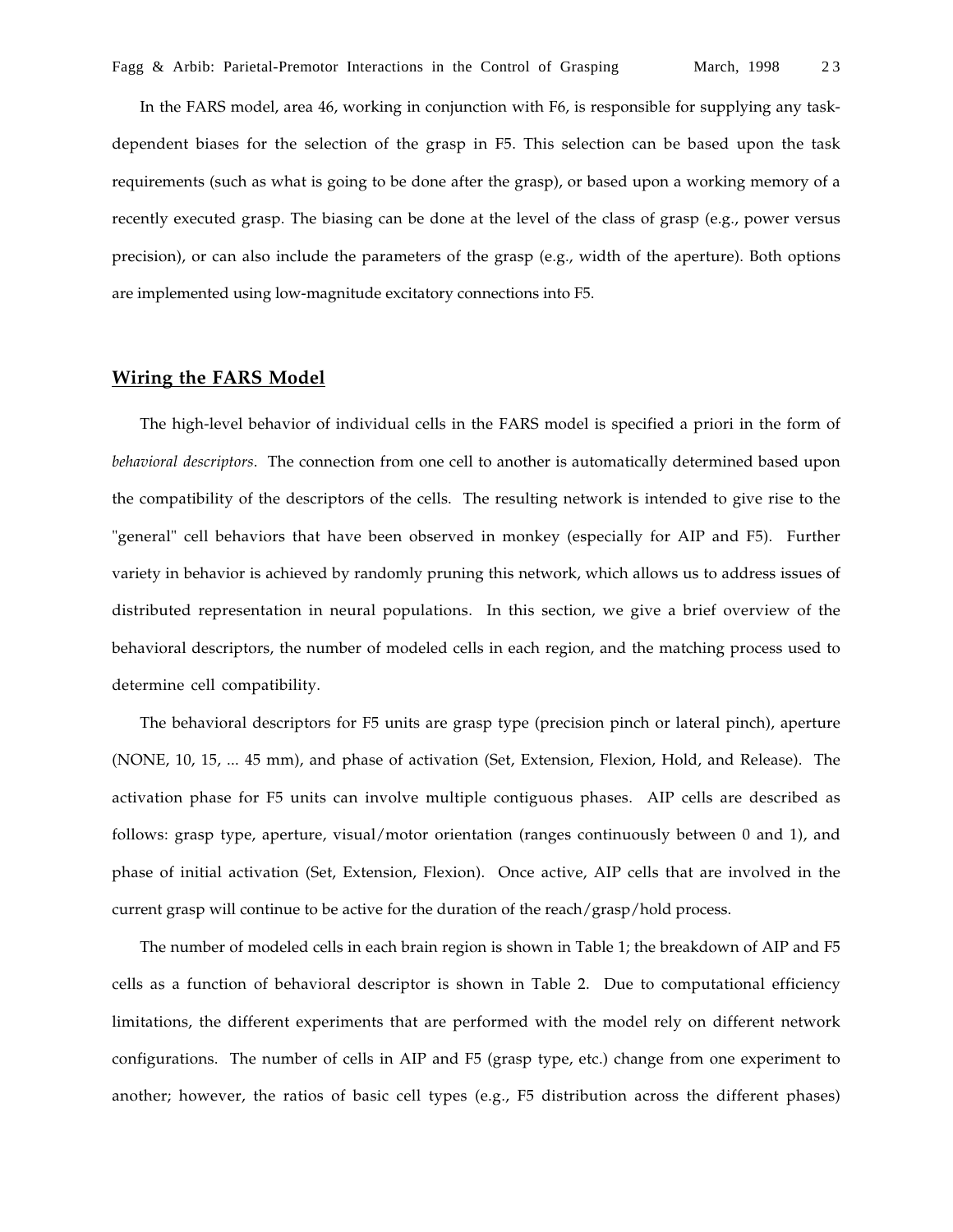remain the same. For example, experiments involving only a distinction between a precision and a lateral pinch (of a particular aperture) only involve cells that could potentially participate in a trial (see Table 2, column A). On the other hand, experiments involving many possible object sizes, and hence many corresponding grasp apertures, involve a different collection of F5 and AIP cells (column B). Based upon the battery of experiments performed with the FARS model, we believe that a model involving a full set of cells would perform similarly.

The behavioral descriptors are used to establish the connections between pairs of cells. We give several specific examples here; a more complete description of the connections between different types of cells may be found in the Appendix. Two F5 cells that match in their behavioral descriptors - grasp type, phase, and aperture - exchange excitatory connections. Furthermore, an F5 cell that encodes *no aperture* will exchange excitatory connections with cells encoding a specific value of aperture - as long as there is a match in the grasp type and phase. Both classes of connections ensure that cells encoding the motor program and phase are coactive during execution of that program. A similar set of restrictions is used in establishing connections amongst cells in AIP. Connections from AIP to F5 also require a match in grasp type, phase, and aperture; from F5 to AIP, the AIP cell must also have a motor orientation.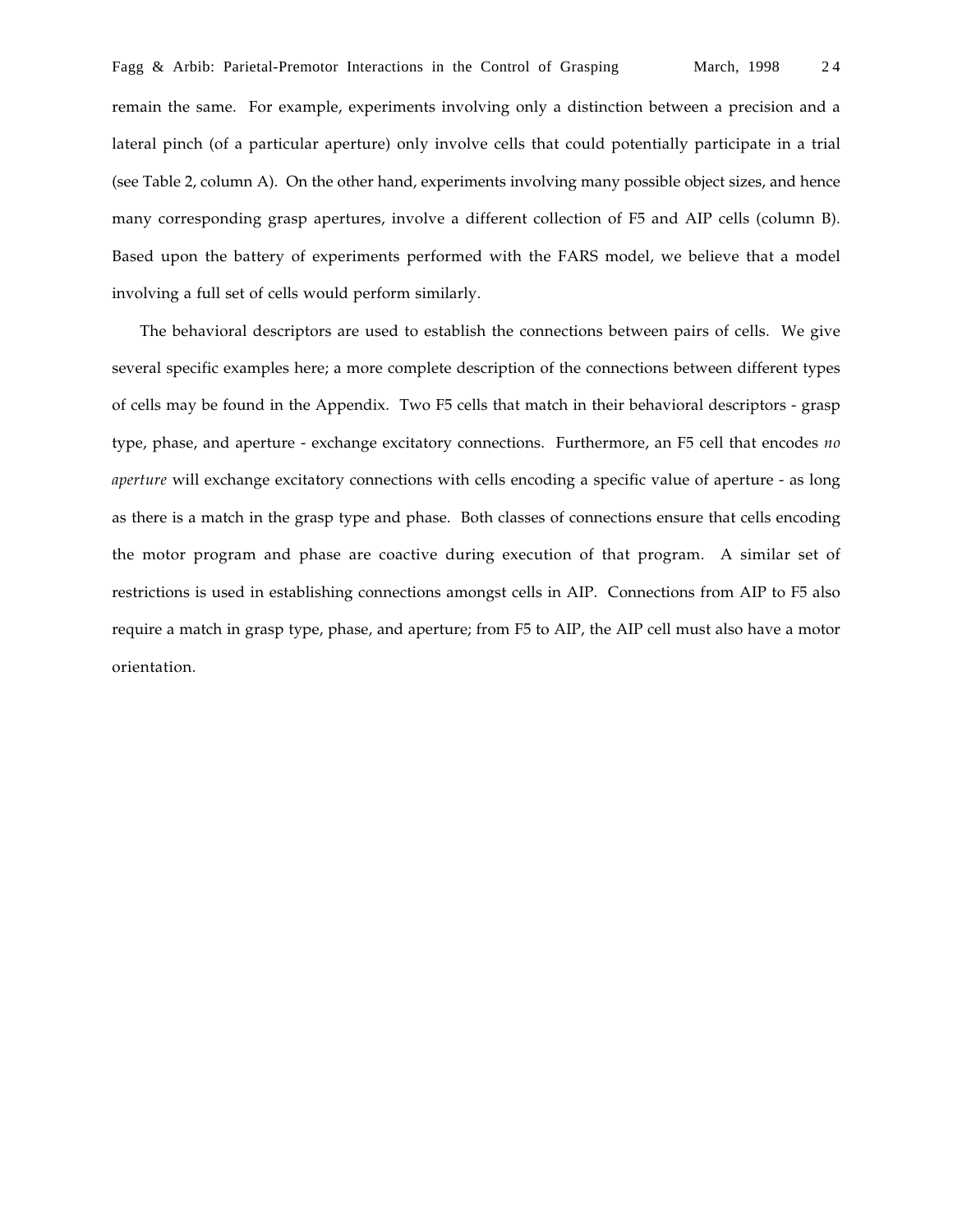| Layer               | Number of      | <b>Comments</b>                                             |
|---------------------|----------------|-------------------------------------------------------------|
|                     | Units          |                                                             |
| <b>PIP</b>          | 183            |                                                             |
| (Object classes)    | 3              | Types: cylinder, sphere, block                              |
| (Parameters per     | 1 - sphere     | Parametric dimensions. The three parameters for a           |
| object)             | 2 - cylinder   | block are length, width, and height.                        |
|                     | $3 - block$    |                                                             |
| General shape       | 1              | Encodes only recognition of shape, with no size             |
| neurons per class   |                | information                                                 |
| Neurons per         | 30             | Gaussian population code representing size of object        |
| parameter per class |                | along a single dimension                                    |
| <b>AIP</b>          | 110-232        | Number depends upon the number of grasps (type and          |
|                     |                | aperture) represented. See Table 2                          |
| F <sub>5</sub>      | 430-750        | Depends on number of grasps (type and aperture size)        |
|                     |                | represented. See Table 2                                    |
| F1                  | 480            | Divided amongst the 15 hand joints                          |
| <b>SI</b>           | 178            |                                                             |
| Tactile cells       | 28             | Two force-sensitive cells for each finger pad (3 for each   |
|                     |                | finger; 2 for the thumb). One cell of the pair increases in |
|                     |                | firing rate with force, the other decreases                 |
| (Hand joints)       | 15             | Number of modeled joints in the hand                        |
| Proprioceptive      | 10             | Gaussian population code for joint position                 |
| neurons per joint   |                |                                                             |
| <b>SII</b>          | $6 - 24$       | One detector for each grasp type and aperture               |
|                     |                | represented in the model                                    |
| <b>BG</b>           | 10             | Two units for each motor program phase: Set, Extension,     |
|                     |                | Flexion, Hold, and Release                                  |
| F <sub>2</sub>      | $\overline{2}$ | One for each grasp type that can be associated with an      |
|                     |                | arbitrary stimulus                                          |
| F <sub>6</sub>      | 5              |                                                             |
| <b>READY</b>        | $\mathbf{1}$   | Detection of ready signal                                   |
| GO                  | $\mathbf{1}$   | Detection of go signal - initiates movement                 |
| $\overline{GO2}$    | $\overline{1}$ | Detection of 2nd go signal - initiates release of object    |
| Grasp bias          | $\overline{2}$ | Task-related bias of grasp type                             |
| Area 46             | $430 - 750$    | Same number as in F5                                        |

Table 1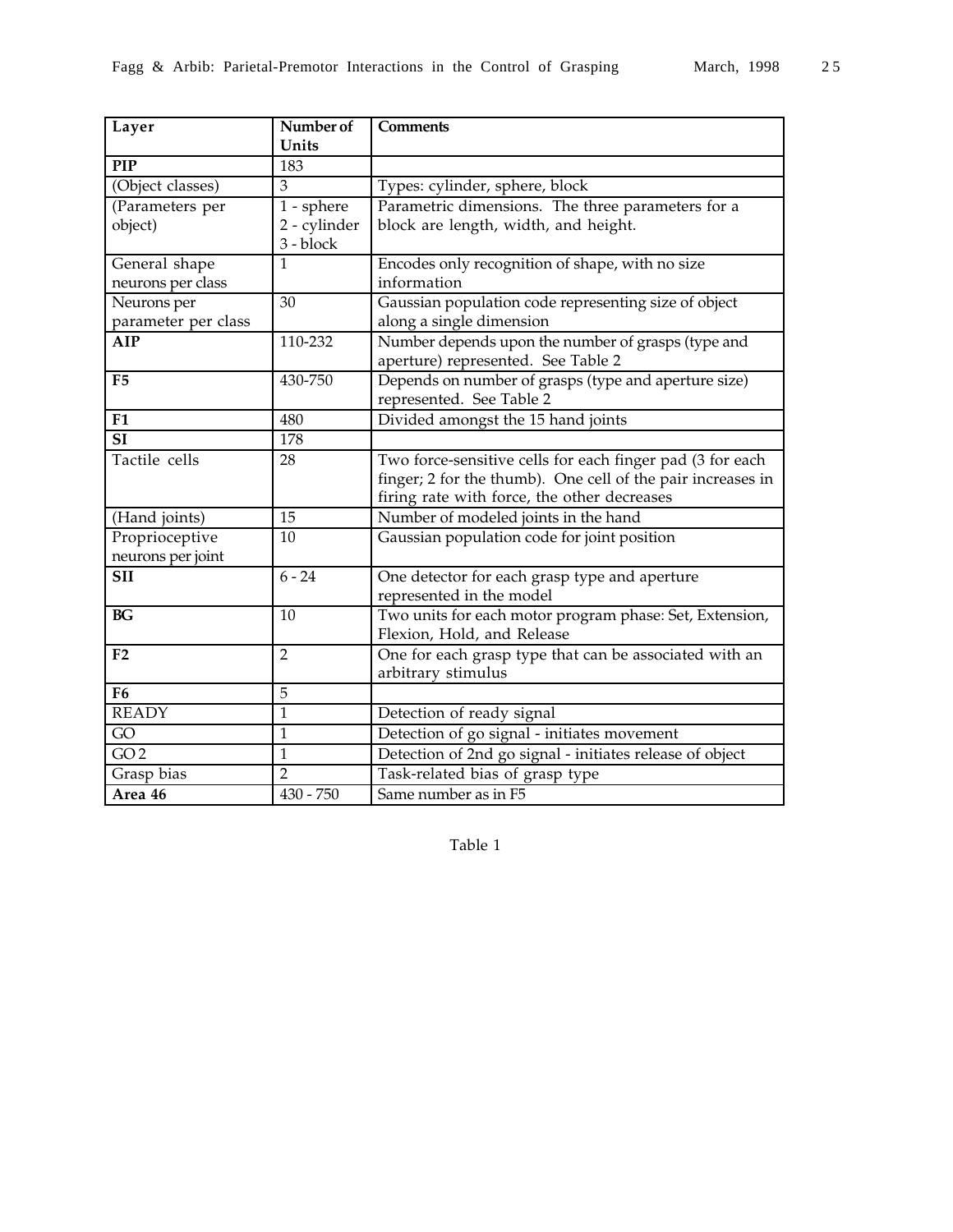| Description                                                                                                    | $\mathbf A$      | $\, {\bf B}$ | <b>Notes</b>                                          |
|----------------------------------------------------------------------------------------------------------------|------------------|--------------|-------------------------------------------------------|
| F5 Cells (total)                                                                                               | 430              | 750          | The larger number of F5 cells is necessary to capture |
| AIP Cells (total)                                                                                              | 110              | 232          | all five phases, whereas phase is not represented     |
|                                                                                                                |                  |              | spatially (to a significant degree) in AIP.           |
| F5 Cell Grasp Orientation                                                                                      |                  |              | Ratio of precision to lateral pinch is roughly based  |
| <b>Precision Pinch</b>                                                                                         | $\overline{242}$ | 750          | upon the observation by Rizzolatti (1988) that the    |
| Lateral Pinch (side                                                                                            | 188              |              | precision pinch is the most heavily represented       |
| opposition)                                                                                                    |                  |              | grasp in F5. Note that there is no lateral pinch      |
|                                                                                                                |                  |              | representation in experiment "B"                      |
| <b>F5 Cell Parameter Coding</b>                                                                                |                  |              | A specific representation of grasp aperture has not   |
| General (no specificity)                                                                                       | 170              | 82           | been examined experimentally, but the FARS model      |
| Aperture                                                                                                       | 260              | 668          | hypothesizes that such a representation is            |
|                                                                                                                |                  |              | necessary. A wide range of apertures are              |
|                                                                                                                |                  |              | represented in experiment "B"                         |
| <b>F5 Cell Phasic Responses</b>                                                                                |                  |              | Proportion of cells in each phasic class is roughly   |
| set                                                                                                            | $\overline{56}$  | 100          | based upon Rizzolatti (1988). Note that if a cell is  |
| extension                                                                                                      | 197              | 278          | active for more than one phase, it is counted         |
| flexion                                                                                                        | 202              | 286          | multiple times. The largest number of cells is active |
| hold                                                                                                           | 65               | 139          | during movement (Extension and Flexion phases)        |
| release                                                                                                        | 50               | 115          |                                                       |
| <b>AIP Parameter Coding</b>                                                                                    |                  |              | Murata et al. (1993) observed both shape- and size-   |
| General (no specificity)                                                                                       | 51               | 24           | selective responses in AIP. Size-selective responses  |
| Aperture                                                                                                       | 59               | 208          | appeared to follow a population-encoding scheme       |
| <b>AIP Grasp Orientation</b>                                                                                   |                  |              | These ratios are extrapolated from F5 observations    |
| <b>Precision Pinch</b>                                                                                         | 63               | 232          | (Rizzolatti 1988)                                     |
| Lateral Pinch                                                                                                  | 47               |              |                                                       |
| <b>AIP Phasic Responses</b>                                                                                    |                  |              | All three onset behaviors have been observed by       |
| set                                                                                                            | 46               | 98           | Taira et al. (1990); the rough proportions are        |
| extension (early)                                                                                              | 46               | 98           | captured here                                         |
| flexion (late)                                                                                                 | 18               | 36           |                                                       |
| <b>AIP Visual/Motor</b>                                                                                        |                  |              | Taira et al. (1990) observe primarily visual/motor    |
| Orientation                                                                                                    |                  |              | cells, and only a small number of pure visual or      |
| Pure Visual                                                                                                    | 11               | 19           | motor cells. Note the difference across experiments   |
| Visual Dominant (V>M)                                                                                          | 49               | 135          | in the ratio of visual dominant versus motor          |
| Motor Dominant (V <m)< td=""><td>30</td><td>49</td><td>dominant cells. The model is robust to these</td></m)<> | 30               | 49           | dominant cells. The model is robust to these          |
| Pure Motor                                                                                                     | 20               | 29           | differences                                           |

### Table 2

# **Information Flow through the FARS Model**

With this background, we can now chart the flow of information through the FARS model as the Sakata protocol is performed. The following description refers to the cells pictured in Figure 7, with Figure 8 showing the actual time course of several F5 cells seen in computer simulations.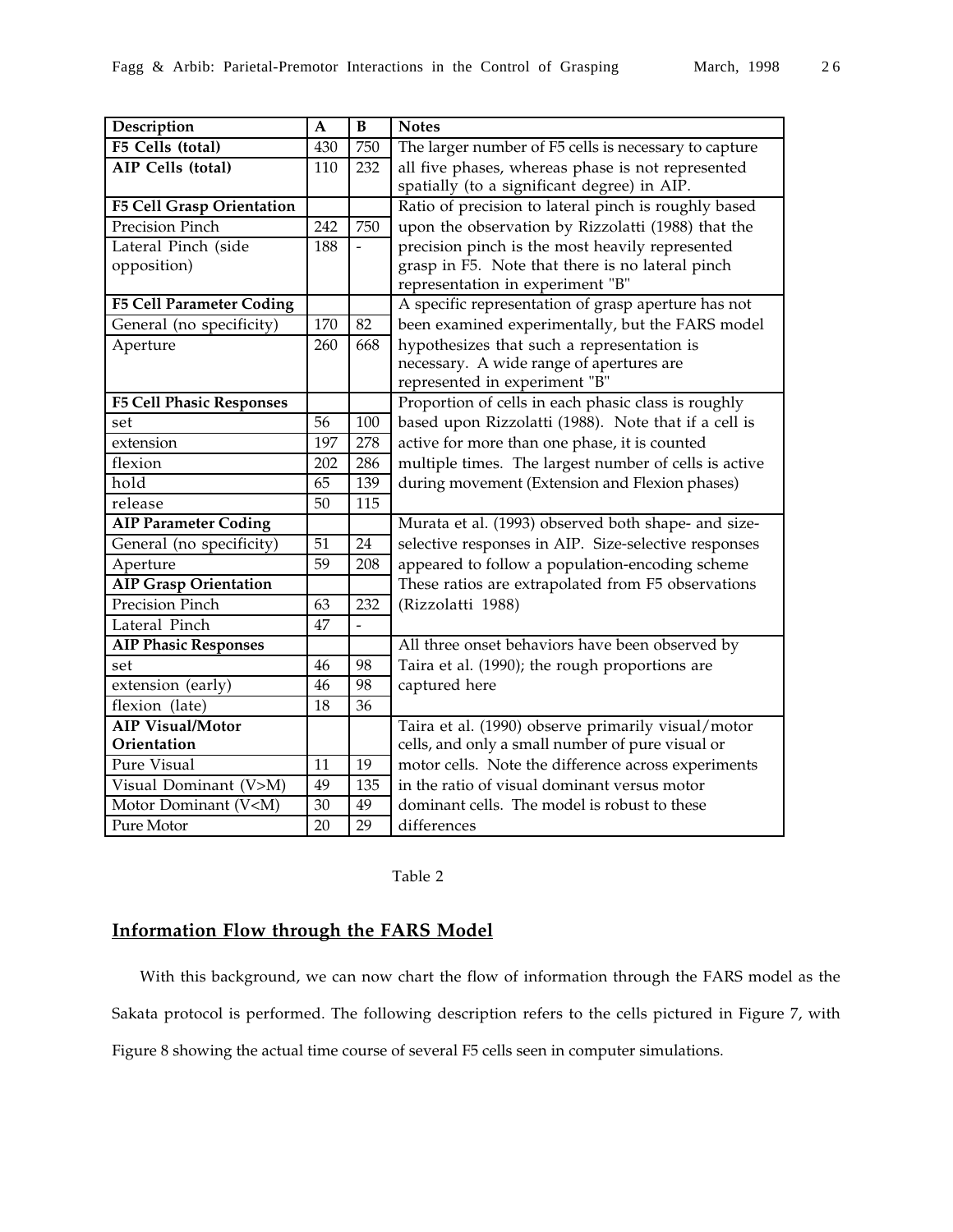Initially some set of visual parameters that is specific to a particular object is encoded within PIP and IT as described above; these patterns activate the appropriate visual-dominant cells in AIP - Figure 7 shows a typical cell which is precision-grasp related. A competitive process takes place within AIP, shunting the activity of cells (in this case side-opposition related cells) that correspond to grasps not appropriate for the presented object. The activation of the AIP visual cell *primes* a set of cells within F5 that correspond to the grasp to be used (in this case the precision grip). When F6 detects the Ready signal (700 ms after the presentation of the object), the F5 set-related cell becomes active, signaling a preparation for execution of the precision grasp. The set-related activity prepares the subprogram for execution by priming the cell representing the extension phase of the motor program.

When the trigger (Go) signal is given by the experimenter (detected by F6), the extension-related cell begins to fire, causing the preshape of the hand to begin (downward motor commands are not shown). At the same time, the activation of this cell forces the set-related cell to turn off (via the backward inhibitory connection), and the flexion-related cell is primed.

At the time that the fingers reach an extension appropriate for the size of the object to be grasped (as detected by the internal model of hand state or by an SII unit), the flexion-related unit is activated, marking the beginning of the enclose phase of movement. In response to this activation, the extensionrelated cell is turned off and the hold-related cell is primed. The next phase transition occurs when a tactile stimulus is detected (by an SII unit); the hold-related neuron activates, shunting the flexionrelated cell, and priming the release-related cell. The hold neuron continues to be active until the external secondary go signal is received ("Go 2" of Figure 8). This signal causes the activation of the release neuron and the shunting of the hold neuron.

At each phase of the program, the corresponding F5 unit sends excitatory input to the motor related cell in AIP. The recurrent priming signal from this AIP cell serves as an active memory of the motor program that is currently being executed. This memory ensures that at any point in the execution of the grasping program, the F5 cells that correspond to the precision grasp (in this example) are activated during the next phase of movement, and not cells that participate in other grasps.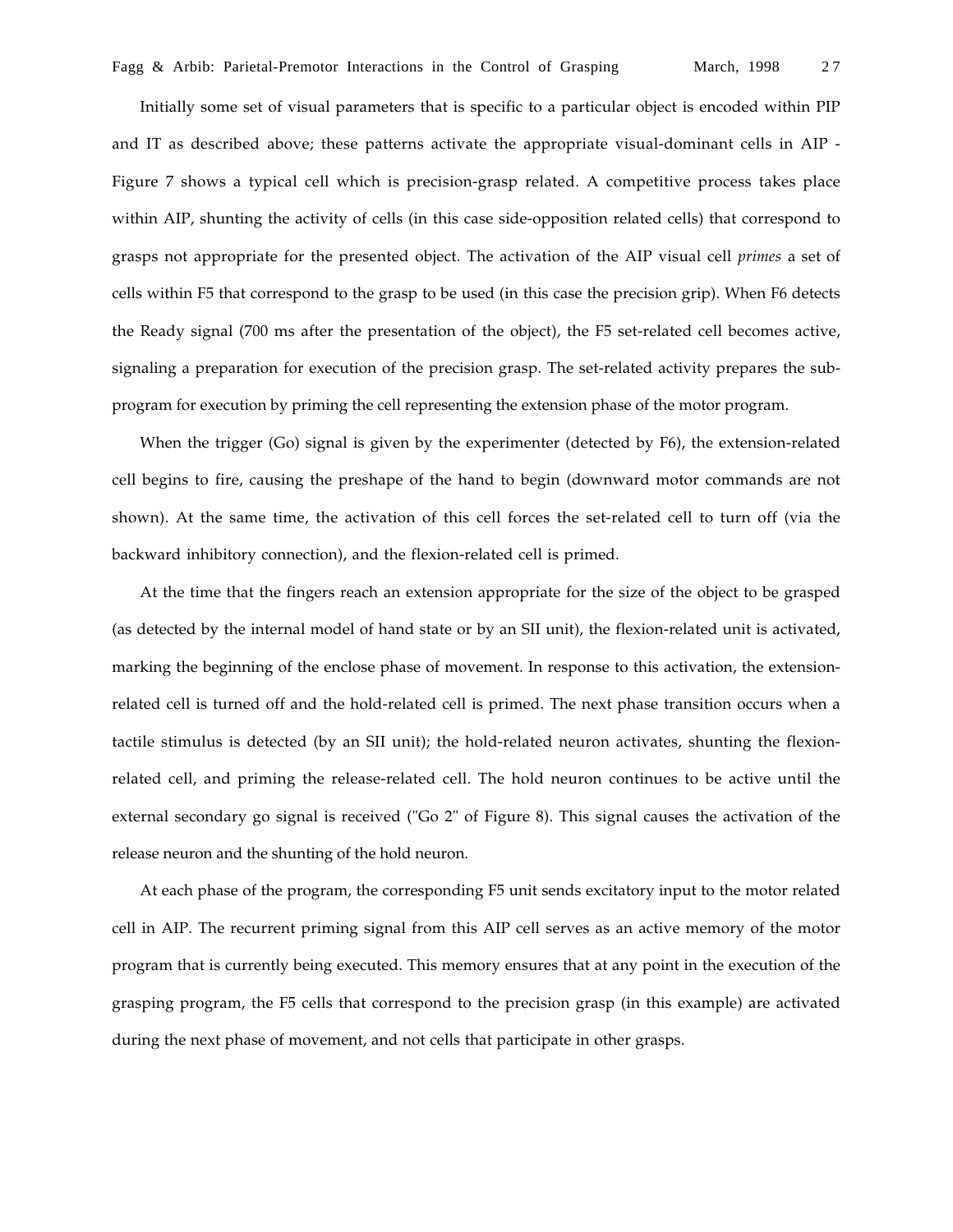

Figure 8

### **AIP Visual/Motor Distinction**

In the Sakata AIP experiments, a distinction is made between cells that are visual-dominant, motor-dominant, and visual/motor, as determined by the degree to which they participate during a pure fixation task (in the light), or a grasping task in the dark (Murata et al., 1993; Taira et al., 1990). Here we present the model with the same tasks; we first detail these two protocols, and how the model is structured such that the tasks may be performed. We then demonstrate a range of AIP cell behaviors exhibited by the model.

**The Fixation Task:** For the fixation in the light condition, the system is presented with the object as in the original protocol; however, neither the ready nor the go signals are ever provided. Hence, the entire 8.4 seconds of the task are spent fixating on the object and no movements are generated.

**The Dark Grasping/Working Memory Task:** Before performing the dark grasping task, the model first grasps the object in the light. During the performance of the task in the light, area 46 constructs a memory of those F5 cells that participate in the grasp. This memory is implemented in the model using a latching mechanism. Once the initial grasp is complete, the visual inputs are removed (PIP and IT are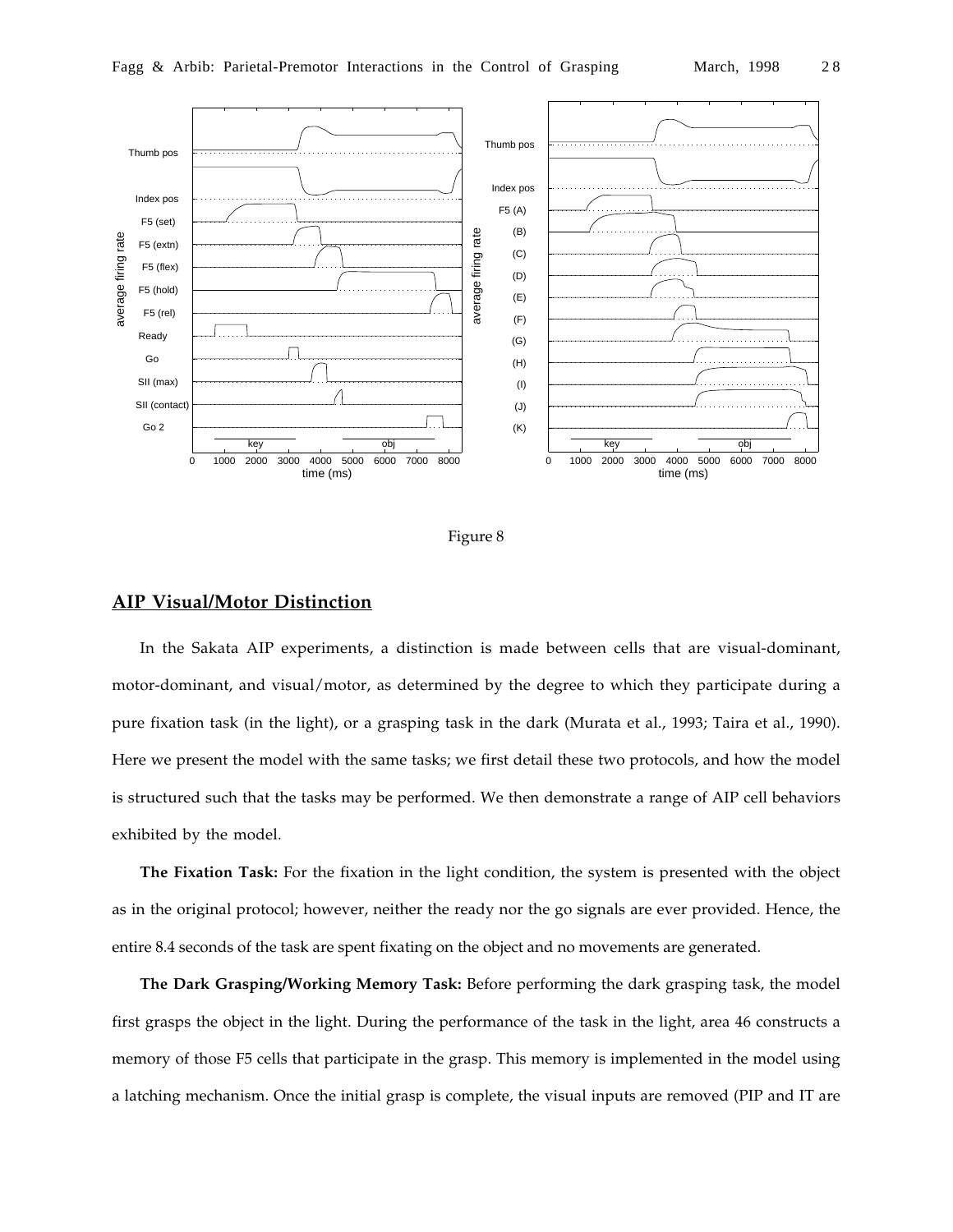cleared), and a second trial is initiated with the presentation of the ready and go signals. During this second trial, area 46 provides excitatory inputs to those F5 cells that were active during the first trial. With this added bias, the F5 cells corresponding to the grasp executed on the previous trial achieve a higher level of activity, and are able to shunt F5 units belonging to other grasps. Note that the area 46 working memory provides a static description of the grasp that was recently executed. By *static* we mean that the temporal aspects of the grasp are not stored, providing only a memory of those units that were active at *some time* during the execution.

**Simulation Results:** Figures 9-11 show three different types of modeled AIP cells during performance of each of the three tasks. During the fixation task, the model's pure motor cells do not respond to the visible object in absence of a grasping movement (Figure 9). In addition, movement in either the light or the dark results in identical activity traces for motor cells. For a pure visual-related cell (Figure 10), even though this unit does not receive direct projections from any F5 units, its activity level is modulated by the phase of movement. The phasic modulation of this cell during performance of the grasp is due to a combination of excitatory and inhibitory signals received from other active AIP cells, some of which are modulated directly by F5 units.

Finally, for an AIP unit whose motor-related responses are modified by visual inputs (hence a visual/motor cell; Figure 11), during the dark condition, the overall activity of the unit is significantly reduced. As a result, the unit is not able to remain above threshold once the network reaches the hold phase of the motor program.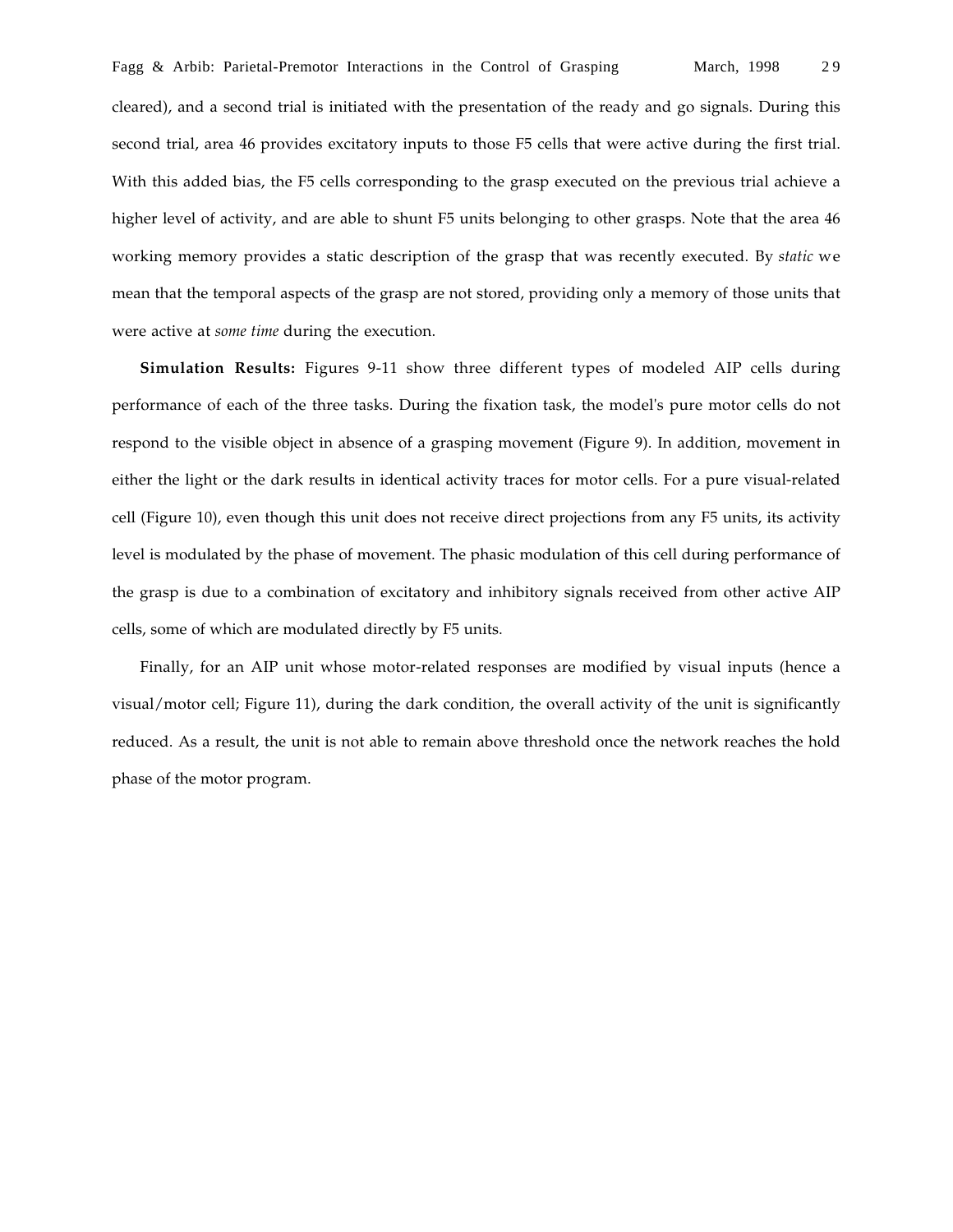

Figure 9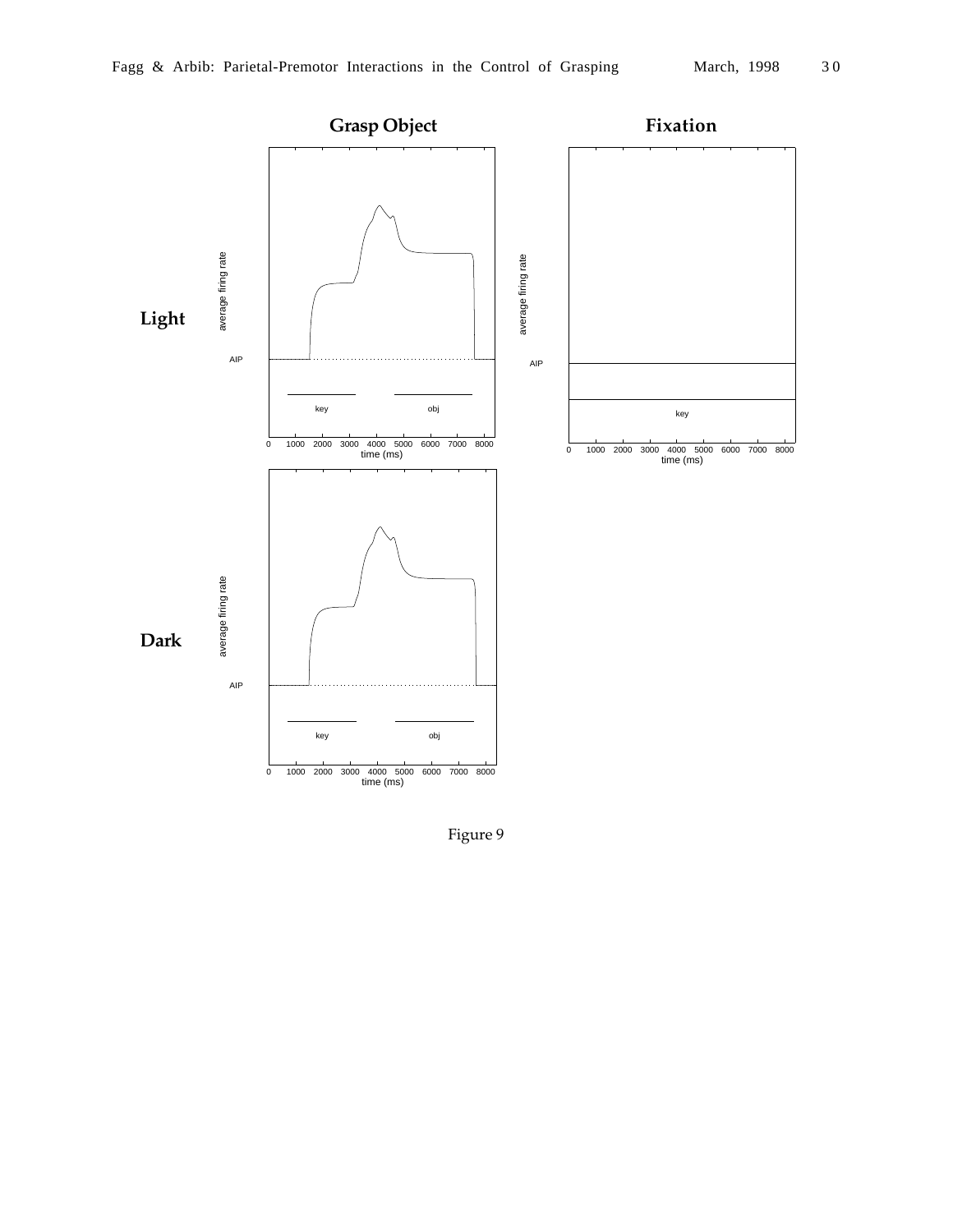

Figure 10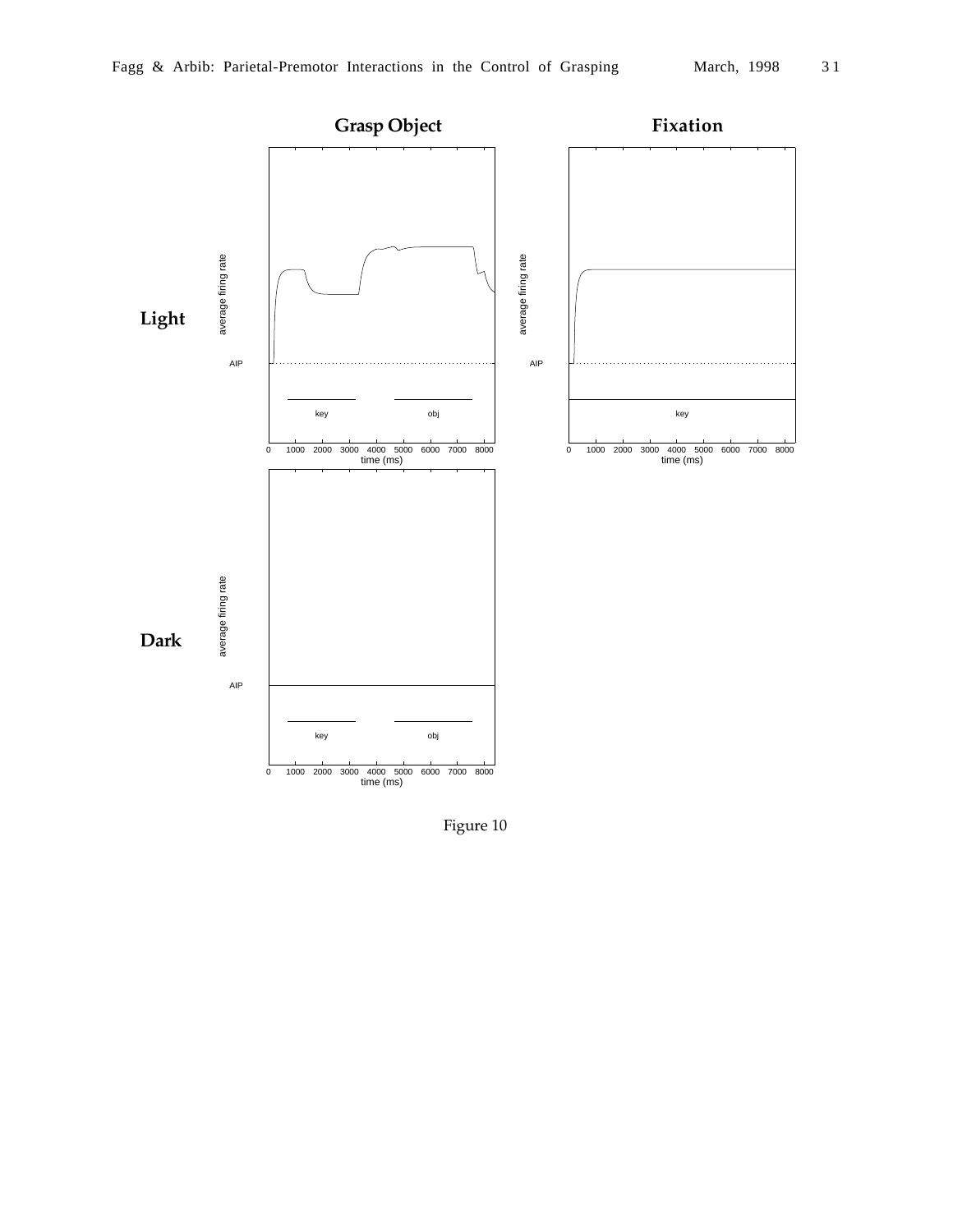

Figure 11

In summary, the FARS model reproduces at a qualitative level the variety of cell behaviors observed in both F5 and AIP during several tasks. The visual and motor cell distinction made by Sakata in AIP comes out of the model as a function of an AIP cell's primary inputs. Although most cells receive both visual inputs from PIP and recurrent motor inputs from F5, one class of input sometimes dominates resulting in the cell being labeled as either *visual* or *motor*. Note that visual cells can show phasicrelated responses during the movement-in-the-light condition. We explain this as resulting either from low-magnitude, recurrent F5 inputs, or from inputs from other AIP cells that are being driven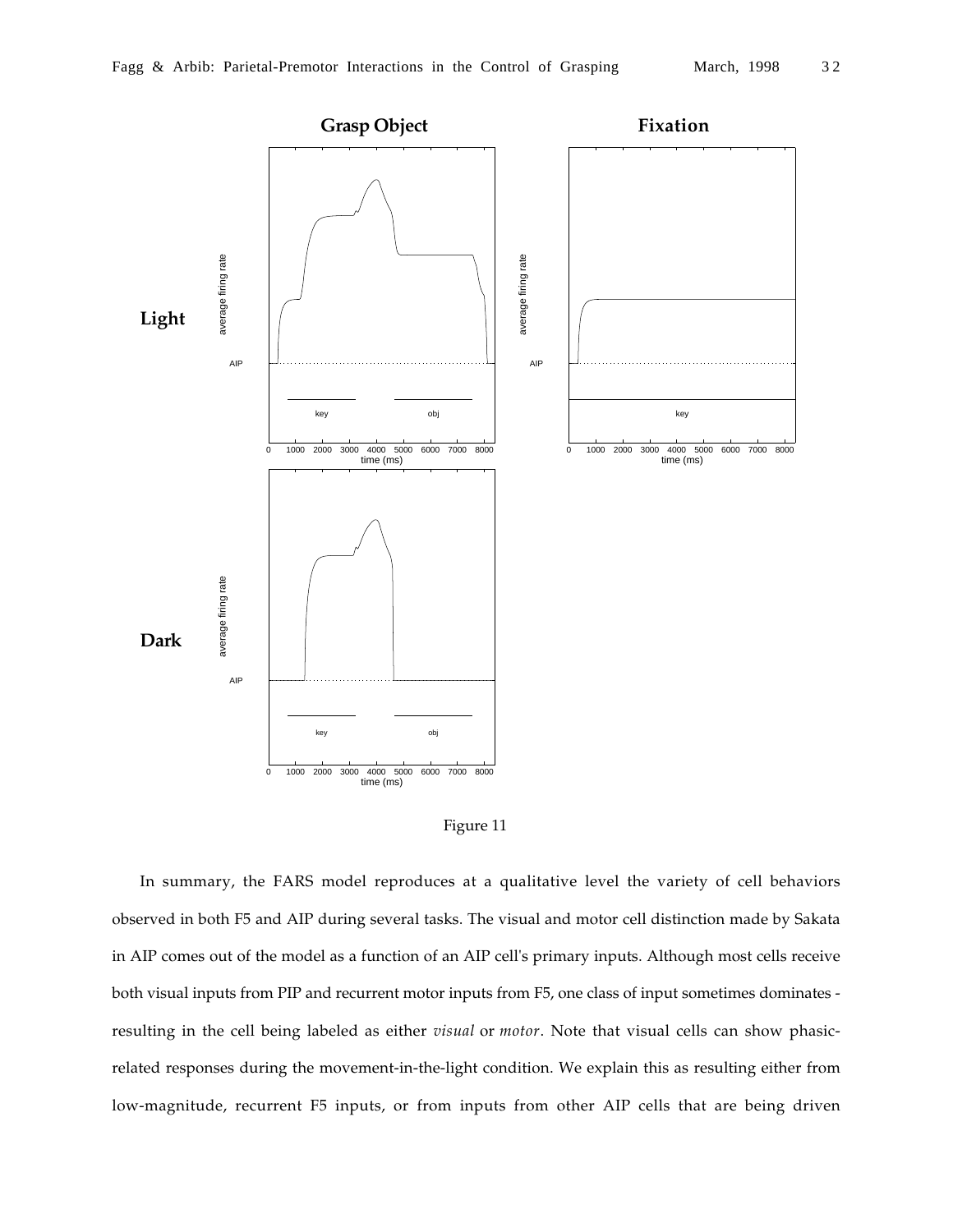One particular feature of note from the monkey data is the high level of AIP activation that occurs during the preshape and enclose phases of the task. We explain this behavior in the model by first noting Rizzolatti's observation that more F5 grasping cells are active during these two phases of movement than any other phase (Rizzolatti, 1987). This distribution of cell types is reflected in the model. The larger number of active cells during movement implies a higher level of activation being fed back to AIP, which results in the higher activation of individual units in that area.

# **Predictions Made by the Model**

In this section, we present a series of simulation experiments designed to further probe how object and grasp information is utilized and represented in AIP and F5. The behavior of the model in these novel tasks provides a set of specific predictions at both the single-unit and population levels as to what we might expect if the same experiments were performed in monkey. The first task examines how fine parameters of the grasp (in this case the grasp aperture) might be coded in both F5 and AIP. Then, we look at how these two regions respond when there is a mismatch between the expected object size and the actual object size. Finally, we examine the issue of grasp versus object coding in F5 and AIP, and ask what aspects of the object description are reflected in these two regions.

### **Representation of Object and Grasp Parameters**

When humans reach to grasp an object, the maximum aperture achieved by the hand during preshape is related to the anticipated size of the object (MacKenzie & Iberall, 1994; Paulignan, Jeannerod, MacKenzie, & Marteniuk, 1991). How is this information encoded in the grasping motor programs? Murata et al. (1993) reported that the activation of some AIP cells is modulated by the size of the object that is presented to the monkey. In the model, we extrapolate this observation to F5, assuming that sub-populations of grasp-specific units encode the aperture of grasp, using a population encoding scheme. AIP cells that are responsive to small objects exchange excitatory connections with F5 cells that encode small grasps. Within both F5 and AIP, the sub-populations of size specific cells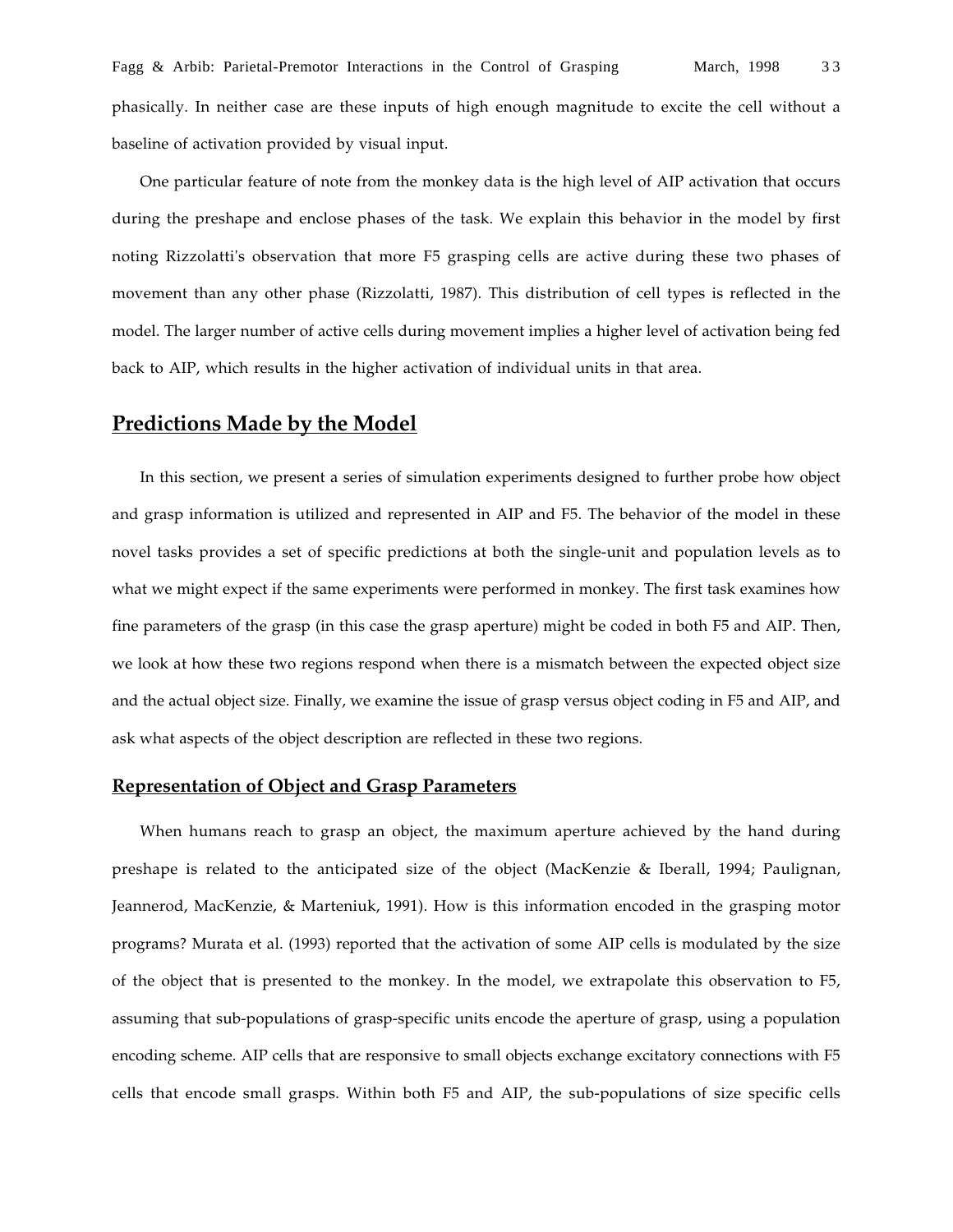support mutual activation through excitatory connections. Competition between disparate subpopulations is enforced via connections from inhibitory interneurons local to these regions.



Figure 12



Figure 13

When the model is presented with a set of cylinders which range in diameter from 10 to 40 mm (Figure 12), the maximum aperture achieved during preshape by the index finger and thumb reflects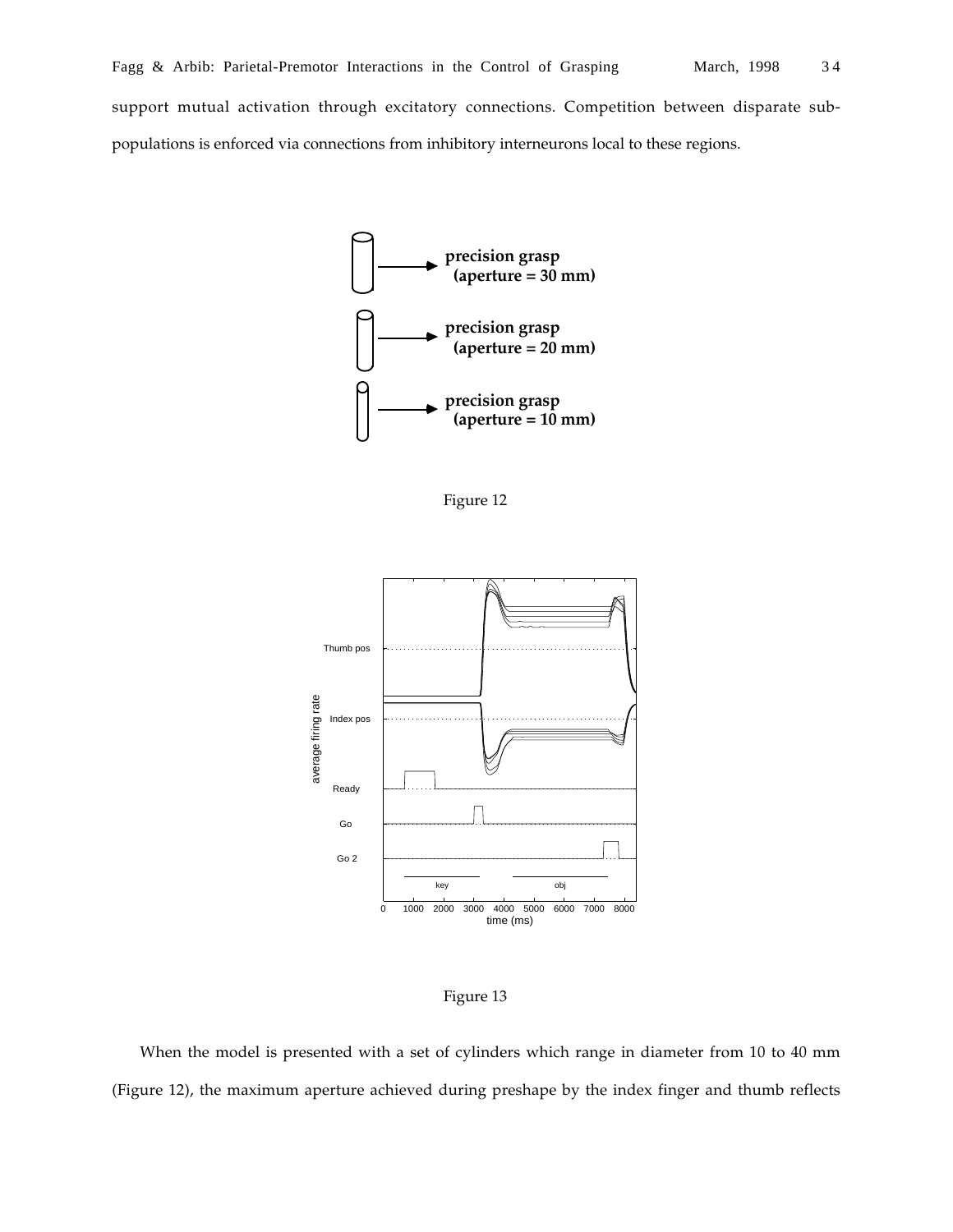the anticipated diameter of the cylinder (Figure 13). Within AIP and F5, some cells behave in a size specific manner, while others are not sensitive to this parameter (but are sensitive to other details, such as the type of grasp). Figure 14 shows one F5 cell that is active during the set phase of the motor program, but only in cases where a precision pinch of narrow aperture is executed. Note that the cell is responsive to a range of aperture sizes (10-25 mm).



Figure 14

#### **Object Size Perturbation**

We earlier hypothesized that AIP maintains an *active memory* of the grasp that is about to be, or is currently being, executed. This requires that any deviations in the executed grasp from that which was planned, must somehow be detected and then reported back to AIP. Take for example the case in which there is a miscalibration between the visually estimated size of the object and the appropriate grasp aperture (as in the size perturbation task of Gentilucci, Daprati, Toni, Chieffi, & Saetti, 1995). In the model, as noted earlier, object size is sensed by SII at the time of contact with the object, so that a perturbation in object size results in a shift in the SII activity pattern. For small perturbations, the activity patterns for the perturbed and unperturbed cases can be overlapping. In either case, this shift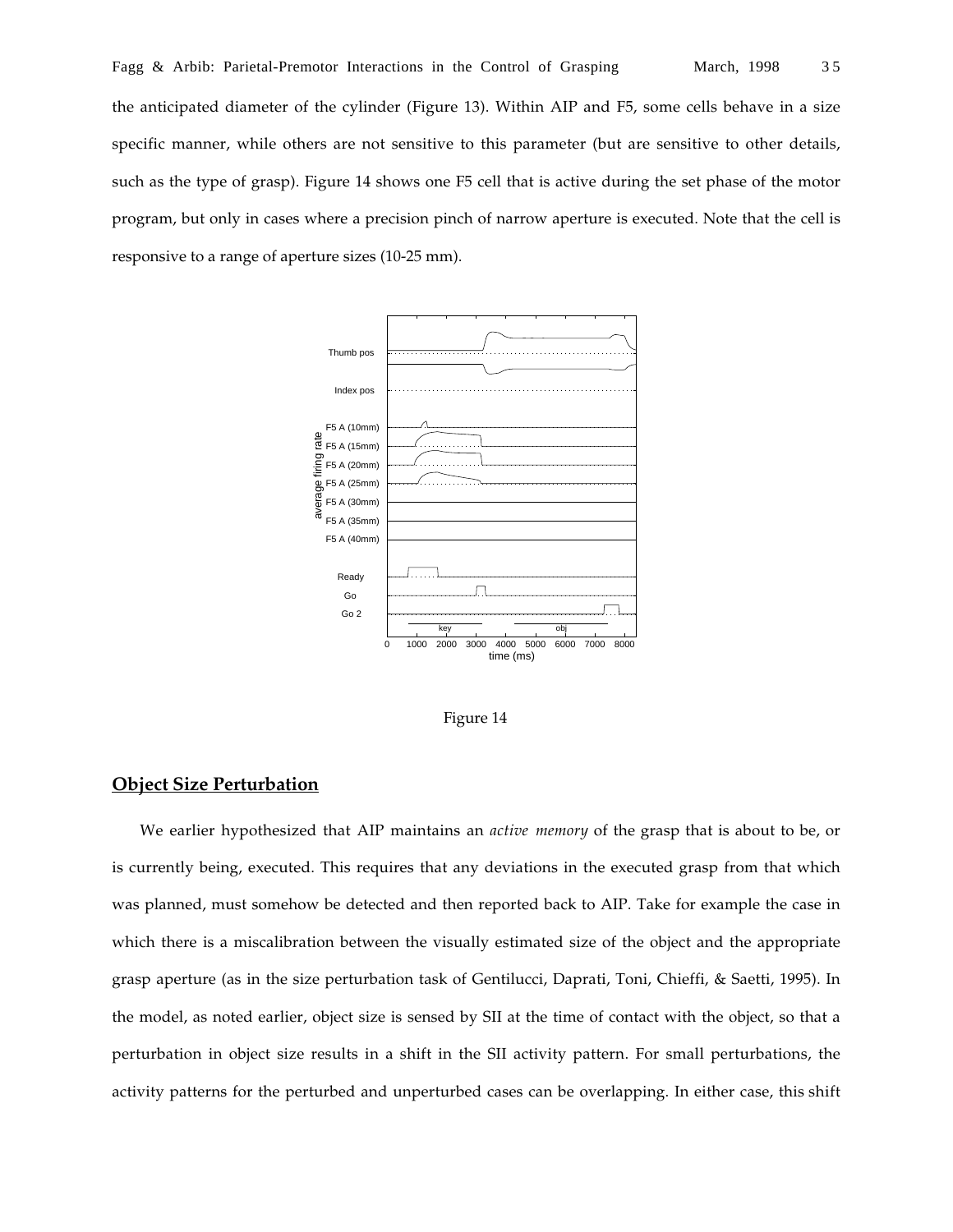in SII contact triggers input to the F5 layer which causes a different set of F5 hold units to be activated than would normally be the case. This new set of active F5 neurons comprises units that are tuned for holding the object size actually encountered.



#### Figure 15

This shifting of activity from one grasping program to another is demonstrated in Figure 15. Average firing rate traces for two units (A and B) are shown for four different conditions (grasping of a 20 mm cylinder, a 30 mm cylinder, perturbation of 20 to 30 mm and perturbation from 30 to 20 mm). Unit A is a movement-related cell, and hence turns off as contact with the object is made. Because the perturbation is not detected until time of contact, the cell behaves in the same manner for both trials involving vision of the 20 mm cylinder. Unit B, on the other hand, is a hold-related cell. Although its preferred aperture is 20 mm, it also activates for a short period of time when a 30 mm grasp is established.

When the cell is presented with a perturbation, its activity pattern switches to match the size of object that is actually grasped. Note, however, that the onset of the cell (comparing the 20 mm and 30→20 conditions) is delayed by about 200 ms. This delay is due to a combination of 1) the priming of the SII unit in anticipation of contacting a 20 mm object (which yields quicker activation of the SII unit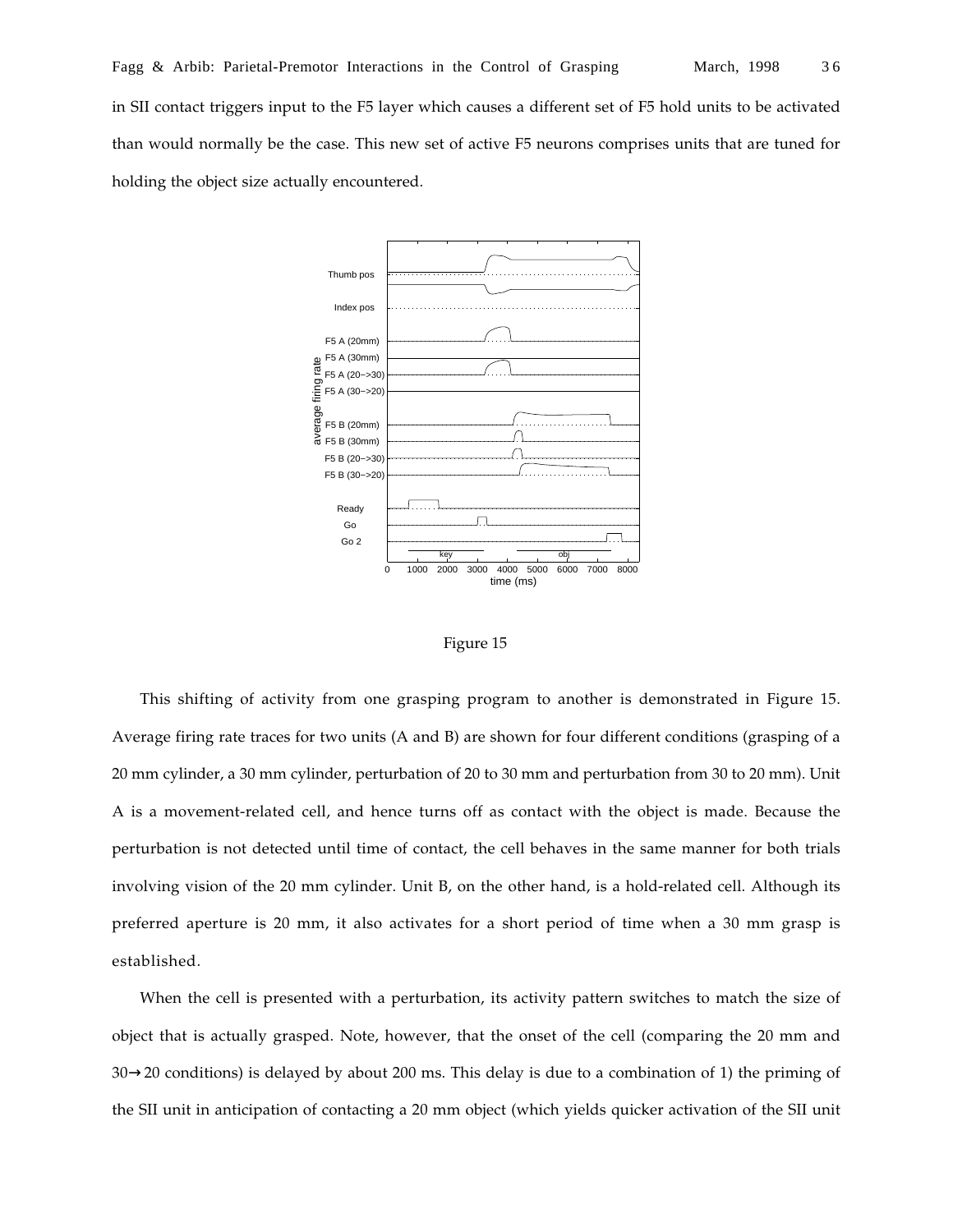in the non-perturbed case), and 2) the time required to "derail" (shunt) the ongoing execution of the 30 mm grasping program in F5. Because F5 projects back to AIP, the modeled AIP cells demonstrate a similar range of behavior during the perturbation: some cells show drastic shifts in activity shortly after the point of contact, whereas others show little or no change in behavior. We hypothesize that this updated representation in AIP may provide the basis for the observed adaptation of preshape over multiple perturbed grasping trials (Gentilucci, Daprati, Toni, Chieffi, & Saetti, 1995).

# **Separating Object from Grasp Coding in AIP and F5**

Although a number of experiments have observed condition-dependent activity in AIP and F5 (Rizzolatti, 1987; Taira et al., 1990), it is rather difficult to determine exactly *what* is being encoded by these regions. Specifically, we are interested in the question of whether these regions have a tendency to capture grasp- or object-related information. Many of the experiments performed in monkey have varied both object and grasp together. Here we present a pair of modeled experiments in which one of *grasp* or *object* is held constant, while the other is varied. The results of these simulations allow us to better tease out the answer to our question, and stand as specific predictions as to what we would expect to see in monkey.

## **Multiple Objects that Afford the Same Grasp**



#### Figure 16

In the first experiment, the model is presented with two different objects that are roughly the same width (Figure 16). The objects are chosen such that their representations in PIP are non-overlapping (in this case we are using a small cylinder and a narrow plate), but both objects are graspable using the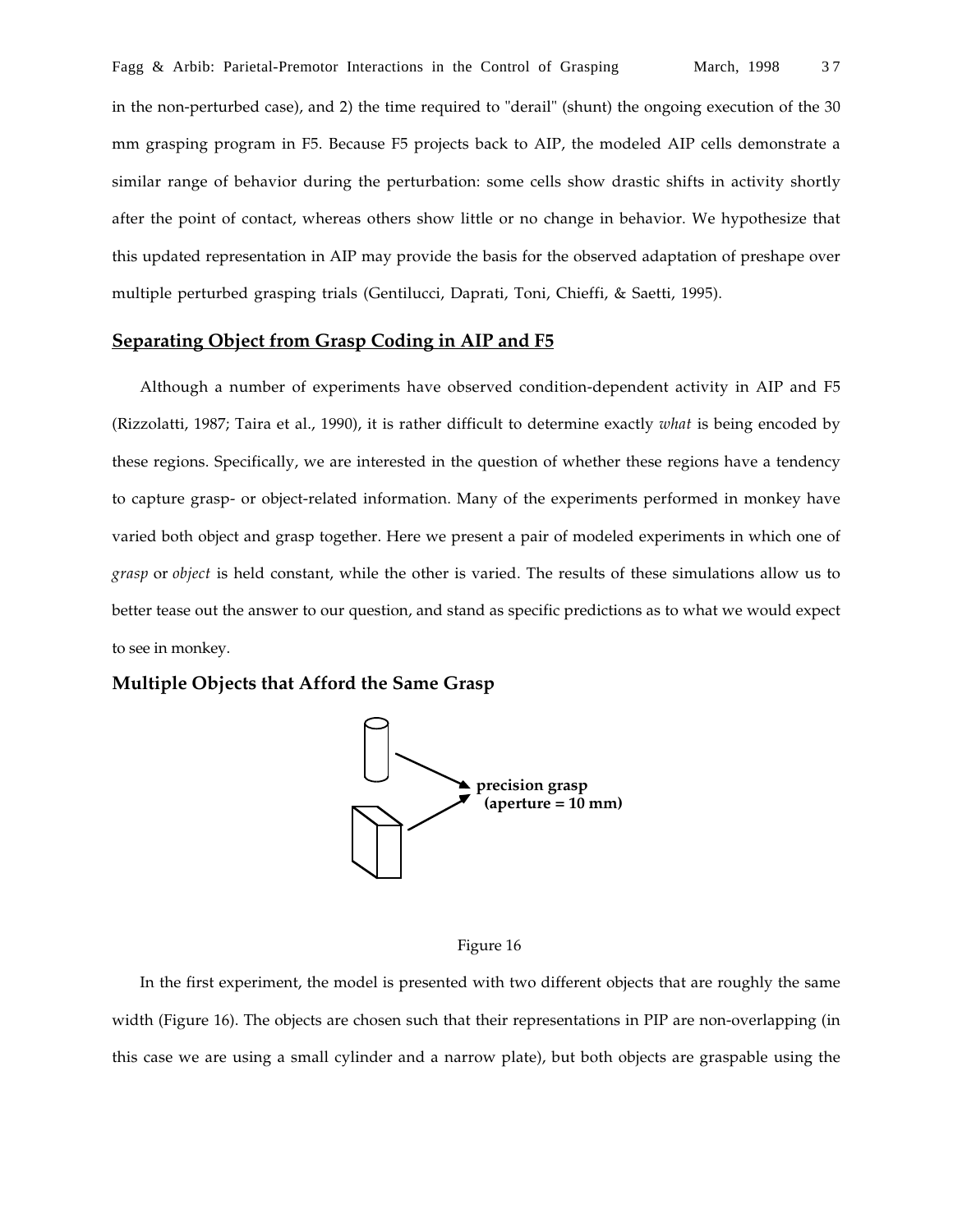Figure 17 shows the population response for all AIP cells under two conditions: grasping the plate or the cylinder in the light. Each point corresponds to a single cell, the coordinates of which are determined by the normalized cell activity during performance of the two conditions. (For each unit, the firing rate is integrated over the course of the task, and divided by the maximum of this measure over all cells and both conditions.) Points that fall along the diagonal correspond to cells that do not vary significantly in their activity between the two conditions. In contrast, points that deviate from the diagonal correspond to cells that do vary from one condition to the other. In Figure 17A, the AIP population demonstrates a range of object responses. Although a few cells demonstrate large differences in response to the two objects, many are equally active for both. As a comparison, almost every F5 cell (Figure 17B) is equally responsive to both objects .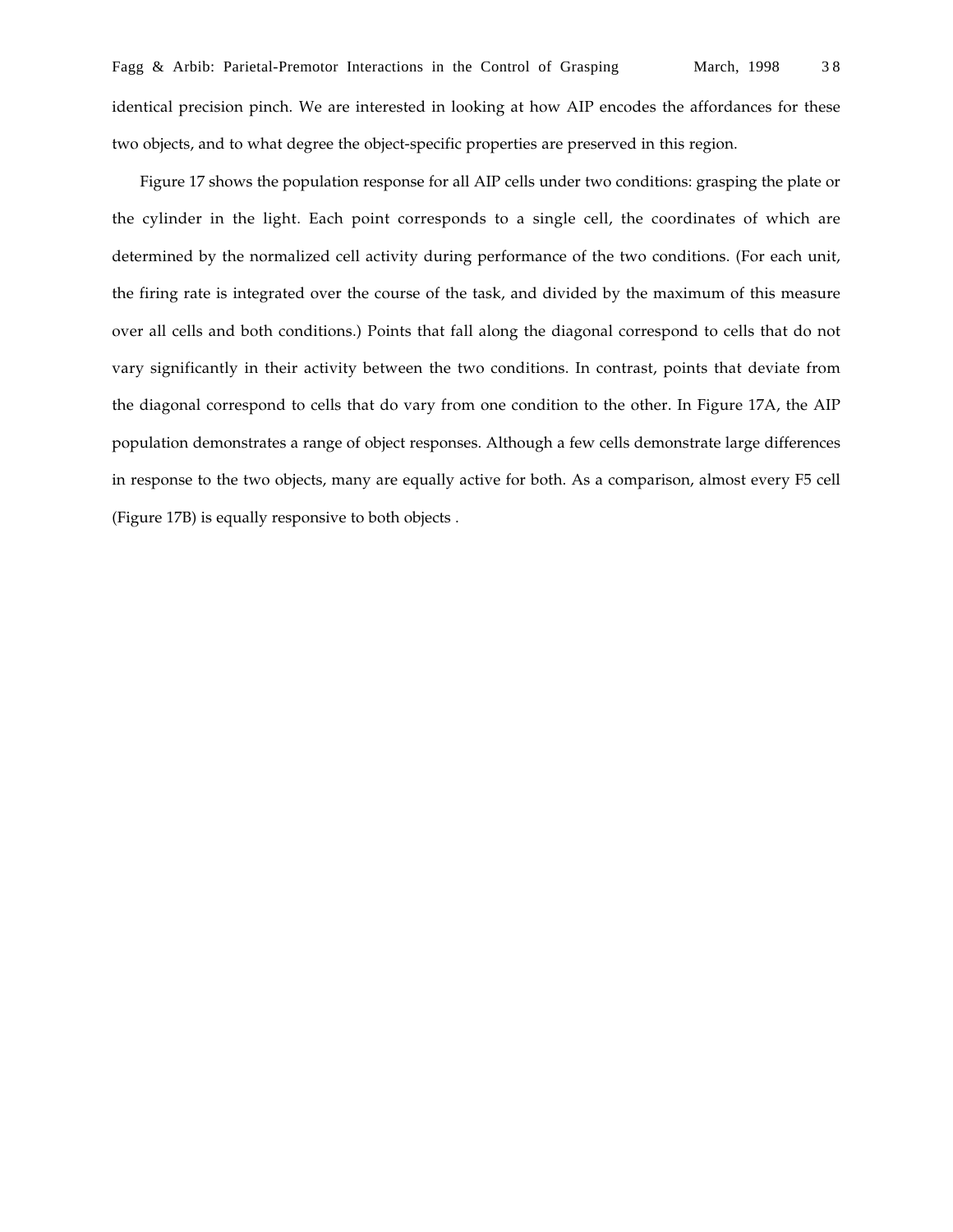







Figure 17

How does the variety of AIP cell responses relate to the *visual/motor* cell distinction? To study this question, we compare the population responses for the plate and cylinder conditions under two tasks: fixation in the light (Figure 17C), and grasping in the dark (17D). The fixation responses are a direct result of connections from visual areas into AIP, and show significant differences in behavior between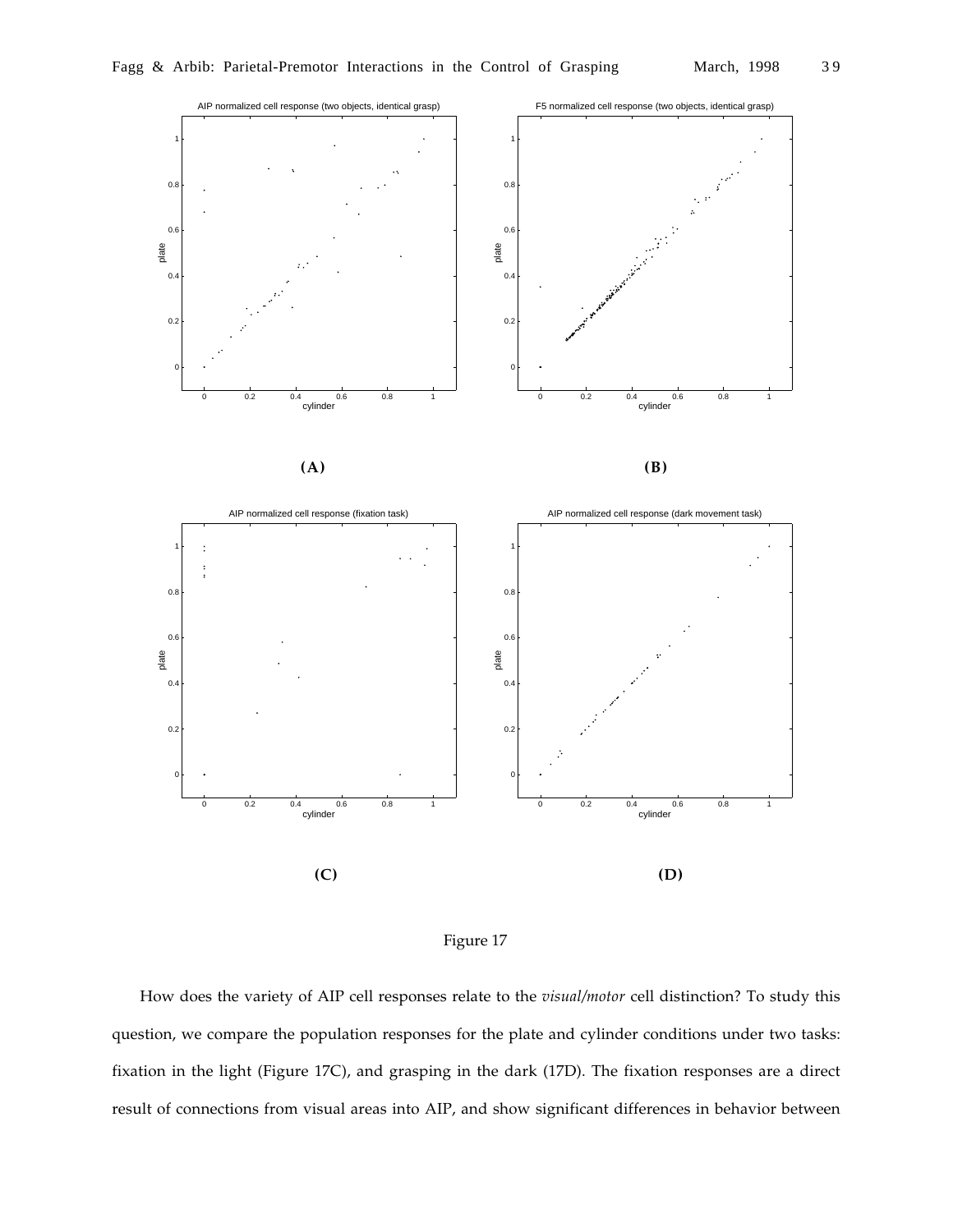the two objects. Cells that fall along the diagonal are those that receive inputs from both cylinder and plate PIP/IT representations; units that are plotted near the horizontal or vertical axes are activated by only the plate or cylinder, respectively. On the other hand, under the dark movement task, the active AIP cells (which are necessarily *motor* or *visual/motor* cells) do not show object specificity. This is because AIP activation in this case depends on F5 input which was itself determined by the working memory for grasp encoded in area 46.

In general, units that receive a significant amount of visual input (and thus are classified as visualrelated cells) are more likely than motor-related units to display differences in how they represent the two different objects. As discussed earlier, when a mapping is established from an object representation in PIP (or IT) to a set of appropriate AIP units, the decision as to whether or not to make a connection from the visual representation to an individual AIP unit is determined probabilistically. In this experiment, because the two objects are represented in PIP using non-overlapping populations of neurons, only a subset (about half) of the possible AIP units will respond to both objects (Figure 18). This aspect of the wiring process (random connections from PIP to AIP) accounts for the primary clusters of cells observed in Figures 17A,C (i.e. diagonal, horizontal, and vertical). Within these clusters, deviations from one cell to another, especially in magnitude of response (as indicated by distance from the origin) are due to the randomization in connections within and between areas AIP and F5.



Figure 18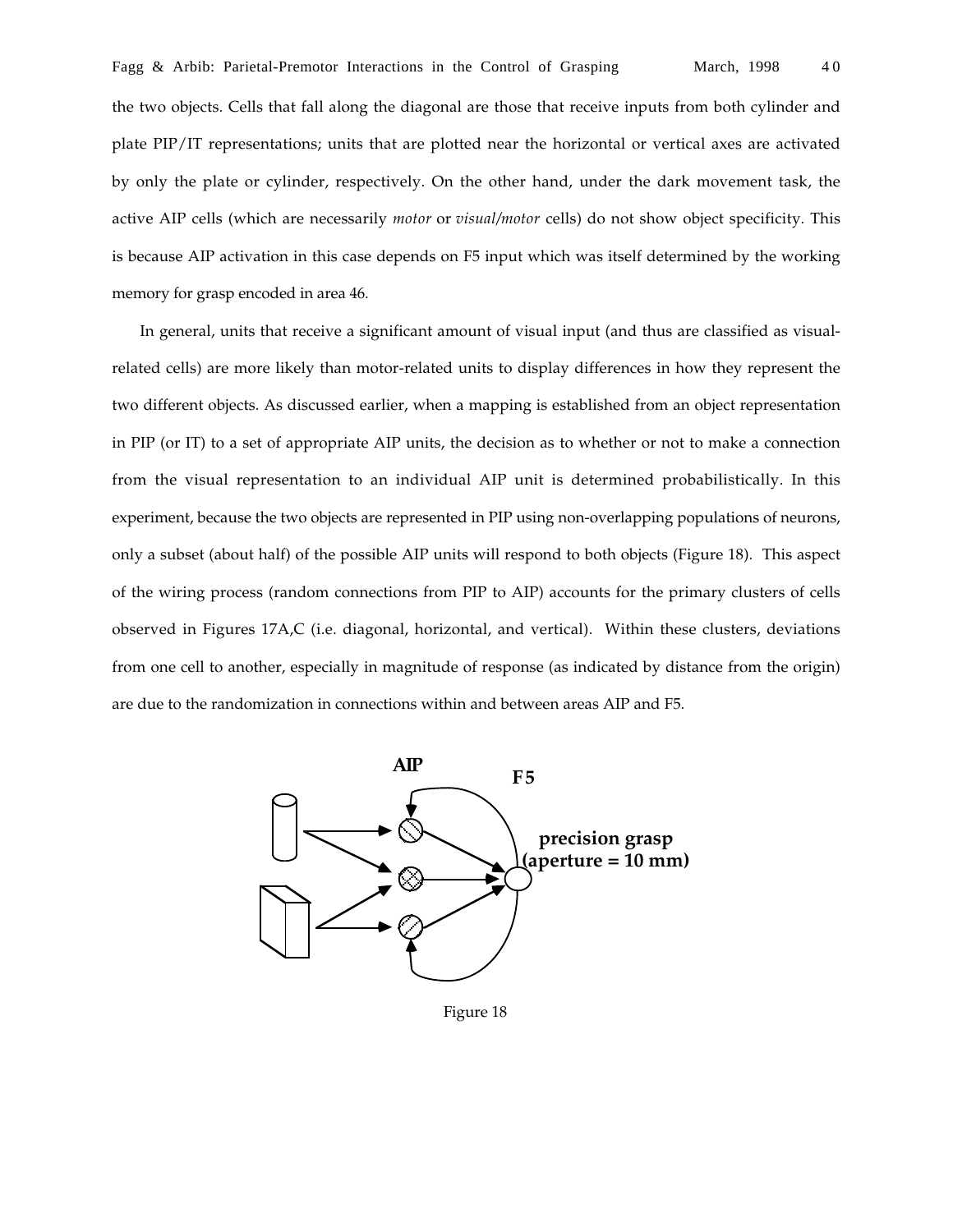For the most part, however, the object distinction is lost at the level of F5, which is the source of the motor-related activity in AIP. This happens despite the fact that only a subset of possible projections between AIP and F5 are established (also determined probabilistically). The reason is that the motor-related activity flows through the loop formed by AIP and F5. As the activity makes successive cycles through the loop, more and more cells (from both AIP and F5) are recruited, until most of the cells that belong to a single grasp program become active. As a result, the model predicts very few differences in object coding in AIP cells that are classified as motor-related.

#### **Multiple Grasps Afforded by the Same Object**

In general, a single object affords many possible grasps, one of which is selected at the time of execution as a function of the current context (which may include task requirements, position of the object in space, and obstacles). How is this one-to-many mapping is captured in the F5/AIP circuitry? In the following simulation experiment, the model is presented with a single object (a small cylinder), and asked to perform one of three tasks (Figure 19). For each task, the model grasps the cylinder. The three different tasks are:

- 1. Grasp the cylinder using a precision pinch ("non-conditional/precision").
- 2. Grasp the cylinder using a power grasp ("non-conditional/power").
- 3. As a function of an instruction stimulus (the color of a light), grasp the cylinder using either a precision pinch ("conditional/precision") or a power grasp ("conditional/power").



Figure 19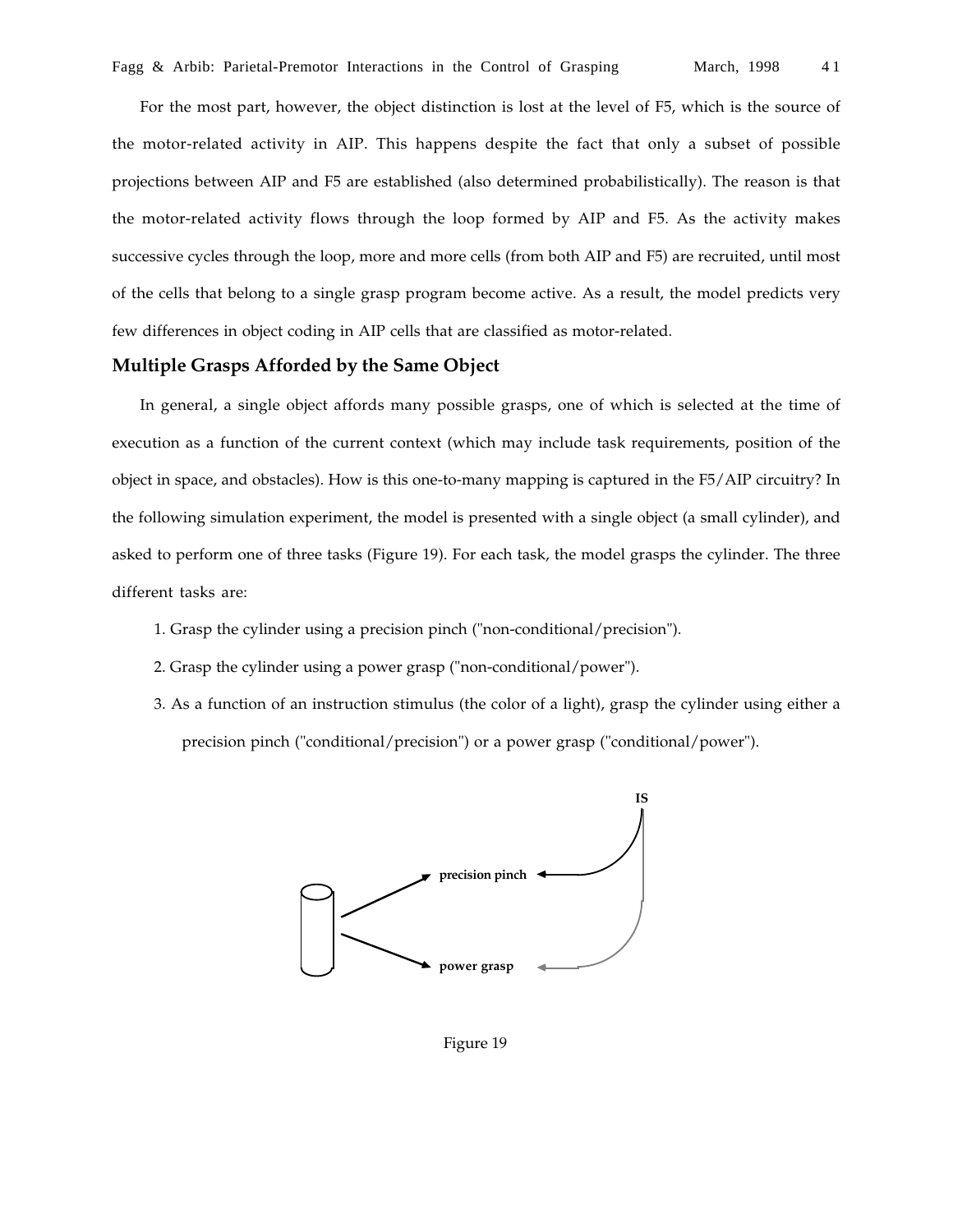When the grasp is known ahead of time (tasks 1 and 2), it is assumed that some higher level planning region predisposes the selection of the correct grasp. In the model, it is area F6 that performs this function. However, when the correct grasp is not known a priori (task 3), some other region must be invoked that is capable of associating an arbitrary instruction stimulus (IS) with the appropriate grasp. As discussed earlier, we implicate the dorsal premotor cortex (F2) in this association process (Fagg & Arbib, 1992; Mitz, Godshalk, & Wise, 1991). The protocol used in this experiment is similar to the one used in the previous set of experiments. The only difference is that for task 3, an instruction stimulus is presented 800 ms after the ready signal.



#### Figure 20

Figure 20 shows the behavior of two set-related cells in F5. For both the precision and power conditional cases, the cell activity is identical until the IS is presented. This is expected for all cells, since all system inputs are the same, other than for the IS. After the IS, we see a divergence in the activity pattern. Because these cells are both involved in encoding the precision grasp, they continue to increase in their activity level when the precision condition is specified, while their activity is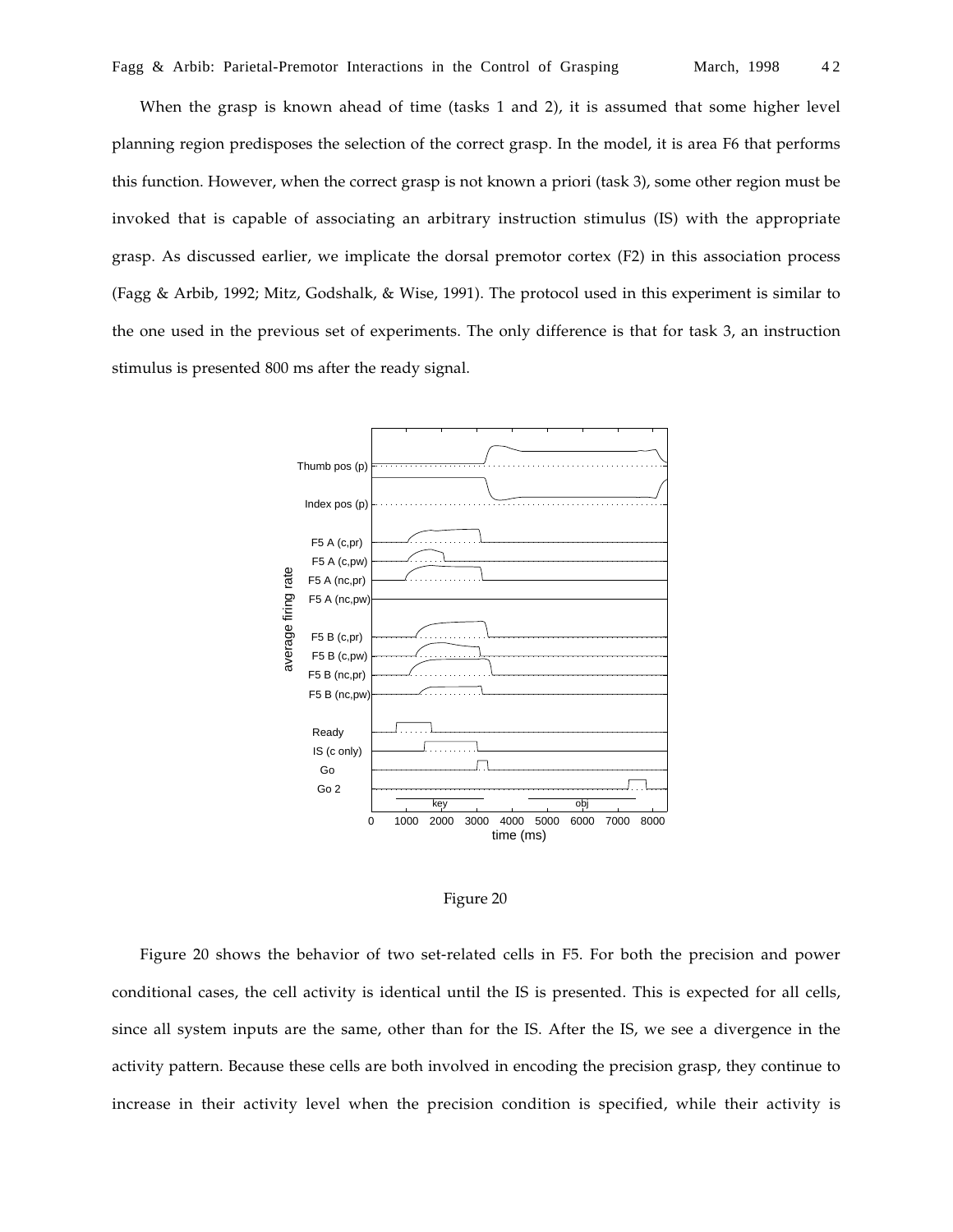shunted for the power grasp case. Note that cell A is shunted almost immediately, while cell B remains active until the go stimulus is received. Examining the non-conditional traces, we see that cell A is only active for the precision grasp case. During the power grasp case, this cell is significantly inhibited by other F5 units and thus never becomes active. Cell B, on the other hand, is active in both cases, even though the correct grasp is known before the trial begins (at  $t = 0$ ).

In monkey, we predict that there will be similar behavior at the single-unit level: in the conditional task, prior to the IS, we should see partial *set* activity corresponding to the possible grasps for this task; following the IS, this activation pattern should give way to strong activation of those cells that will participate in the selected grasp. In AIP, we predict that motor-related cells will show a similar behavior to their F5 counterparts. Visual-related cells, however, will demonstrate less sensitivity to the selected grasp. A more detailed account of this experiment, along with a comparison to a study of PET activity in human grasping may be found in Arbib, Fagg, & Grafton (1998).

### **Implications of the Affordance Interpretation**

Let us now examine more closely the meaning of *object coding* in AIP. One hypothesis put forward in this paper - the idea that AIP extracts *affordances* from the visual input - has very specific implications as to what aspects of the object are actually captured in the AIP representation. When objects are grasped in particular ways, certain dimensions of the objects are not as relevant as others to selecting the specifics of the grasp (including the grasp type and aperture). In this simulation experiment, we present the model with a series of four different box-shaped objects, each of which must be grasped along the indicated horizontal axis (in Figure 21). The two boxes in the left column are to be grasped using a precision pinch of aperture 10 mm, although they differ significantly in size in the other two dimensions. Likewise, the boxes in the right column must be grasped using a precision pinch of aperture 20 mm. The key question, then, is how these four objects are coded by the AIP cell population.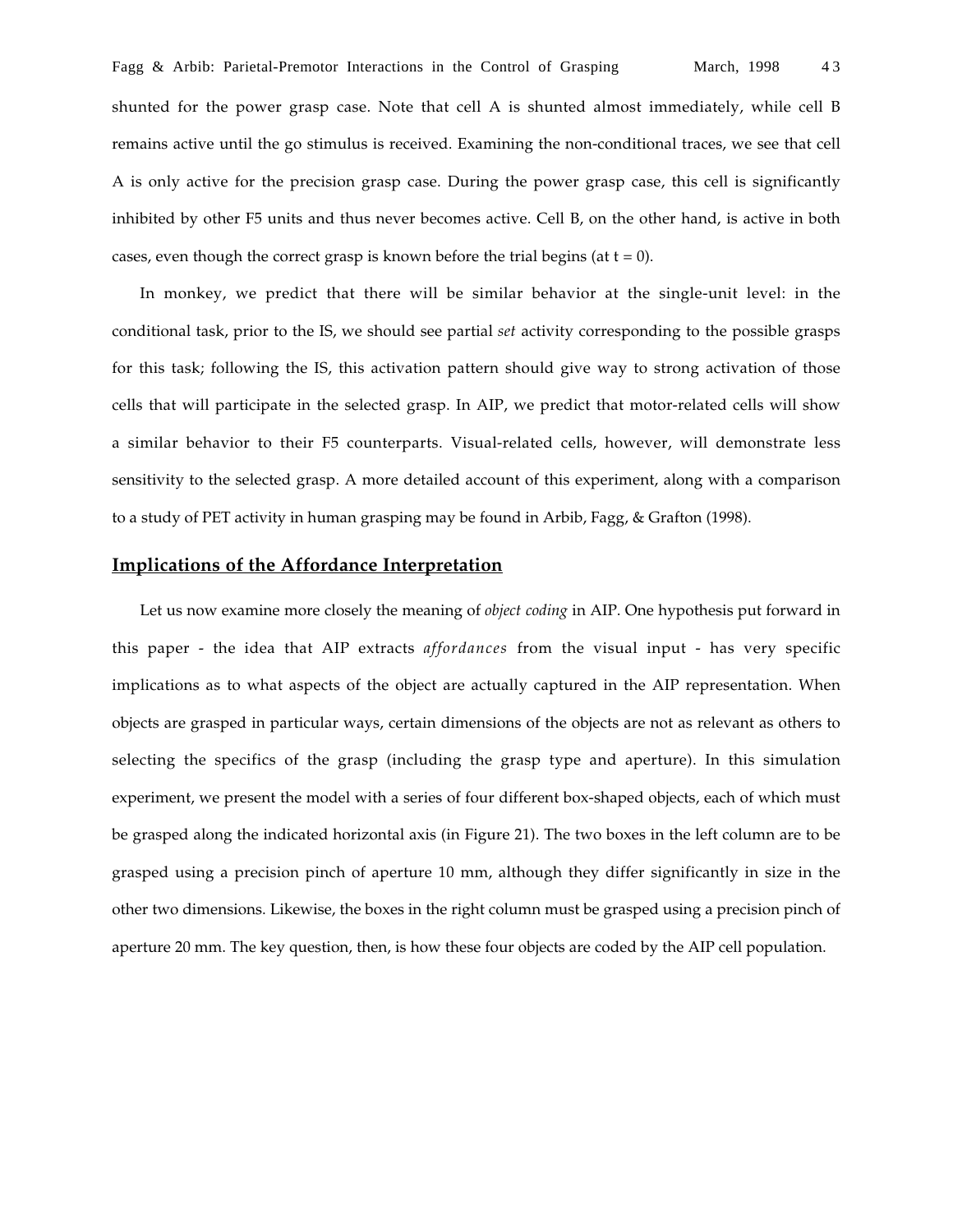

#### Figure 21

Figure 22A compares the visual-related population responses for the two objects in the leftmost column of Figure 21 (same aperture). All active AIP units demonstrate a significant level of activity for both objects, with little variation between the two. The small amount of variation is due to the fact that a few cells are sensitive to object dimensions other than the width along the grasp axis. However, comparing the responses towards the two objects in the bottom row of Figure 21, we see a much wider distribution of responses, with some cells responding exclusively to one object or the other (Figure 22B). This results from the need to capture the differences in object widths along the axis of the grasp, so that the appropriate grasp aperture may be provided to F5.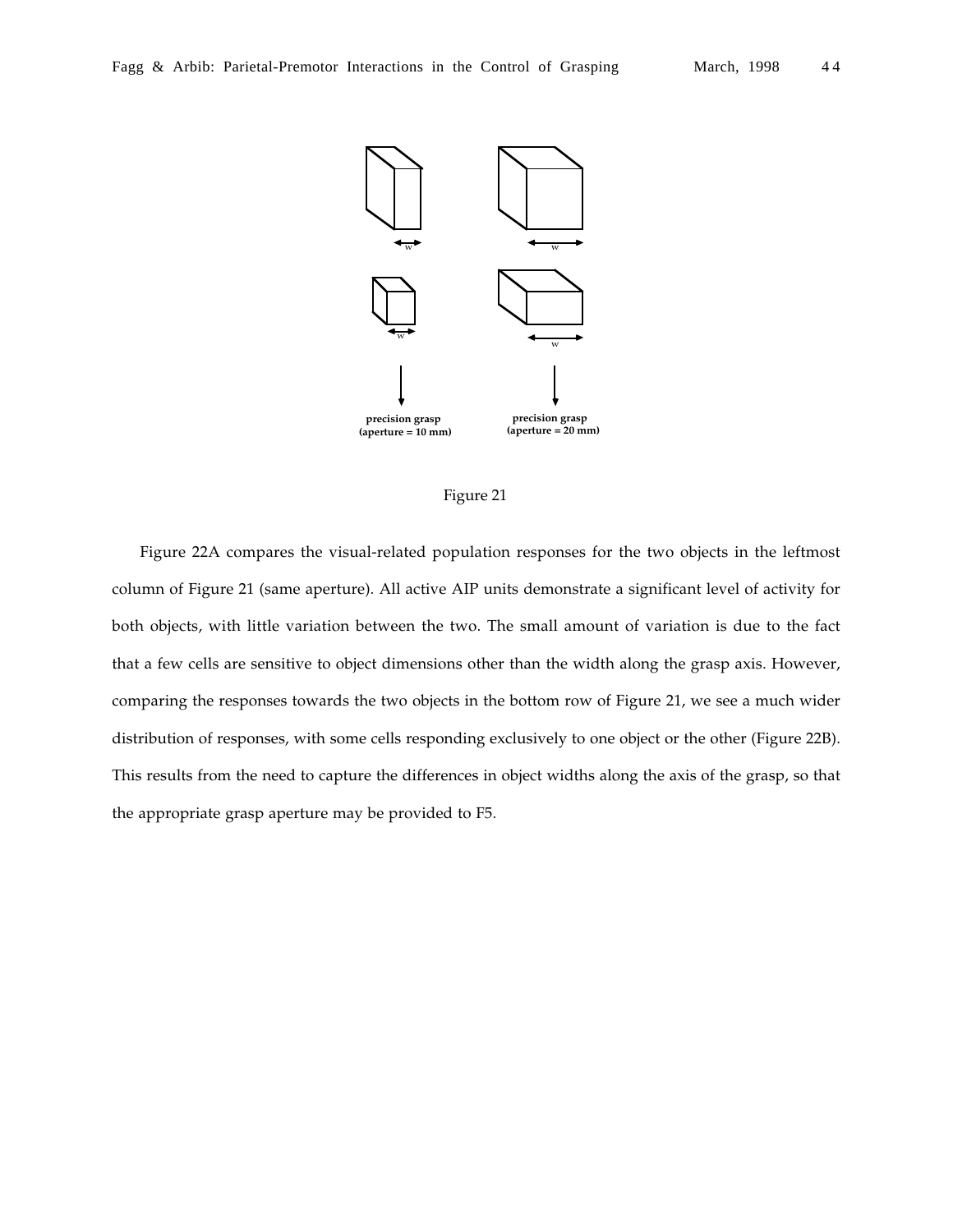

Figure 22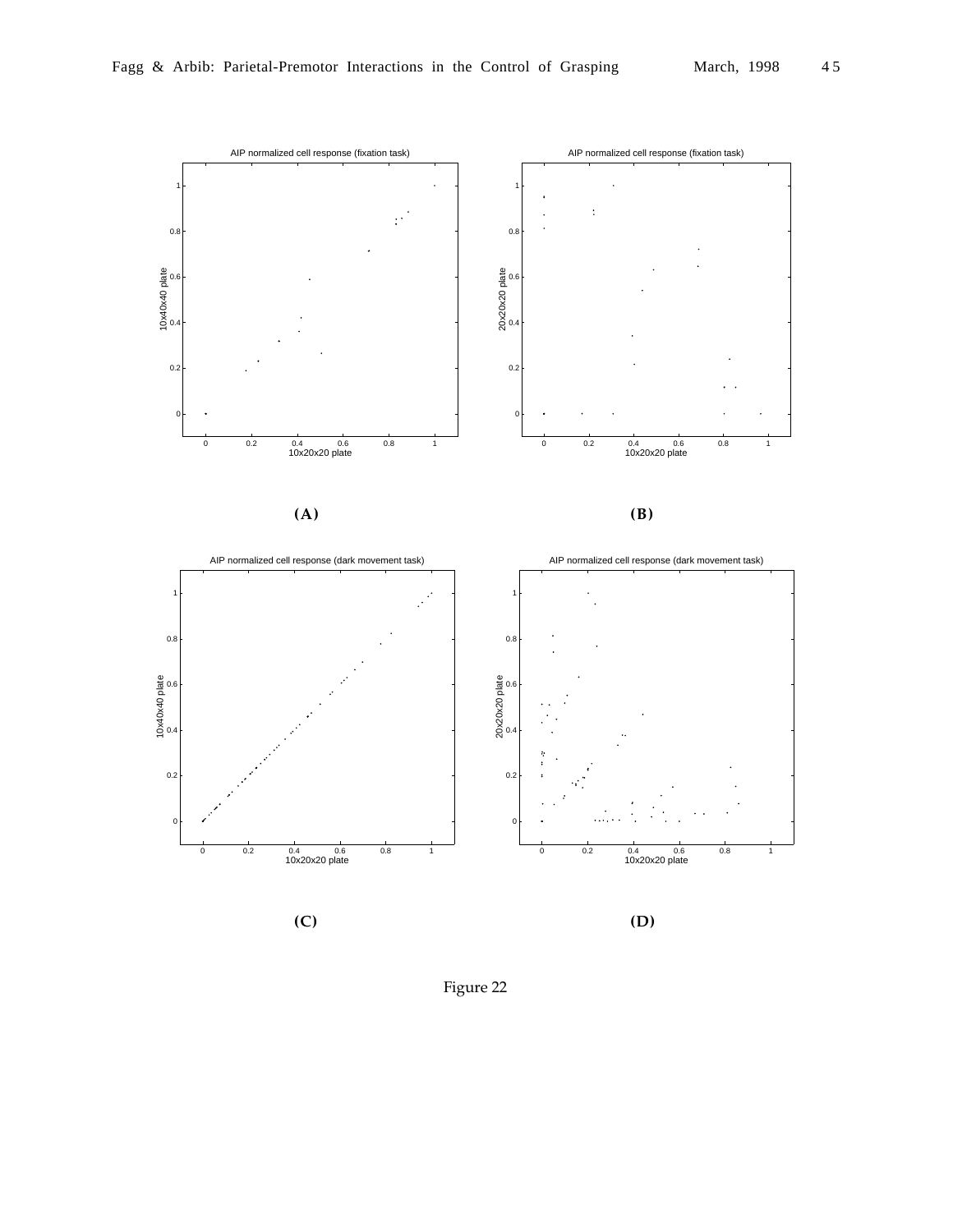Figures 22C,D demonstrate the motor-related AIP population responses for the same pair of objects. The motor related responses tend to shed any object-specific properties not related to the grasp. For objects requiring identical grasps, the motor-related responses are identical (22C); objects mapping to different grasps demonstrate grasp-specific modulation (22D). In this latter case, despite the need to represent different grasps, many AIP motor-related cells are shared between the two objects (which are plotted along the diagonal). These shared units are of two types: 1) general precision grasp units (with no aperture specificity), and 2) aperture-specific cells that respond to both conditions. The latter case is due to the population code that is used to capture the aperture parameter. Thus, the cells that fall along the diagonal capture the commonalities between the two situations, whereas the remaining cells capture the necessary differences.

# **Discussion**

The planning and execution of grasps requires the integration of multiple sources of information. The visual system provides the object's identity, as well as an estimate of its shape, size, and localization in space. Although this information can be used to specify the fine details of a grasp plan, a single object actually affords many different grasps. The FARS model is a neural-level model of the cortical processes that are involved in the generation and execution of grasp plans. The model makes use of "cooperative computation" amongst several brain regions, including AIP, F5, and a variety of supporting areas. AIP's computation of visual affordances is complemented by corollary discharge from F5, which in the model is hypothesized to resolve multiple potential grasps by information on task constraints (from F6), working memory (from area 46) and instruction stimuli (from F2). As a result, AIP can function as an active memory in which a set of affordances, some of which are initially activated by visual input, are updated as the plan of action unfolds. We also suggest that IT can give a broadly-tuned code for affordances when object knowledge is appropriate; and that when visual input to AIP is available, AIP can refine or replace IT input with a more finely-tuned code for affordances. We argue, too, that action generally involves plans that take advantage of, but are not wholly driven by, actions currently afforded by visual stimuli, noting the role of pre-SMA and BG in sequence management.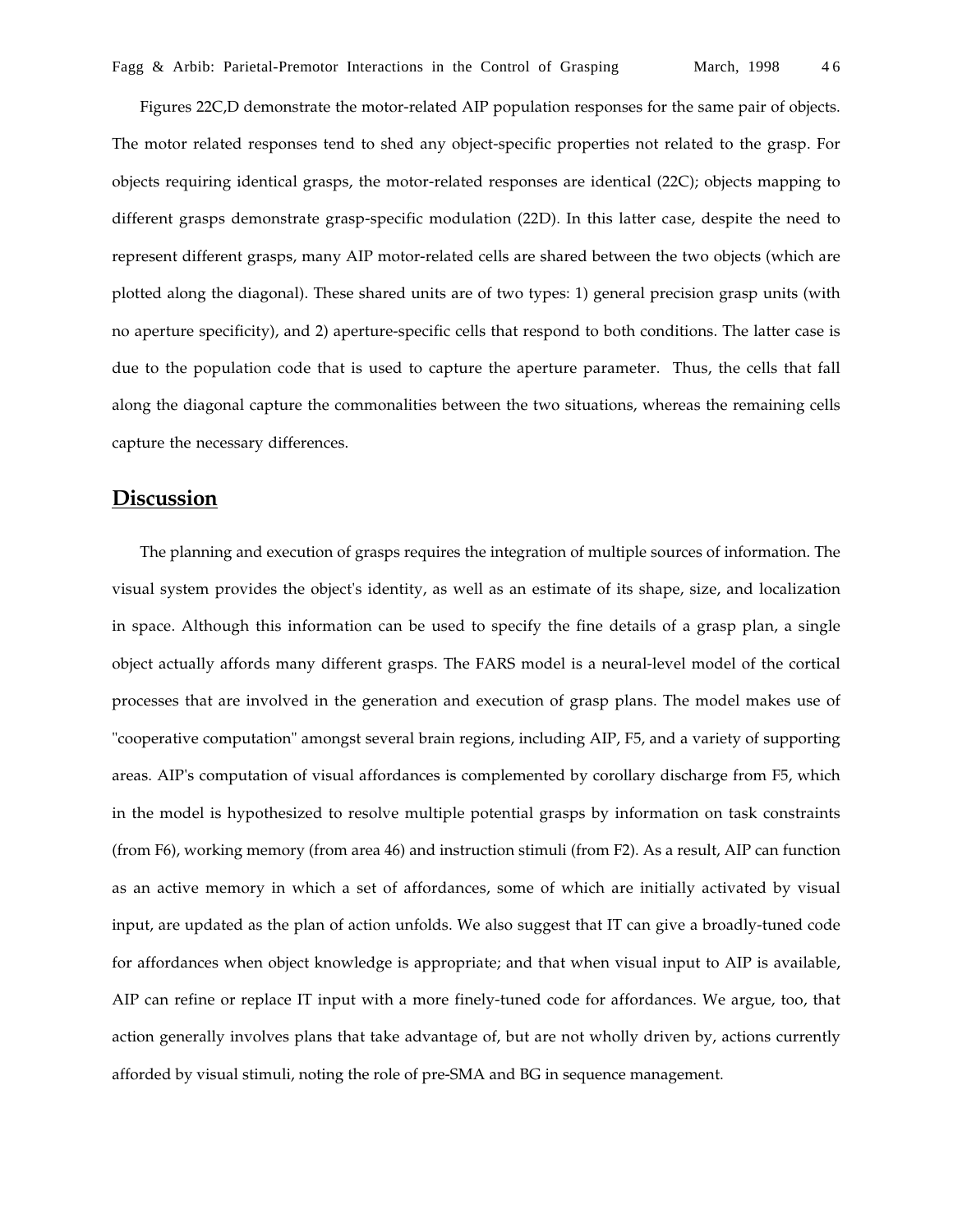The model addresses the issues of neural-level encoding of object, grasp, and phasic information, and shows how populations of cells can capture the critical information that is required to perform the necessary computations.

### **Hypotheses**

In addition to reproducing single-cell behavior that has been observed experimentally in F5 and AIP in monkey, the model makes several more general hypotheses about the computations that are being performed by these neural regions:

- 1. The neural activity patterns observed in AIP reflect the extraction of affordances (actionrelevant features) from the visual representation of the attended object.
- 2. During execution of the grasp, AIP maintains an *active memory* of the affordance that corresponds to the grasp that is being executed. This active memory is maintained in part by recurrent projections from F5.
- 3. During grasp plan formation, F5 selects from the possible grasps, as represented in working memory or in AIP (corresponding to the affordances). This selection process takes into account task-related constraints (received from areas 46, F2, or F6).
- 4. F5 is responsible for the high-level execution and monitoring of the grasp, based in part on haptic object sensing by SII.
- 5. Parameters of an object or grasp are reflected in sub-populations of F5 and AIP cells.

### **Predictions**

These hypotheses lead to a number of predictions about the single cell- and population-level behaviors under several novel tasks.

1. In the case where two distinct objects are presented and subsequently grasped in an identical manner, hypotheses 1 and 2 imply that motor-related cells in AIP will tend not to reflect differences in the two situations. However, visual-related cells (which derive many of their inputs from PIP and IT) can reflect these differences, and hence appear to demonstrate an object-specific code.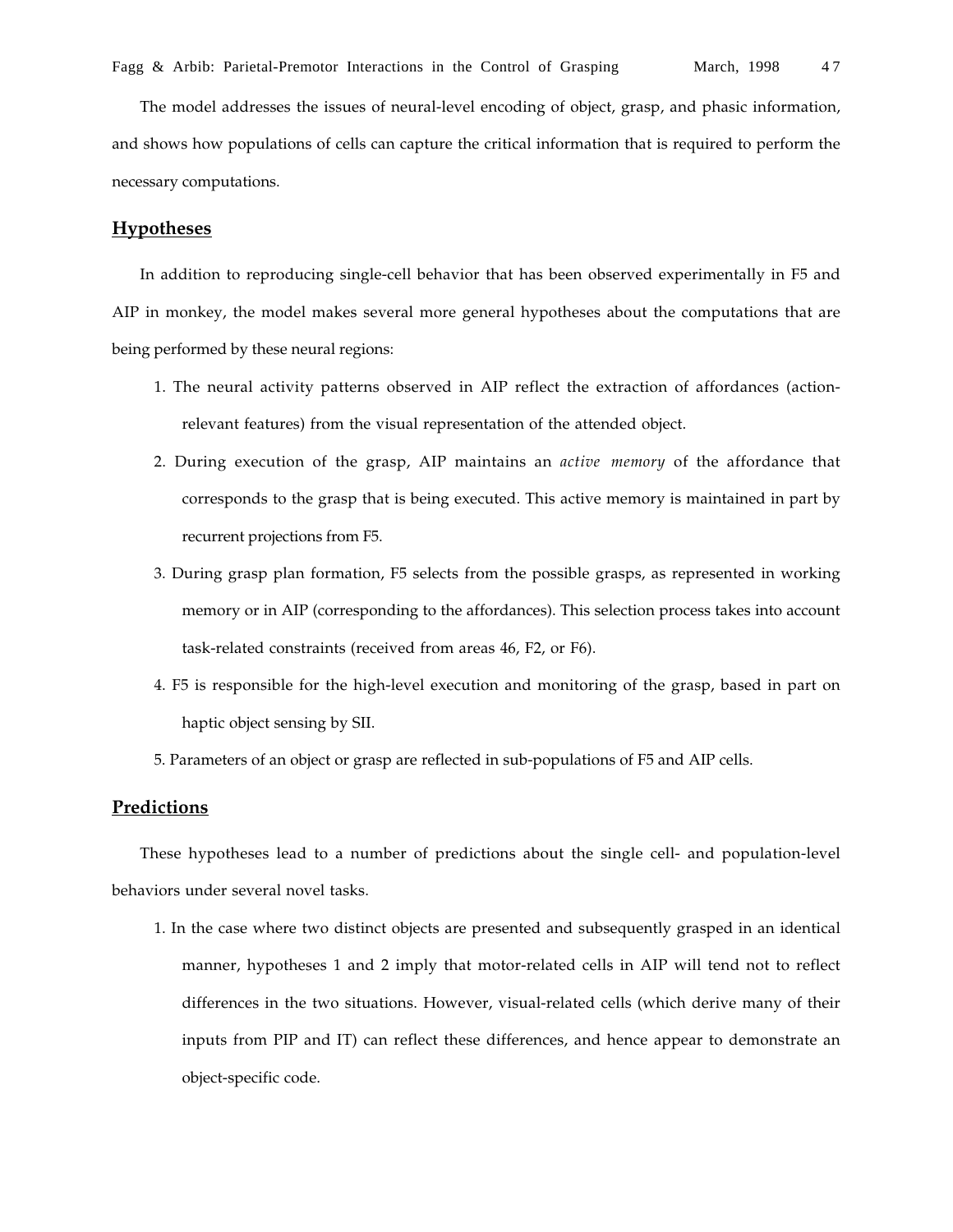- 2. Hypothesis 1 implies that different parameters of an object will be inequitably reflected in AIP. Specifically, we expect to see primarily those parameters that are relevant for programming of the grasp. Object parameters not used in the grasp programming process will not significantly affect AIP cell activity.
- 3. In the case where an object is to be grasped in one of two ways, but information about which of the two grasps that must be selected (e.g., via an instruction stimulus) is withheld for some delay period, hypothesis 3 implies that we would expect both possible grasps to initially be prepared, and hence we predict activity patterns in F5 that correspond to both possibilities. When the IS is given, the population of cells not corresponding to the selected grasp are inhibited. Hypothesis 2 implies that AIP motor-related cells will behave in a similar manner.
- 4. Because F5 monitors the ongoing grasp (Hypothesis 4), when there is a miscalibration between the visually-estimated and actual size of an object, we predict a shift in the executing program at the time that the more precise tactile information becomes available. Hypothesis 2 implies that this shift in program will also be reflected in the motor-related cells of AIP .

# **Acknowledgments**

Funding for this work has been provided in part by a grant from the Human Brain Project (with funding from NIMH, NASA, and NIDA) under a P20 Program Project Grant HBP: 5-P20-52194 for work on "Neural Plasticity: Data and Computational Structures" (M. A. Arbib, Director), by the National Science Foundation under Grant No. IRI-9221582, and by a fellowship to A.H.F. from the University of Southern California, School of Engineering, and the Computer Science Department.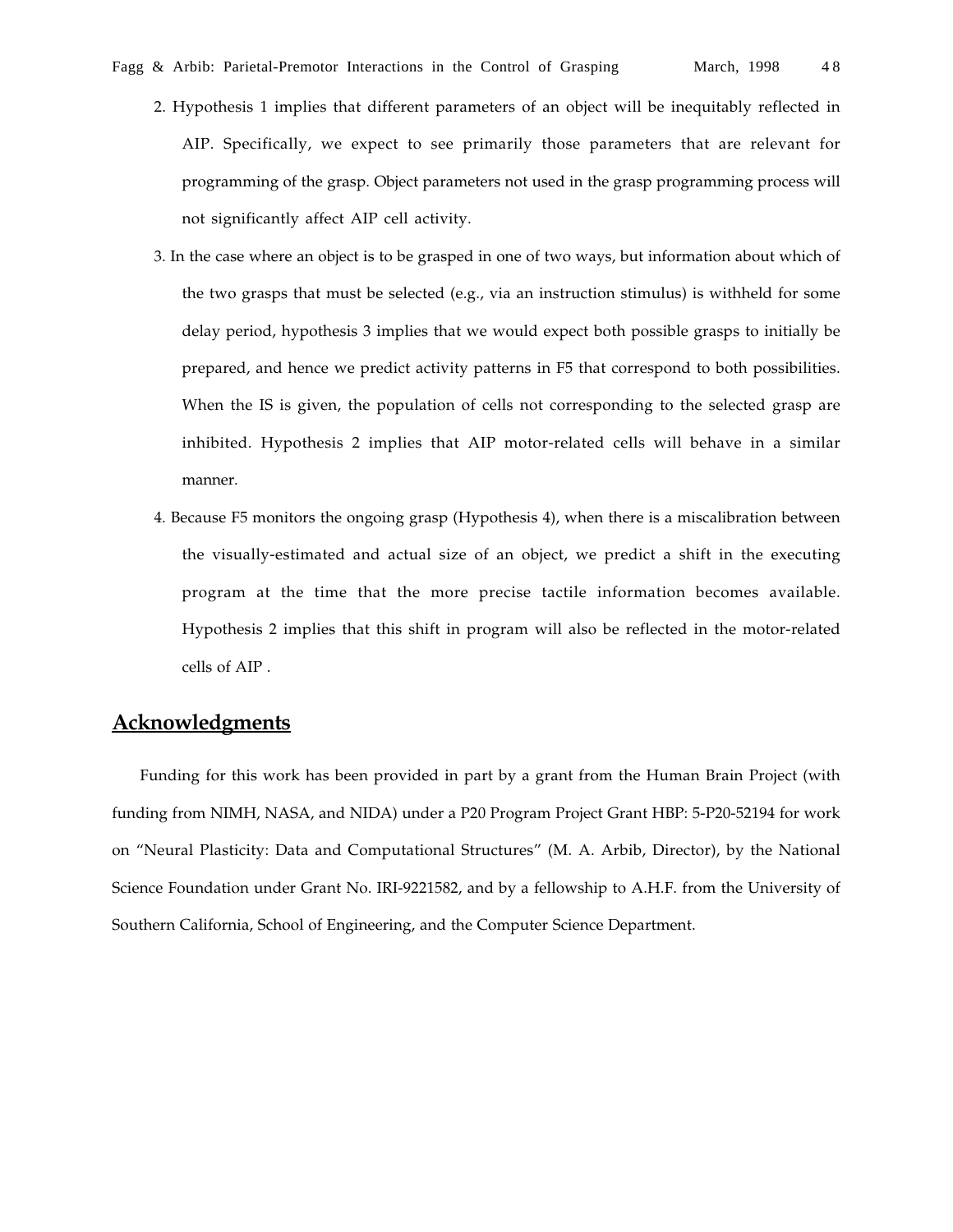# **References**

- Anderson, J. A., Rossen, M. L., Viscuso, S. R., & Sereno, M. E. (1991). Experiments with Representation in Neural Networks: Object Motion, Speech, and Arithmetic. In H. Haken & M. Stadler (Eds.), Synergetics of Cognition (pp. 54-69). Berlin ; New York: Springer-Verlag.
- Arbib, M. A. (1972). The Metaphorical Brain: An Introduction to Cybernetics as Artificial Intelligence and Brain Theory. Wiley Interscience.
- Arbib, M. A. (1989). The Metaphorical Brain 2: Neural Networks and Beyond. New York: Wiley-Interscience.
- Arbib, M. A., Fagg, A. H., & Grafton, S. T. (1998). Synthetic PET Imaging for Grasping: From Primate Neurophysiology to Human Behavior. to appear.
- Arbib, M. A., Iberall, A. R., & Lyons, D. (1985). Coordinated Control Programs for Control of the Hands. In Hand Function and the Neocortex (A. W. Goodwin and I. Darian-Smith, eds.). Experimental Brain Research Supplemental, **10**, 111-29.
- Baizer, J. S., Ungerleider, L. G., & Desimone, R. (1991). Organization of visual inputs to the inferior temporal and posterior parietal cortex in macaques. Journal of Neuroscience, **11**(1), 168-90.
- Boecker, H., Dagher, A., Ceballos-Baumann, A. O., Passingham, R. R., Samuel, M., Friston, K. J., Poline, J. B., Dettmers, C., & Conrad, B. (1998). Role of the Human Rostral Supplementary Motor Area and the Basal Ganglia in Motor Sequence Control - Investigations with H-2 O-15 PET. Journal of Neurophysiology, **79**(2), 1070-1080.
- Castiello, U., & Jeannerod, M. (1991). Measuring Time to Awareness. Neuroreport, **2**(12), 787-800.
- Colby, C. L., Duhamel, J. R., & Goldberg, M. E. (1993). Ventral Intraparietal Area of the Macaque Anatomic Location and Visual Response Properties. Journal of Neurophysiology, **69**(2), 902-14.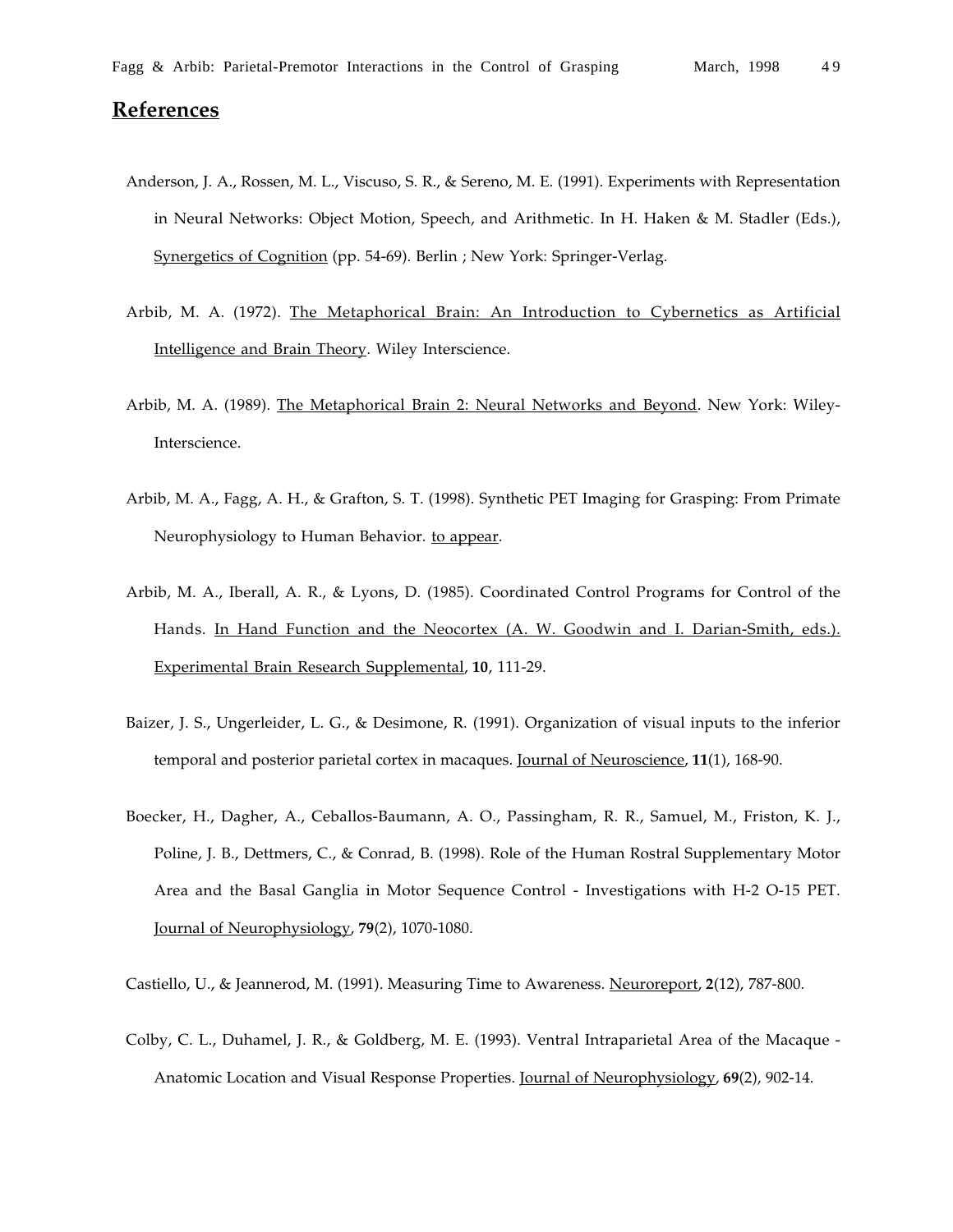- Decety, J., Perani, D., Jeannerod, M., Bettinardi, V., Tadary, B., Woods, R., Mazziotta, J. C., & Fazio, F. (1994). Mapping Motor Representations with Positron Emission Tomography. Nature, **371**(6498), 600-602.
- di Pellegrino, G., Fadiga, L., Fogassi, L., Gallese, V., & Rizzolatti, G. (1992). Understanding Motor Events: A Neurophysiological Study. Experimental Brain Research, **91**(1), 176-180.
- Dominey, P. F. (1995). Complex Sensory-Motor Sequence Learning Based on Recurrent State Representation and Reinforcement Learning. Biological Cybernetics, **73**(3), 265-74.
- Dominey, P. F., & Arbib, M. A. (1992). A Cortico-Subcortical Model for Generation of Spatially Accurate Sequential Saccades. Cerebral Cortex, **2**, 153-175.
- Evarts, E. V., & Wise, S. P. (1984). Basal Ganglia Outputs and Motor Control. In CIBA Foundation Symposium, 107 (pp. 83-102).
- Fagg, A. H. (1996) A Computational Model of the Cortical Mechanisms Involved in Primate Grasping. Ph.D. Dissertation, University of Southern California, Computer Science Department. Available at: http://www-hbp.usc.edu/HBP/models/conformant/FARS\_1.2/Thesis/fagg\_ thesis\_ TOC.html.)
- Fagg, A. H., & Arbib, M. A. (1992). A Model of Primate Visual-Motor Conditional Learning. Journal of Adaptive Behavior, **1**(1), 3-37.
- Funahashi, S., Bruce, C. J., & Goldman-Rakic, P. S. (1993). Saccade-Related Activity in the Primate Prefrontal Cortex and Its Role in Working Memory Processes. Biomedical Research, **14**(suppl 1), 85-8.
- Gentilucci, M., Daprati, E., Toni, I., Chieffi, S., & Saetti, M. C. (1995). Unconscious Updating of Grasp Motor Program. Experimental Brain Research, **105**(2), 291-303.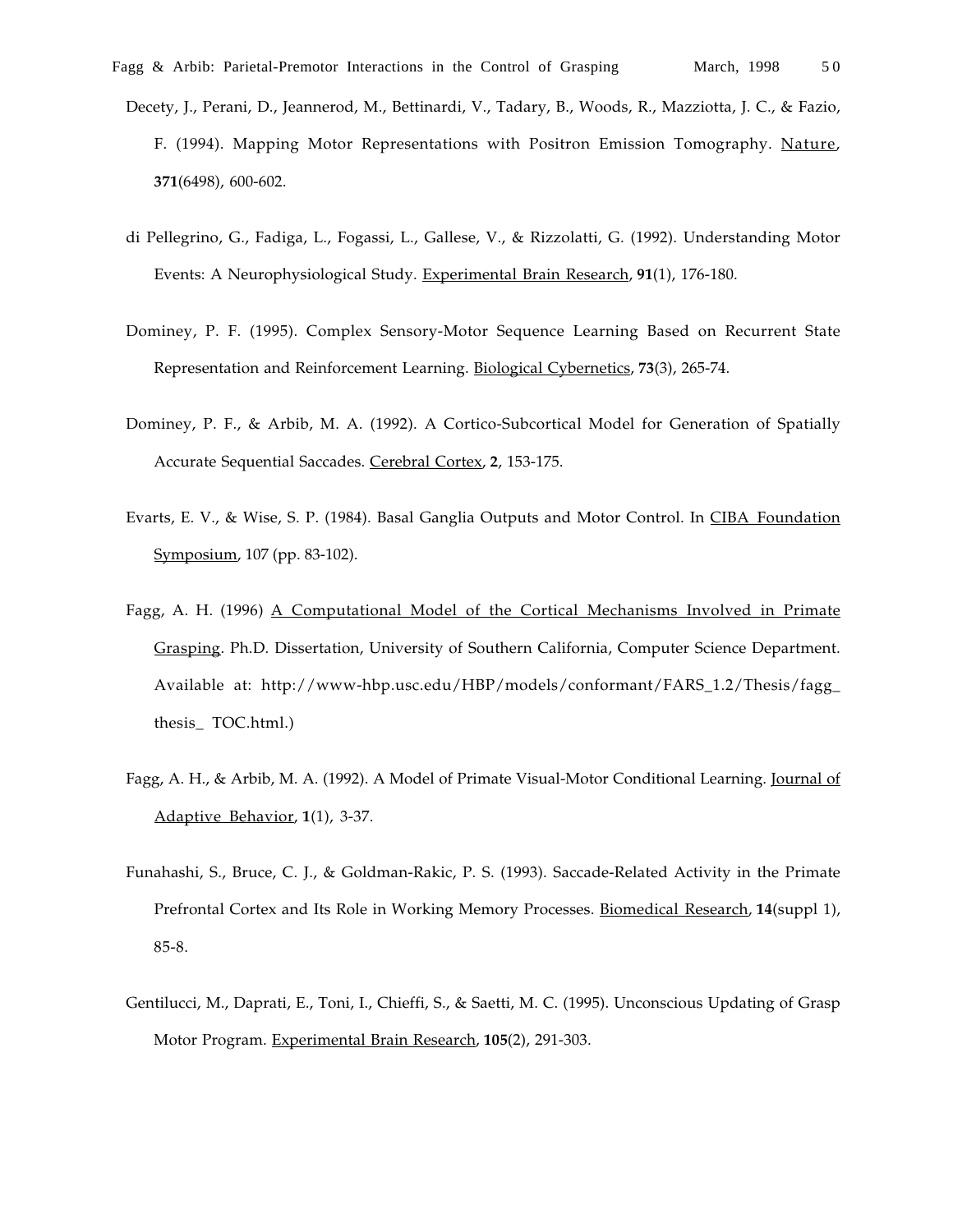- Gentilucci, M., Fogassi, L., Luppino, G., Matelli, M., Camarda, R., & Rizzolatti, G. (1988). Functional Organization of Inferior Area 6 in the Macaque Monkey I. Somatotopy and the Control of Proximal Movements. Experimental Brain Research, **71**, 475-490.
- Georgiou, N., Bradshaw, J. L., Phillips, J. G., Chiu, E., & Bradshaw, J. A. (1995). Reliance on Advanced Information and Movement Sequencing in Huntington's-Disease. Movement Disorders, **10**(4), 472-481.
- Gibson, J. J. (1955). The optical expansion-pattern in aerial location. Am. J. Psychol **68**, 480-484.

Gibson, J. J. (1966). The Senses Considered as Perceptual Systems. Allen and Unwin.

- Goodale, M. A., & Milner, A. D. (1992). Separate Visual Pathways for Perception and Action. Trends in Neuroscience, **15**(1), 20-25.
- Grafton, S. T., Arbib, M. A., Fadiga, L., & Rizzolatti, G. (1996). Localization of grasp representations in humans by PET: 2. Observation compared with imagination. Experimental Brain Research, **112**, 103-111.
- Grafton, S. T., Fagg, A. H., & Arbib, M. A. (1998). Dorsal Premotor Cortex and Conditional Movement Selection: A PET Functional Mapping Study. Journal of Neurophysiology **79**,1092-1097
- Grafton, S. T., Fagg, A. H., Woods, R. P., & Arbib, M. A. (1996). Functional Anatomy of Pointing and Grasping in Humans. Cerebral Cortex, **6 (2)**, 226-37.
- Hoff, B., and Arbib, M.A. (1993) Simulation of Interaction of Hand Transport and Preshape During Visually Guided Reaching to Perturbed Targets. J. Motor Behav. 25: 175-192.
- Kermadi, I., Jurquet, Y., Arzi, M., & Joseph, J. P. (1993). Neural Activity in the Caudate-Nucleus of Monkeys During Spatial Sequencing. Experimental Brain Research, **94**(2), 352-356.
- Ingle, D. J., Schneider, G. E., Trevarthen, C. B., & Held, R. (1967). Locating and Identifying: Two Modes of Visual Processing (a symposium). *Psychol. Forsch.*, 31, nos. 1 and 4.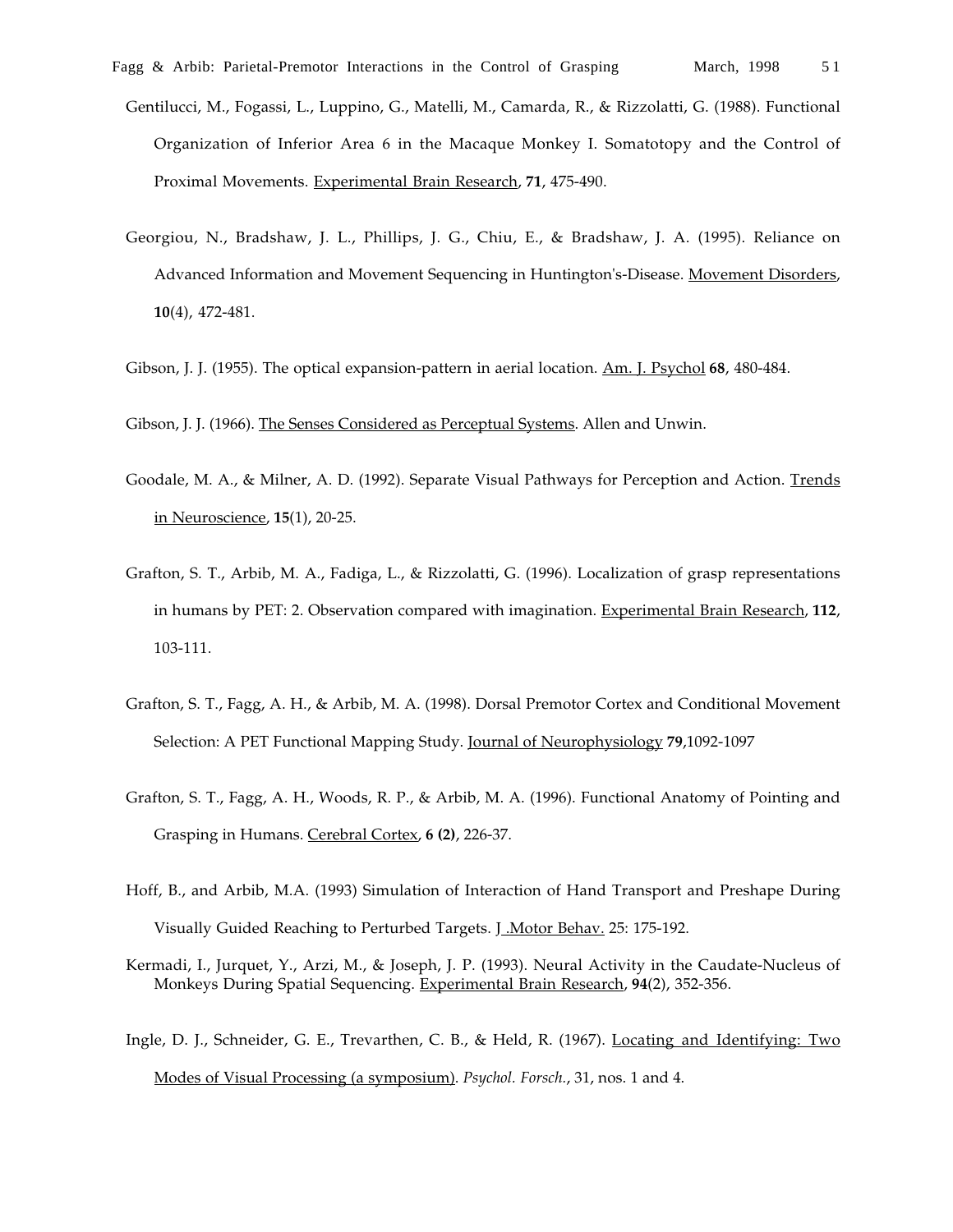- Jeannerod, M., Arbib, M. A., Rizzolatti, G., & Sakata, H. (1995). Grasping Objects: the Cortical Mechanisms of Visuomotor Transformation. Trends in Neuroscience, **18**(7), 314-20.
- Kimura, M. (1993). The Role of Putamen and Caudate-Nucleus Systems in the Voluntary Movement. Biomedical Research, **14**(1), 37-41.
- Kurata, K., & Hoffman, D. S. (1994). Differential Effects of Muscimol Microinjection into Dorsal and Ventral Aspects of the Premotor Cortex of Monkeys. Journal of Neurophysiology, **71**(3), 1151-1164.
- Logothetis, N. K., & Pauls, J. (1995). Psychophysical and Physiological Evidence for Viewer-Centered Object Representations in the Primate. Cerebral Cortex, **5**(3), 270-88.
- Logothetis, N. K., Pauls, J., & Poggio, T. (1995). Shape Representation in the Inferior Temporal Cortex of Monkeys. Current Biology, **5**(5), 552-63.
- Luppino, G., Matelli, M., & Camarda, R. M., Gallese, V., Rizzolatti, G. (1991). Multiple Representations of Body Movements in Mesial Area 6 and the Adjacent Cingulate Cortex: An Intracortical Microstimulation Study in the Macaque Monkey. Journal of Comparative Neurology, **311**, 463-82.
- Luppino, G., Matelli, M., & Rizzolatti, G. (1990). Cortico-Cortical Connections of Two Electrophysiologically Identified Arm Representations in the Mesial Agranular Frontal Cortex. Experimental Brain Research, **82**(1), 214-18.
- Luppino, G., Matelli, M., Camarda, R., & Rizzolatti, G. (1993). Corticocortical Connections of Area F3 (SMA-Proper) and Area F6 (Pre-SMA) in the Macaque Monkey. Journal of Comparative Neurology, **338**, 114-40.
- MacKenzie, C. L., & Iberall, T. (1994). The Grasping Hand. *Advances in Psychology*, 104. North Holland.
- Matelli, M., Camarada, R., Glickstein, M., & Rizzolatti, G. (1986). Afferent and efferent projections of the inferior area 6 in the macaque monkey. Journal of Comparative Neurology, **251**(3), 281-298.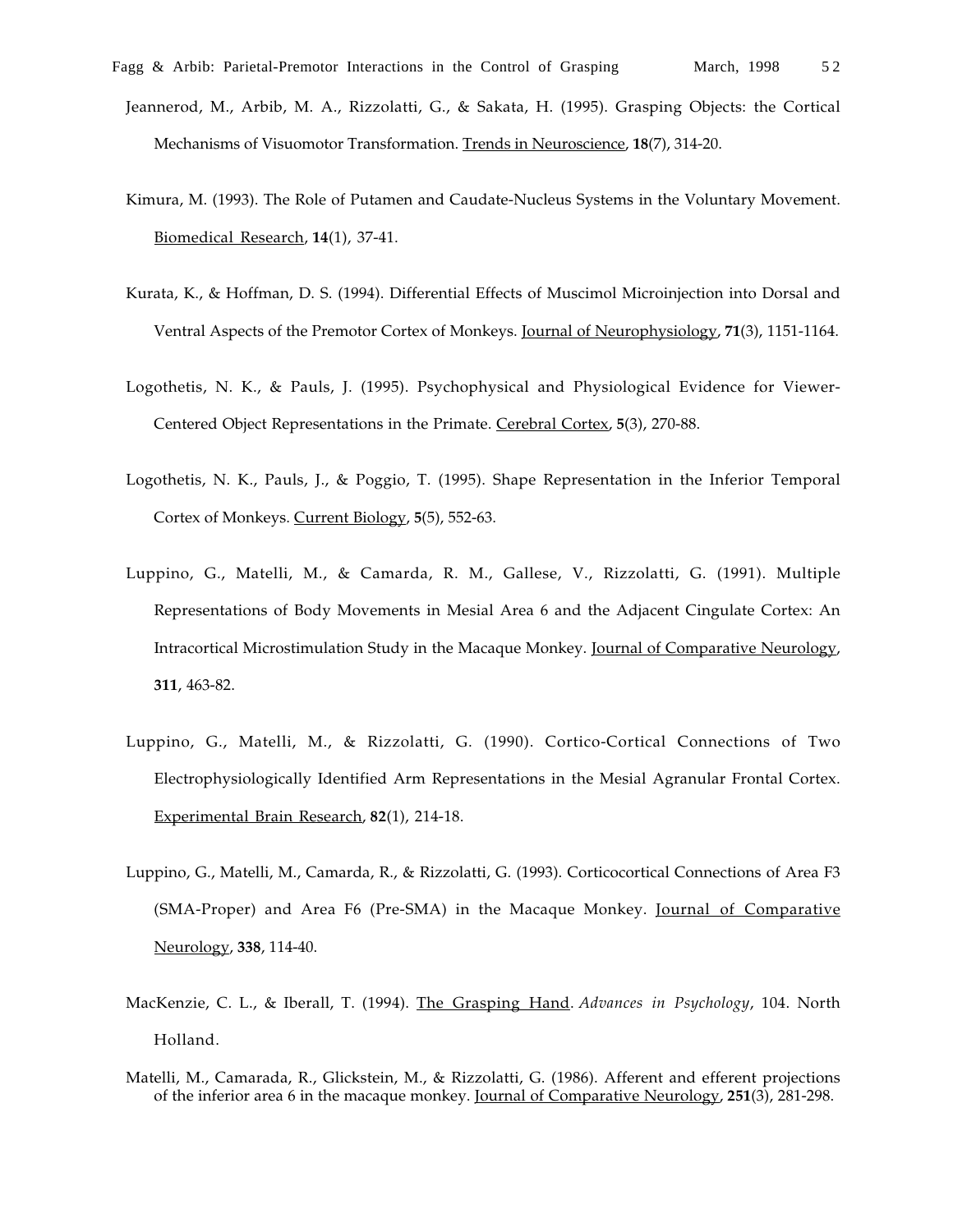- Mitz, A. R., Godshalk, M., & Wise, S. P. (1991). Learning-Dependent Neuronal Activity in the Premotor Cortex. Journal of Neuroscience, **11**(6), 1855-72.
- Muakkassa, K. F., & Strick, P. L. (1979). Frontal Lobe Inputs to Primate Motor Cortex. Evidence for Four Somatotopically Organized "Premotor" Areas. Brain Research, **177**, 176-182.
- Murata, A., Gallese, V., Kaseda, M., Kunimoto, S., & Sakata, H. (1993). Hand-Manipulation-Related Neurons of the Parietal Cortex of the Monkey: Further Analysis of Selectivity in Shape, Size, and Orientation of Objects for Manipulation. Proceedings of the Society of Neuroscience Annual Meeting, Washington DC.
- Paulignan, Y., Jeannerod, M., MacKenzie, C., & Marteniuk, R. (1991). Selective Perturbation of Visual Input During Prehension Movements. 2. The Effects of Changing Object Size. Experimental Brain Research, **87**, 407-20.
- Petit, L., Orssaud, C., Tzourio, N., Crivello, F., Berthoz, A., & Mazoyer, B. (1996). Functional-Anatomy of a Pre-Learned Sequence of Horizontal Saccades in Humans. Journal of Neuroscience, **16**(11), 3714-3726.
- Preuss, T. M., & Goldman-Rakic, P. S. (1989). Connections of the ventral granular frontal cortex of macaques with perisylvian premotor and somatosensory areas: anatomical evidence for somatic representation in primate frontal association cortex. Journal of Comparative Neurology, **282**(2), 293-316.
- Quintana, J., & Fuster, J. M. (1993). Spatial and Temporal Factors in the Role of Prefrontal and Parietal Cortex in Visuomotor Integration. Cerebral Cortex, **3**(2), 122-32.
- Rizzolatti, G. (1987). Functional Organization of Inferior Area 6. In Motor Areas of the Cerebral Cortex (CIBA Foundation Symposium 132), (pp. 171-186). Chichester: John Wiley and Sons.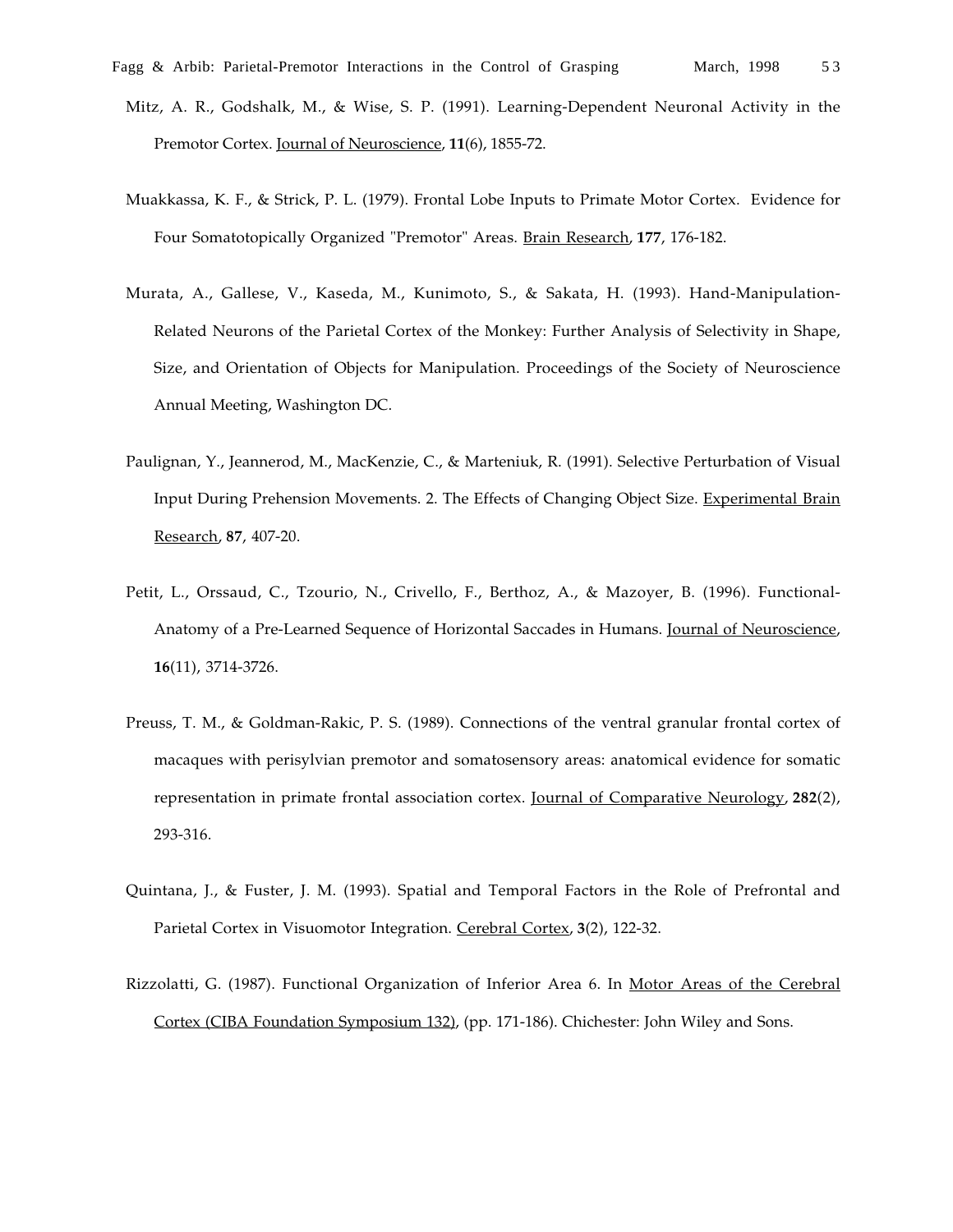- Rizzolatti, G., Camarda, R., Fogassi, L., Gentilucci, M., Luppino, G., & Matelli, M. (1988). Functional Organization of Inferior Area 6 in the Macaque Monkey II. Area F5 and the Control of Distal Movements. Experimental Brain Research, **71**, 491-507.
- Roland, P. E., Larsen, B., Lassen, N. A., & Skinhøf, E. (1980). Supplementary Motor Area and Other Cortical Areas in Organization of Voluntary Movements in Man. Journal of Neurophysiology, **43**, 118-36.
- Sakata, H., & Kusunoki, M. (1992). Organization of Space Perception: Neural Representation of Three-Dimensional Space in the Posterior Parietal Cortex. Current Opinions in Neurobiology, **2**(2), 170-174.
- Sakata, H., Taira, M., Kusunoki, M., Murata, A., & Tanaka, Y. (1997). The TINS Lecture The Parietal Association Cortex in Depth Perception and Visual Control of Hand Action. Trends in Neurosciences, **20**(8), 350-357.
- Taira, M., Mine, S., Georgopoulos, A. P., Murata, A., & Sakata, H. (1990). Parietal Cortex Neurons of the Monkey Related to the Visual Guidance of Hand Movement. Experimental Brain Research, **83**, 29-36.
- Tanji, J., & Shima, K. (1994). Role for Supplementary Motor Area Cells in Planning Several Movements Ahead. Nature, **371**(6496), 413-416.
- Ungerleider, L. G., & Mishkin, M. (1982). Two Cortical Visual Systems. In D. J. Ingle, M. A. Goodale, & R. J. W. Mansfield (Eds.), Analysis of Visual Behavior The MIT Press.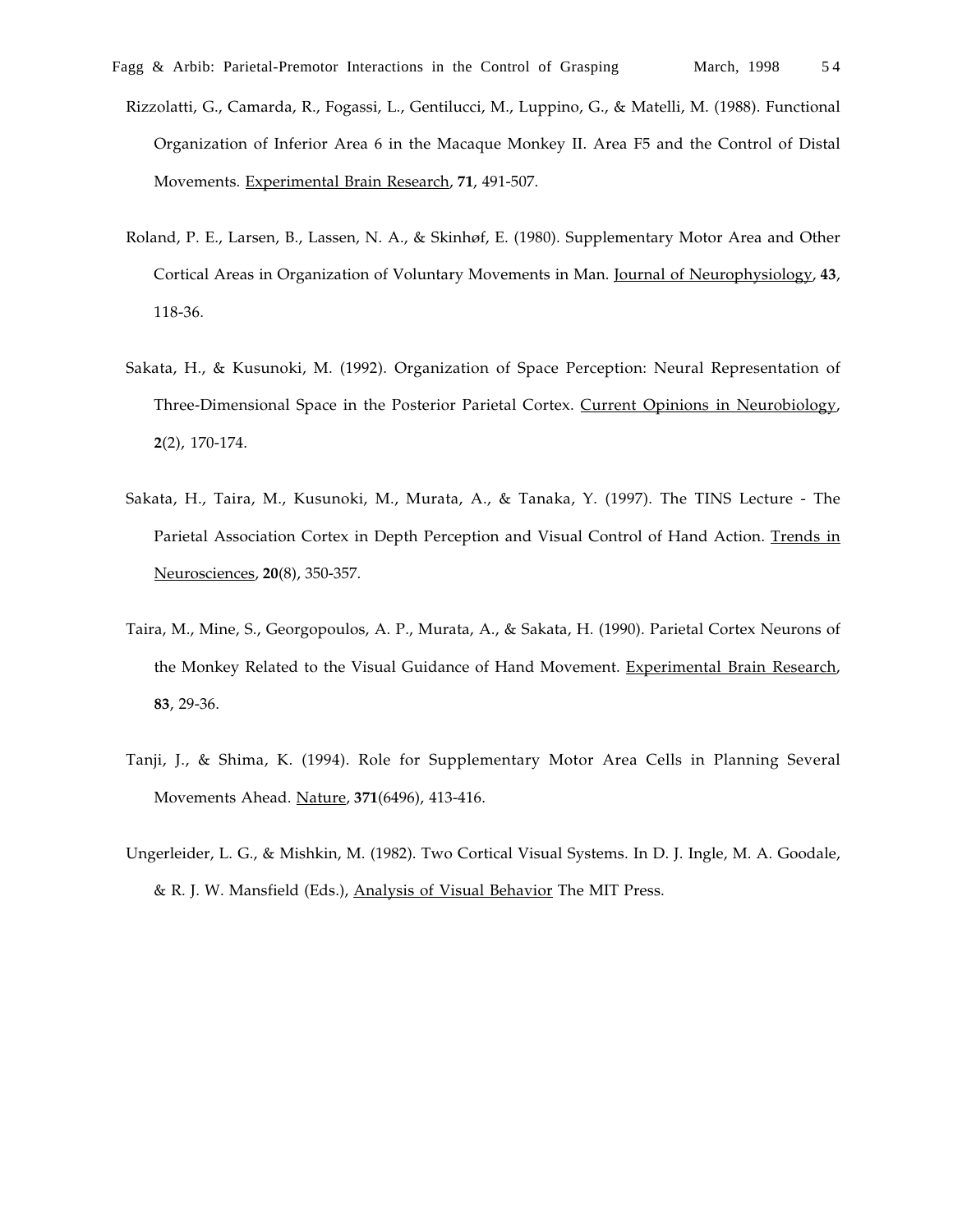# **Appendix**

In the implementation of the model, computing units are constructed from collections of simulated neurons, which are referred to as *p-units*, short from primable units. All neural regions within the model are constructed from a set of these p-units. A single p-unit is made up of a set of four neurons (Figure A1). The primary function of the p-unit is performed by the *signal unit*. This unit fires in response to the presentation of a specific set of *trigger inputs*. Trigger inputs can be, for example, *go signals* (as is the case for F5) or some combination of object features (as in features represented in AIP). Activation of the signal unit can cause the *output unit*to fire, which results in the generation of an output from the p-unit. When this happens, we refer to the p-unit as being *active*. The p-unit output, depending upon the brain region, is connected either to other p-units (in the same or other brain regions) or to actuators.

The simple feature detection that is performed by the signal unit is subject to two levels of constraints, without which the p-unit cannot become active. The first constraint is that the p-unit must be *primed*. Priming signals (detected by the *priming unit*) are typically received from high-level regions. For example, when F6 begins to prepare a grasp program, it will prime all the p-units within F5. In this architecture, priming signals are considered to be non-specific; the priming of F5 by F6 prepares the system to perform a grasp, but does not necessarily specify the details of the grasp.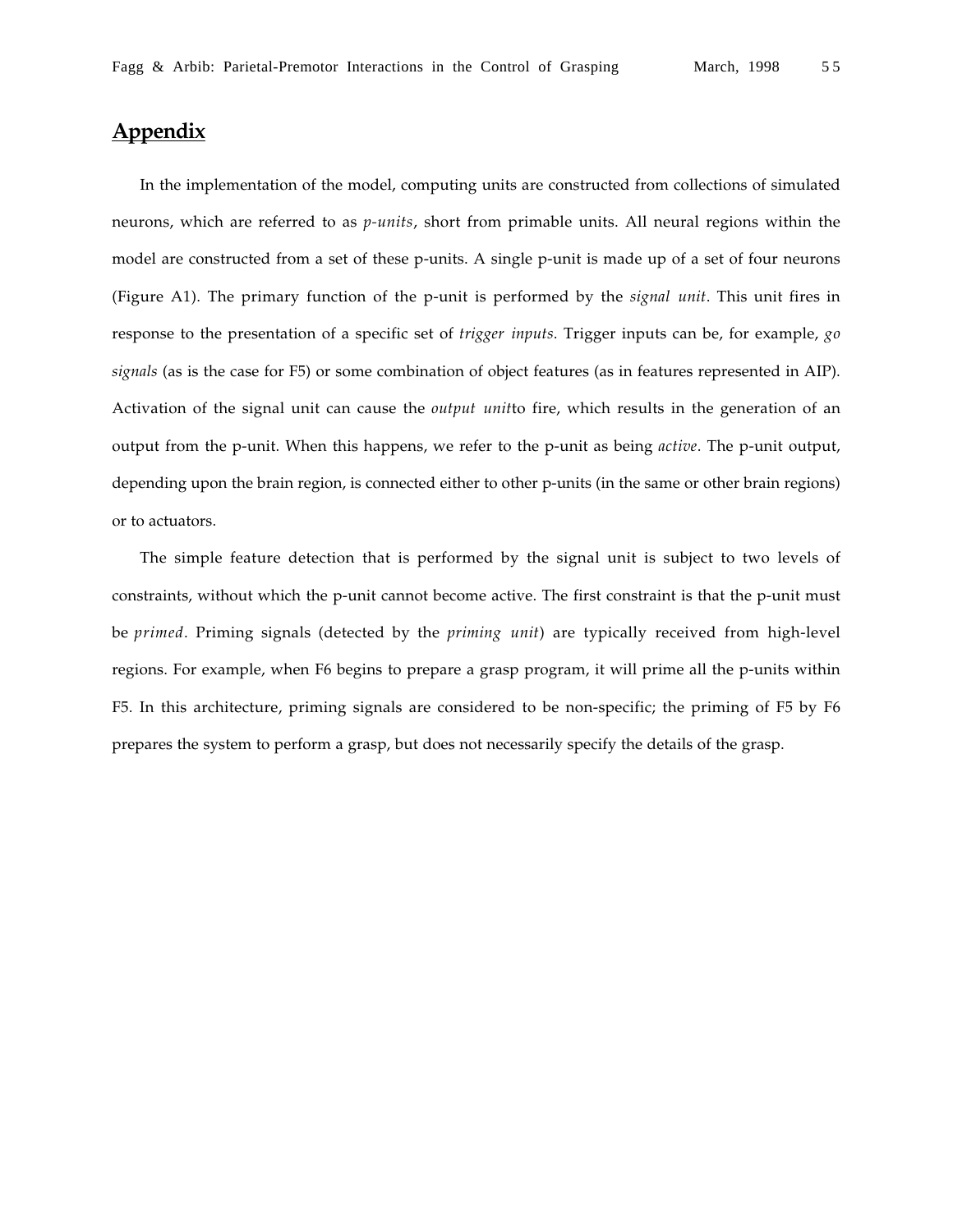

Figure A1: p-unit Architecture

The second level of constraints, received through the *positive/negative support* inputs, are used in two different ways. First, in order to enforce the coactivation of p-units that participate in the same motor program (e.g., a power grasp), positive connections are established from each p-unit output to the support input of the other p-units. Likewise, when two p-units are involved in different motor programs (e.g., a power and a precision grasp), mutually inhibitory connections are established. Second, when a higher-level region (e.g., area 46) selects a very specific motor program within another region (a grasp in F5 as a function of memory), it sends positive signals to the support input of the p-units participating in the motor program. The constraints are considered to be satisfied only when the p-unit is both primed and supported. When this occurs, the p-unit is prepared to become active when the correct trigger input is received.

The output unit is implemented as a leaky-integrator neuron (Arbib, 1989). Depending upon the brain region, the time constant of response ranges between 150 and 250 msec. The remaining units are simply implemented as linear-threshold neurons, with no temporal dynamics. Figures in this paper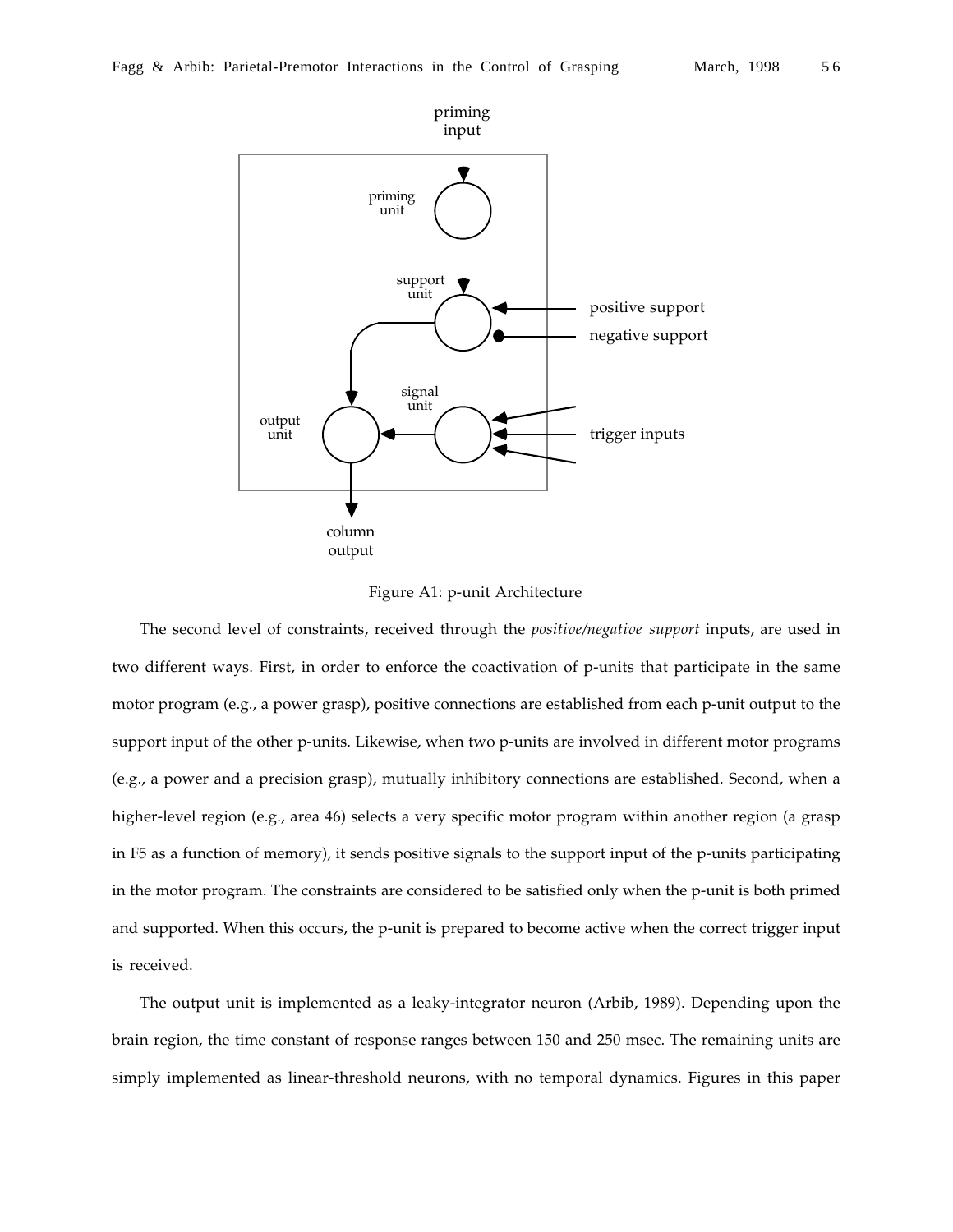that show "cell" activity, plot the firing rate of the output unit. Further information regarding the implementation of the p-units (but there referred to, somewhat misleadingly, as "columns") may be found in Fagg (1996).

### **Details of the Wiring Process**

In this section, we describe in detail the wiring process that takes place between the subpopulations of cells in each region. Table A.1 lists the set of rules that are used to decide when it is appropriate for one F5 cell to send a projection to another cell, the sign of that projection, and the probability of establishing the connection if it is appropriate. The rules reference the *behavioral descriptors* described earlier for F5 and AIP. The behavioral descriptors for SII consist of grasp type, and phase (Extension, Flexion, and Release). The descriptor for the BG is the movement phase, and the descriptors used for F6 and F2 are the grasp. F6 also contains cells that represent the external triggering signals given by the experimenter.

The first column of Tables A.1-A.3 describe the subpopulations from which a set of connections may originate; the second column describes the appropriate destinations. In the first row of Table A.1, the subpopulations are described as a function of grasp only. A cell that represents a particular grasp sends a negative connection to other F5 cells that do not encode that particular grasp. The second row states that the subpopulations are defined as a function of phase and grasp, and must consist of cells that do not encode aperture. These cells project positively to others of the same type with a probability of 0.5. The third row states that cells encoding a particular aperture, phase, and grasp project positive connections to cells of the same grasp and phase, as long as the apertures are similar.

Tables A.2 and A.3 describe the connection rules for the remaining regions represented in the FARS model. Note that area 46 and F5 exchange excitatory connections between pairs of cells. It is through these connections that a memory is first latched from F5 into area 46 during execution of the grasp in the light, and then restored to area F5 during grasp execution in the dark.

For the connections from PIP to AIP, the mapping from object to grasp (including aperture) is specified a priori. For each object  $\rightarrow$  grasp mapping, the PIP representation of the object is associated with a 50% probability with visual-oriented AIP cells that match the grasp and aperture. *Association*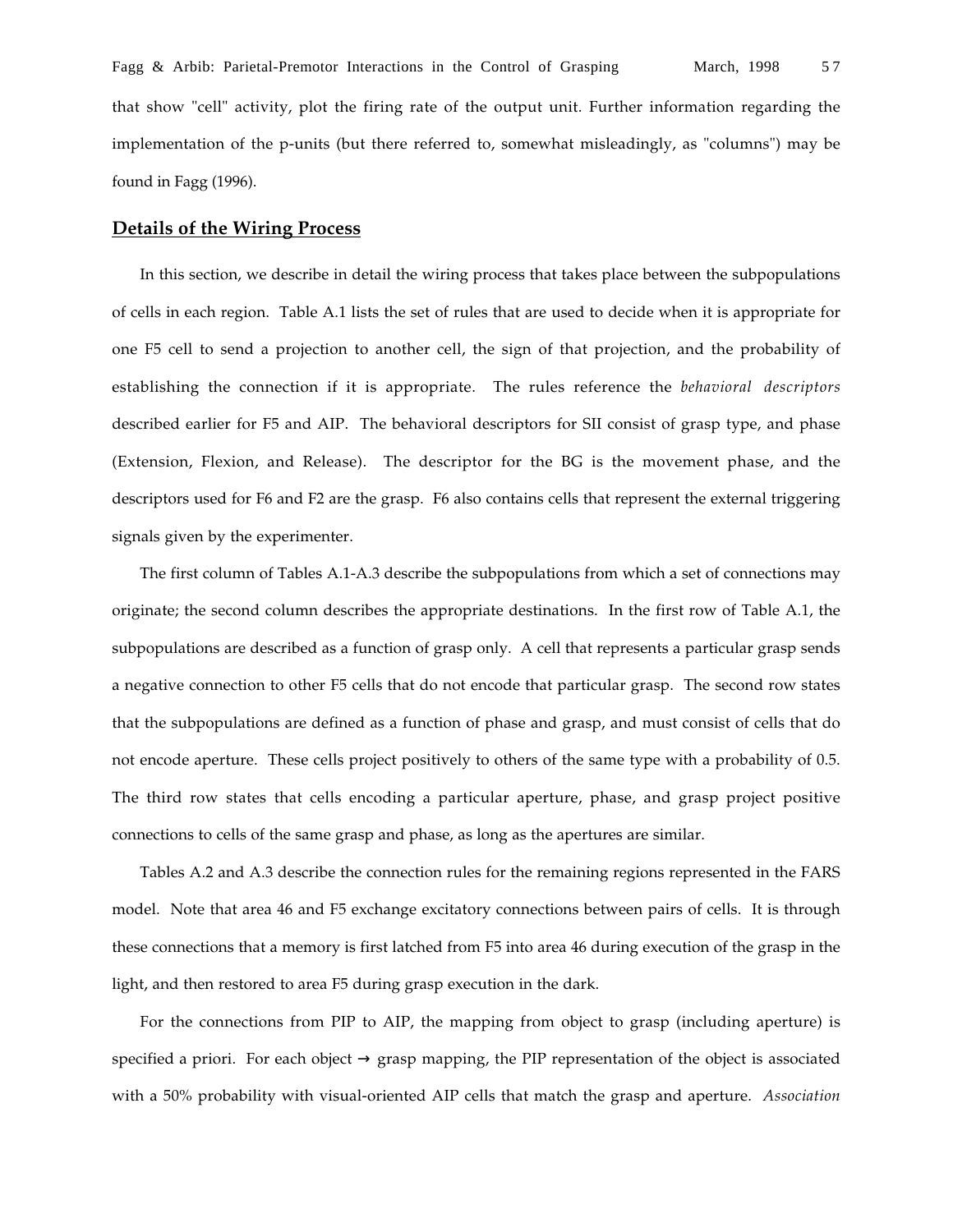means that cells that would normally be active in PIP to represent the object provide excitatory connections to the AIP cells. Note that AIP cells that either encode *no aperture* or the aperture appropriate for the object are eligible to receive PIP inputs.

| <b>Region and Cell</b><br><b>Type</b> | Projection To Region and<br>Cell Type | <b>Notes</b>                                                                                                                                                           | Prob         |
|---------------------------------------|---------------------------------------|------------------------------------------------------------------------------------------------------------------------------------------------------------------------|--------------|
| F <sub>5</sub>                        |                                       |                                                                                                                                                                        |              |
| $g = G$                               | $-F5: g \neq G$                       | Inhibit other grasp cells                                                                                                                                              | 1            |
| p, g, a=NONE                          | + F5: p, g, a=NONE                    | Support cells of same population (Phase,<br>Grasp, and no Aperture)                                                                                                    | 0.5          |
| $p$ , $g$ , $a=X$                     | + F5: p, g, a= $X\pm\Delta$           | Support cells of same population (Phase,<br>Grasp, and similar Aperture)                                                                                               | 0.5          |
|                                       | - F5: p, g, a $\neq$ X $\pm$ $\Delta$ | Inhibit cells of same different Aperture<br>populations                                                                                                                | $\mathbf{1}$ |
|                                       | $+ F5$ : p, g, a=NONE                 | Aperture F5 cells support non-aperture<br>cells                                                                                                                        | 0.5          |
| $p=(F,H,R), g, a$                     | + AIP: $p=$ *, g, a, o=M              | F5 cells that are active during the<br>Flexion, Hold, and Release phases,<br>connect to Motor-oriented AIP cells<br>that match in grasp and aperture<br>classification | 0.2          |
| $p=S$ , g, a                          | + AIP: $p=$ S, $g$ , $a$ , $o=M$      | F5 Set cells connect to Motor-oriented,<br>Set AIP cells that match                                                                                                    | 0.2          |
| $p=$ E, g, a                          | + AIP: $p=(S,E)$ , g, a, o=M          | F5 Extension cells connect to Motor-<br>oriented, Set and Extension AIP cells<br>that match                                                                            | 0.2          |
| p, g, a=NONE                          | $+ F5: p, g, a = X$                   | Non-aperture F5 cells support activation<br>of aperture F5 cells                                                                                                       | 0.5          |
| $p$ , $g$ , $a=X$                     | $+ F1$                                | Projects to those F1 cells that implement<br>the necessary movement for this grasp<br>and phase                                                                        | 0.5          |
| $p=(E,F,R), g,$<br>$a = X$            | $+$ SII: p, g, a=X                    | Aperture F5 cells that are active for the<br>Extension, Flexion, and Release phases<br>project to specific SII cells                                                   | 0.5          |
| p                                     | $+ BG: p$                             | Inform BG as to the current movement<br>phase                                                                                                                          | $\mathbf{1}$ |
| unit #U                               | $+$ A46: unit #U                      | Each F5 cell projects to its twin in A46                                                                                                                               | $\mathbf{1}$ |

Table A.1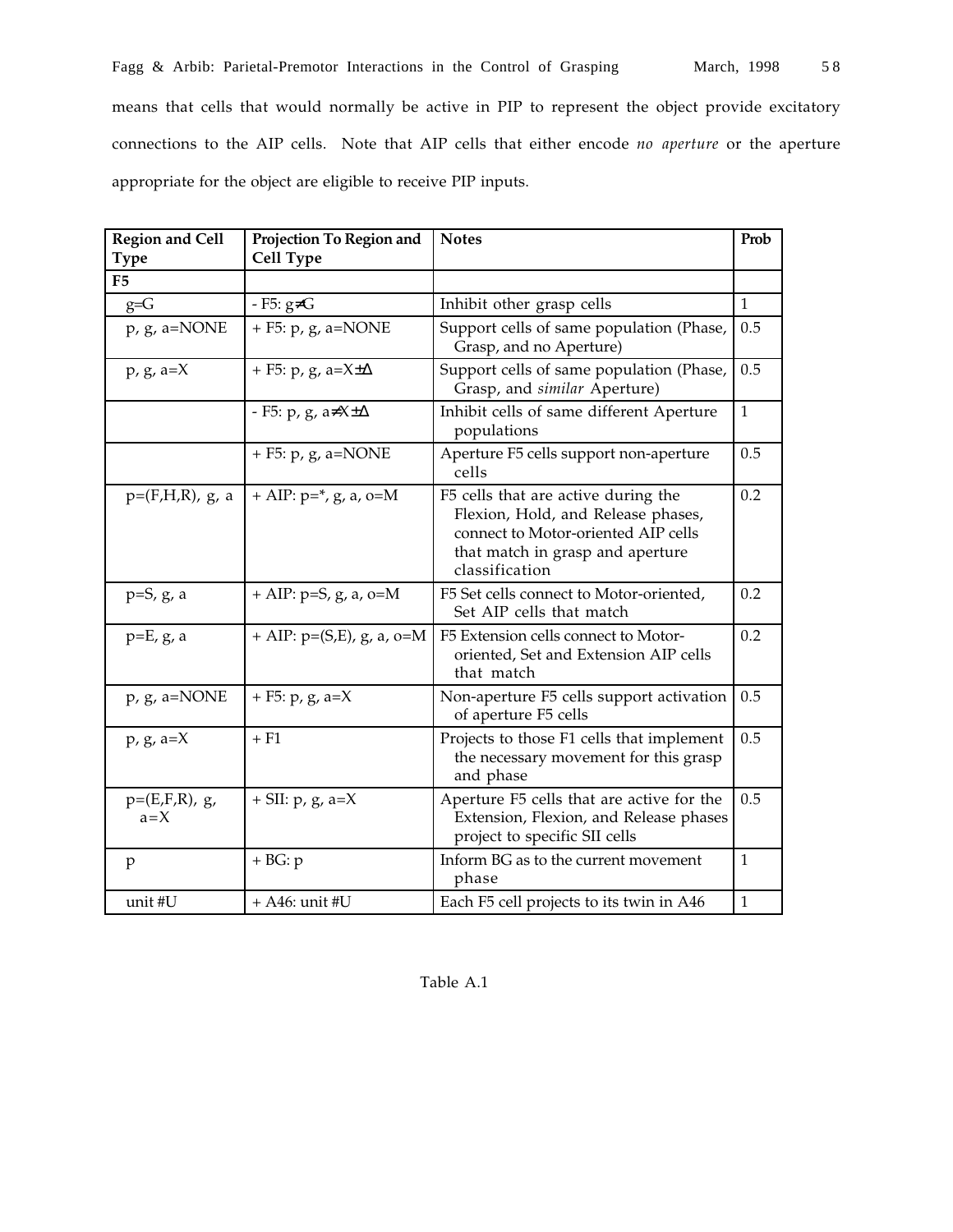| <b>Region and Cell</b><br><b>Type</b> | Projection To Region and<br>Cell Type                | <b>Notes</b>                                                                                                                             | Prob         |
|---------------------------------------|------------------------------------------------------|------------------------------------------------------------------------------------------------------------------------------------------|--------------|
| <b>AIP</b>                            |                                                      |                                                                                                                                          |              |
| $g$ , a=NONE                          | $+$ AIP: $g$ , $a =$ NONE                            | Non-aperture AIP cells of the same class<br>exchange positive connections.                                                               | 0.1          |
|                                       | $+$ AIP: $g$ , a=X                                   | AIP non-aperture cells project to aperture<br>cells                                                                                      | 0.1          |
| $g$ , $a=X$                           | + AIP: g, a=NONE                                     | Aperture cells project to non-aperture<br>cells                                                                                          | 0.1          |
|                                       | + AIP: $g$ , $a=\overline{X\pm\Delta}$               | AIP cells of the same class (grasp type,<br>and similar aperture) exchange<br>positive connections.                                      | 0.1          |
|                                       | - AIP: $g$ , $a \neq X \pm \Delta$                   | Non-matching aperture cells inhibit<br>one-another                                                                                       |              |
| $g = G$                               | - AIP: $g \neq G$                                    | Cells that do not represent the same<br>grasp inhibit one-another                                                                        | 1            |
| $g$ , a                               | $+ F5: g, a$                                         | AIP cells project to F5 cells that match in<br>grasp and aperture                                                                        | 0.25         |
| PIP/IT                                |                                                      |                                                                                                                                          |              |
|                                       | $+ AIP: g,$<br>$a=(X\pm\Delta, NONE)$ , $o=V$        | PIP cells project to Visual-oriented AIP<br>cells for which the grasp and aperture<br>are appropriate for the object                     | 0.5          |
| <b>SII</b>                            |                                                      |                                                                                                                                          |              |
| p, g, a                               | $+ F5: p+1, g, a$                                    | SII cells detect the end of some<br>movement phases. These cells trigger<br>the activation of F5 cells for the next<br>phase of movement | 0.7          |
| $p = P$ , $g = G$ , $a = A$           | - SII: $p \neq P$ , OR $g \neq G$ ,<br>OR $a \neq A$ | Inhibit other SII cells that encode other<br>hand configurations                                                                         | 1            |
| F6                                    |                                                      |                                                                                                                                          |              |
| $p = S$                               | $+ F5: p=S$                                          | F6 triggers initiation of the Set phase of<br>movement (detection of READY<br>signal)                                                    | 1            |
| $p = F$                               | $+ F5: p = F$                                        | F6 triggers initiation of the Flexion<br>phase of movement (detection of GO<br>signal)                                                   | $\mathbf{1}$ |
| $p=R$                                 | $+ F5: p=R$                                          | F6 triggers initiation of the Release<br>phase of movement (detection of 2nd<br>GO signal)                                               | $\mathbf{1}$ |
| g                                     | $+ F5: p=S, g$                                       | F6 biases the selection of the grasp by<br>exciting specific grasp Set cells                                                             | $\mathbf{1}$ |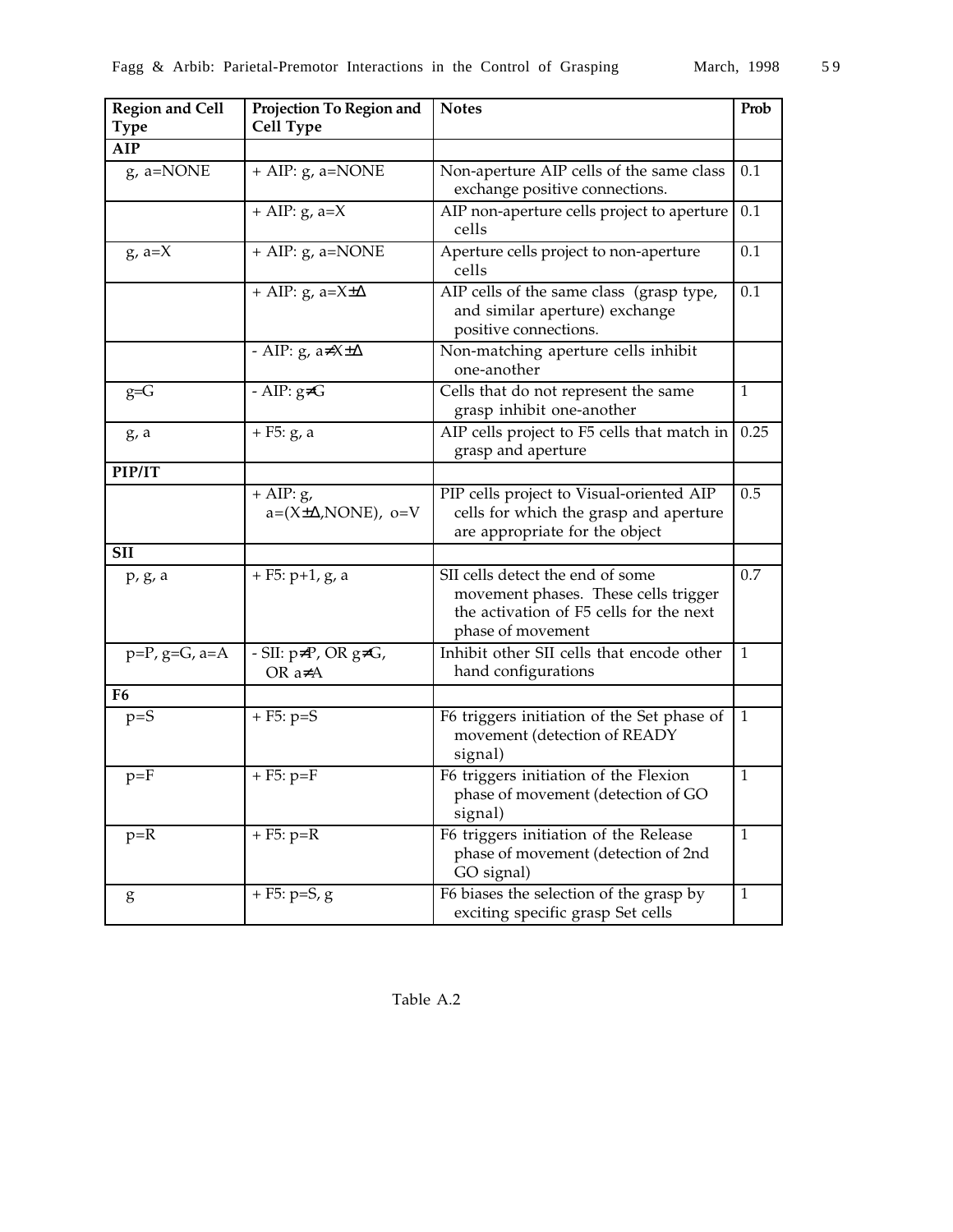| A46                             |                 |                                                                                                                                                                                  |  |
|---------------------------------|-----------------|----------------------------------------------------------------------------------------------------------------------------------------------------------------------------------|--|
| unit #U                         | $+$ F5: unit #U | Each A46 cell projects to its twin in F5                                                                                                                                         |  |
| F2                              |                 |                                                                                                                                                                                  |  |
| g                               | $+ F5: p=S, g$  | F2 biases the selection of the grasp by<br>exciting specific grasp Set cells                                                                                                     |  |
| BG                              |                 |                                                                                                                                                                                  |  |
| p                               | $+ F5: p+1$     | Prepare F5 cells for the next phase                                                                                                                                              |  |
|                                 | $-F5: p-1$      | Inhibit last F5 phase                                                                                                                                                            |  |
| SI                              |                 |                                                                                                                                                                                  |  |
| g configuration,<br>$p=(E,F,R)$ | $+$ SII: g, p   | The representation in SI of the state of<br>the hand at the end of the Extension,<br>Flexion, and Release phases of<br>movement is associated with the<br>corresponding SII unit |  |
|                                 | $+ F1$          | F1 cells receive either position- or force-<br>related inputs from SI                                                                                                            |  |

Table A.3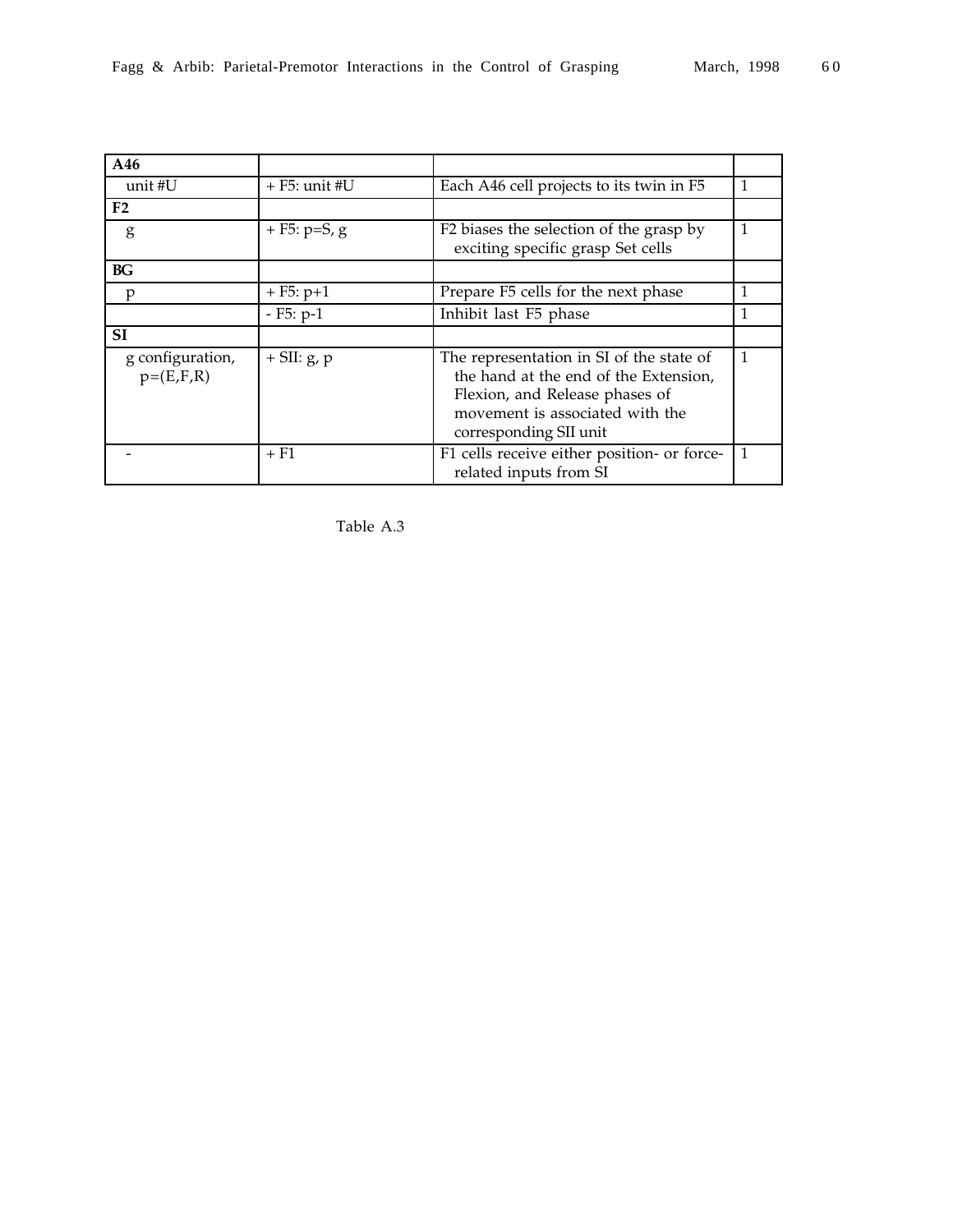Figure Captions:

Figure 1: Cortical regions in the macaque (figure adapted from Jeannerod, Arbib, Rizzolatti, & Sakata, 1995). The lateral intra-parietal sulcus (LIP) is involved in oculomotor activity. The anterior intra-parietal sulcus (AIP) is involved in grasping of objects. It receives input from other areas of the posterior parietal cortex, which provide information about the parameters of the object of interest, including location, orientation, shape, and size. In addition, this region has very significant recurrent cortico-cortical projections with area F5 of the inferior premotor cortex.

Figure 2: The Sakata protocol, as described in Taira, Mine, Georgopoulos, Murata, & Sakata (1990). KEY phase: Monkey's hand is in contact with the touch pad. Object phase (SW): Monkey grasps the switch. See text for details.

Figure 3: Visual AIP cell that is most active during fixation or manipulation of a pull-knob inset into a groove (row 3), while somewhat active for conditions involving a joystick (row 1) and a nonrecessed pull-knob (row 4). The *key* and *object* phases of movement are indicated for the grasping conditions by the horizontal bars located below the histograms. Figure used by permission of H. Sakata.

Figure 4: Two F5 neurons that are active prior to (a) and following (b) object contact. Both cells code for precision grip in both the contralateral (subpanels A) and ipsilateral (B) hands. The neurons do not respond significantly to a palm-opposition type grasp (C: contralateral; D: ipsilateral). The histograms are centered at the time when the monkey made contact with the object. From figures 4 and 7 of Rizzolatti, et al. (1988).

Figure 5. According to the FARS model, AIP uses visual input to extract affordances, which highlight the features of the object that are relevant to grasping it. F5 then applies various constraints to select a grasp for execution and to inform AIP of the status of its execution, thus updating AIP's active memory. The areas shown are AIP (anterior intraparietal cortex), area F5 (of the ventral premotor cortex), and regions providing supporting input to F5, namely F6 (pre-SMA), area 46 (dorsolateral prefrontal cortex), and F2 (dorsal premotor cortex).

Figure 6. The complete FARS model. The primary areas are IT (inferotemporal cortex), VIP (ventral intraparietal), PIP (posterior intraparietal), AIP (anterior intraparietal), area 46, BG (basal ganglia), F1 (primary motor cortex), F2 (dorsal premotor cortex), F4 and F5 (of the inferior premotor cortex), and F6 (pre-SMA). Regions and connections in bold are included in the model implementation.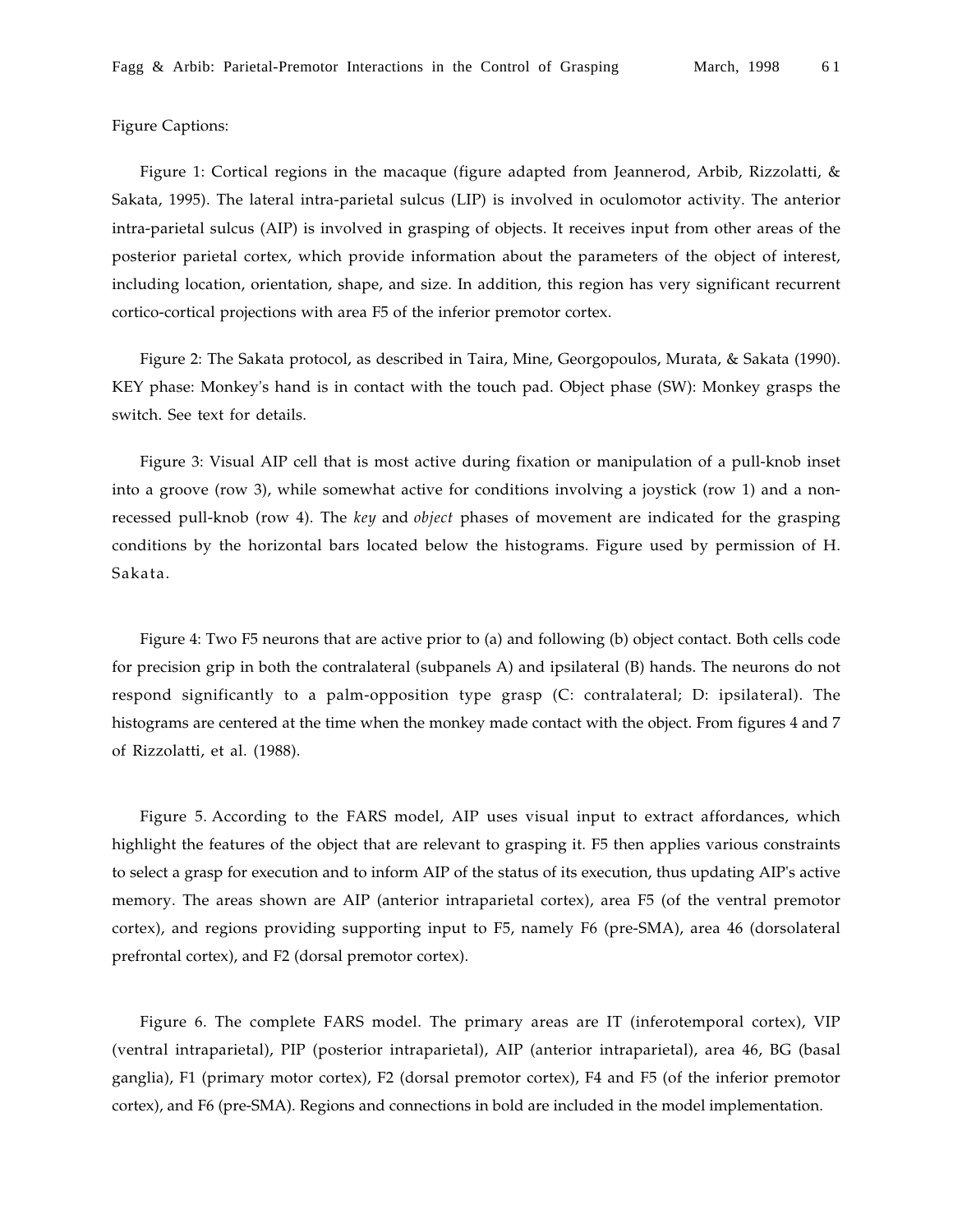Figure 7. Interaction between AIP and F5 populations (circles) during execution of the waitreach/grasp-hold-release program for the Sakata protocol. Activity within F5 cascades from left to right as the program is executed. At each program phase, the state is reported back to the AIP motortype population. However, the actual circuitry is more complex: the *effective connections* between program states are not coded within F5 but are managed by the combined action of pre-SMA (F6) and the basal ganglia (BG).

Figure 8. F5 activity during execution of a precision grasp. (a) The top two traces show the joint angle of the most proximal joints of the thumb and index finger, respectively (graphed with opposite signs so as to convey a clear view of aperture changes). The next five traces represent the average firing rate of five F5 neurons (set-, extension-, flexion-, hold-, and release-related). The remaining five traces represent the various external (Ready, Go, Go2) and internal (SII) triggering signals. To illustrate the temporally distributed coding of F5 cells, part (b) shows a number of F5 cells whose activity spreads over more than one phase.

Figure 9. A pure motor-related AIP cell during performance of three different tasks. The *key* phase corresponds to the presentation of the "ready" signal; the *obj* phase is the time during which the model is grasping the object.

Figure 10. A pure visual AIP unit. Despite the fact that this unit does not have direct inputs from F5, there is still a modulation of the cell's activation as a function of motor program phase.

Figure 11. A visual/motor AIP unit. This unit shows a high level of activation for both motor conditions, and a moderate level of activation for the fixation task.

Figure 12: Cylinders of different widths map to a precision grasp of varying aperture size.

Figure 13: Thumb and index finger temporal behavior as a function of cylinder size.

Figure 14. F5 cell responses during precision grasps of seven different apertures. This particular cell is active only for narrow precision pinches.

Figure 15. F5 movement-related cell (A) and a hold-related (B) cell during the perturbation experiment. 20 mm/30 mm traces correspond to presentation and grasping of a 20 mm and a 30 mm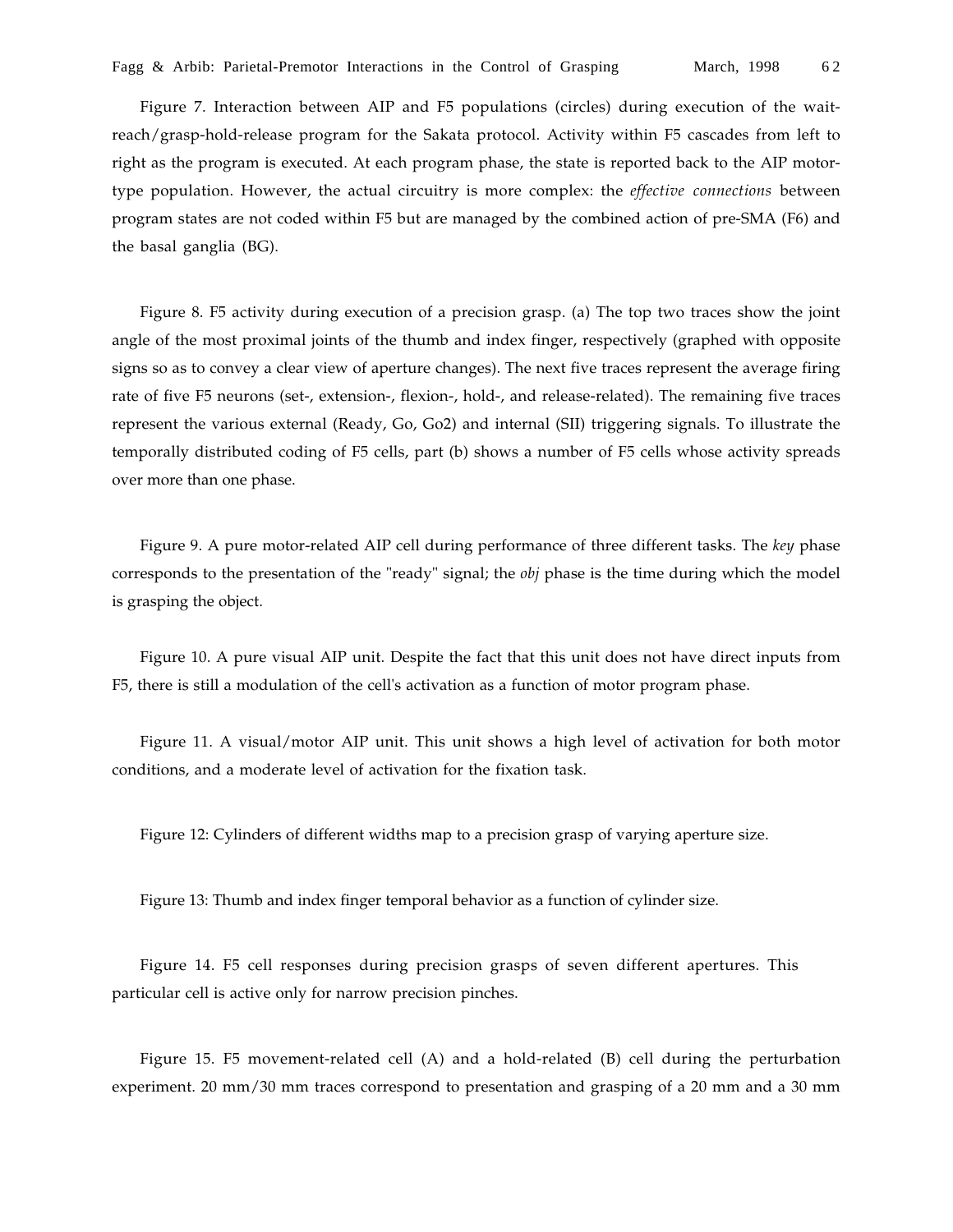cylinder, respectively; traces labeled 20→30 and 30→20 indicate perturbation trials, in which a 20 mm cylinder is switched for a 30 mm cylinder, and a 30 mm cylinder for a 20 mm one, respectively.

Figure 16. Two objects that map to the identical grasp.

Figure 17. Comparison of population responses towards two different objects (but identical grasps). Lighted movement task, AIP (A) and F5 (B) cells; and AIP populations during fixation (C) and dark movement (D) tasks.

Figure 18. Visual-related AIP receive object-specific inputs. Motor-related cells receive recurrent inputs from F5, which do not demonstrate object-specific activity.

Figure 19. A single object mapping to two possible grasps. Before execution, one grasp must be selected based upon the current context (e.g., based upon an Instruction Stimulus).

Figure 20. Two F5 units (A, B) in response to the four conditions: (c,pr), (c,pw), (nc,pr), and (nc,pw). c = conditional; nc = non-conditional; pr = precision pinch; pw = power grasp.

Figure 21. Four boxes of different dimensions. Grasping is performed along the horizontal axis. The two blocks in the left column are grasped using a precision pinch with 10 mm aperture; the blocks on the right require a 20 mm aperture.

Figure 22. Comparison of AIP visual responses for objects of the same (A) and different (B) widths; and AIP motor-related responses (dark movement condition) for objects of same (C) and different (D) widths.

Table 1: Number of modeled cells in each region.

Table 2: Breakdown of modeled cells in F5 and AIP as a function of behavioral description for two different experimental configurations. Column A shows the case where a precision and a lateral pinch are represented (with only one aperture); column B corresponds to the configuration in which the many possible apertures are represented for the precision pinch.

Table A.1: Connections from F5 cells to other populations. Specifies the types of F5 cells sending connections (column 1), the destination of the connections (column 2), and the probability of connection for a pair of matching cells (column 4). The abbreviations are as follows:  $p =$  phase (one of Set, Extension, Flexion, Hold, and Release),  $g =$  grasp (precision or lateral pinch),  $a =$  aperture (either